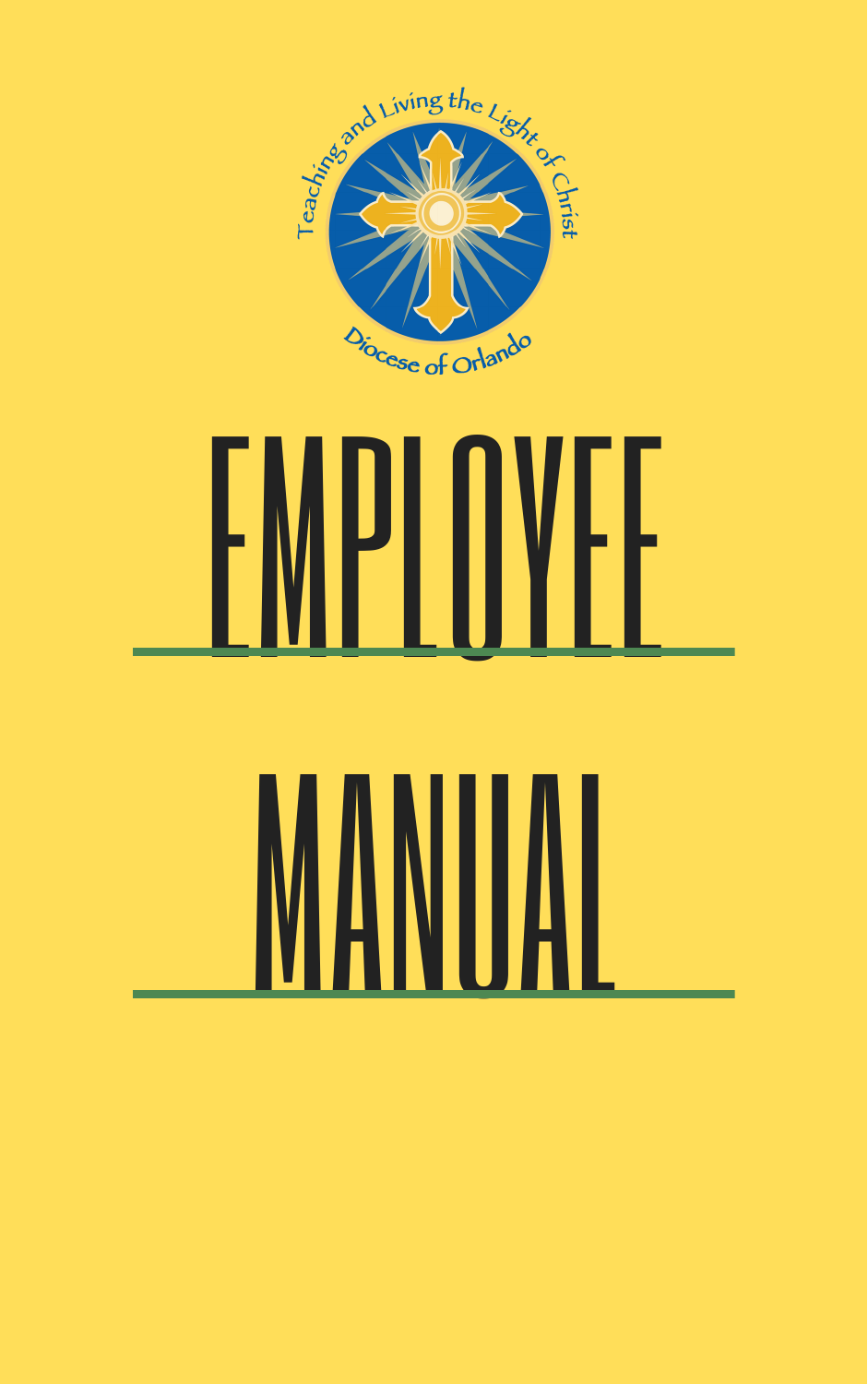

*Now you are Christ's body, and individually parts of it. Some people God has designated in the church to be, first, apostles; second, prophets; third, teachers; then, mighty deeds; then, gifts of healing, assistance, administration, and varieties of tongues. Are all apostles? Are all prophets? Are all teachers? Do all work mighty deeds? Do all have gifts of healing? Do all speak in tongues? Do all interpret? Strive eagerly for the greatest spiritual gifts.*

*1 Cor 12:27-31*

My Sister and Brothers in Christ:

I praise the Lord for the gift of you; that you have offered your talents to the Lord and they blossom as we build God's temple on this earth.

This Employee Handbook is harvested by the work of many hands over a period of years to help document the written and unwritten employment policies of the Diocese of Orlando. It is a guide to you as you offer your gifts of labor in His name. Some of the information in this handbook is governed by civil law; some of it is expressed as best practices of our local Church or dioceses throughout the Province of Miami.

I encourage you to read it thoroughly. It is available on-line and you can access it regularly should you choose. You will note the requirement of an acknowledgement page toward the end of the document. If you have questions, please speak to our senior director of human resources.

In our daily living, may we strive eagerly for the greatest spiritual gifts.

Sincerely yours in Christ,

Most Reverend John Noonan Bishop of Orlando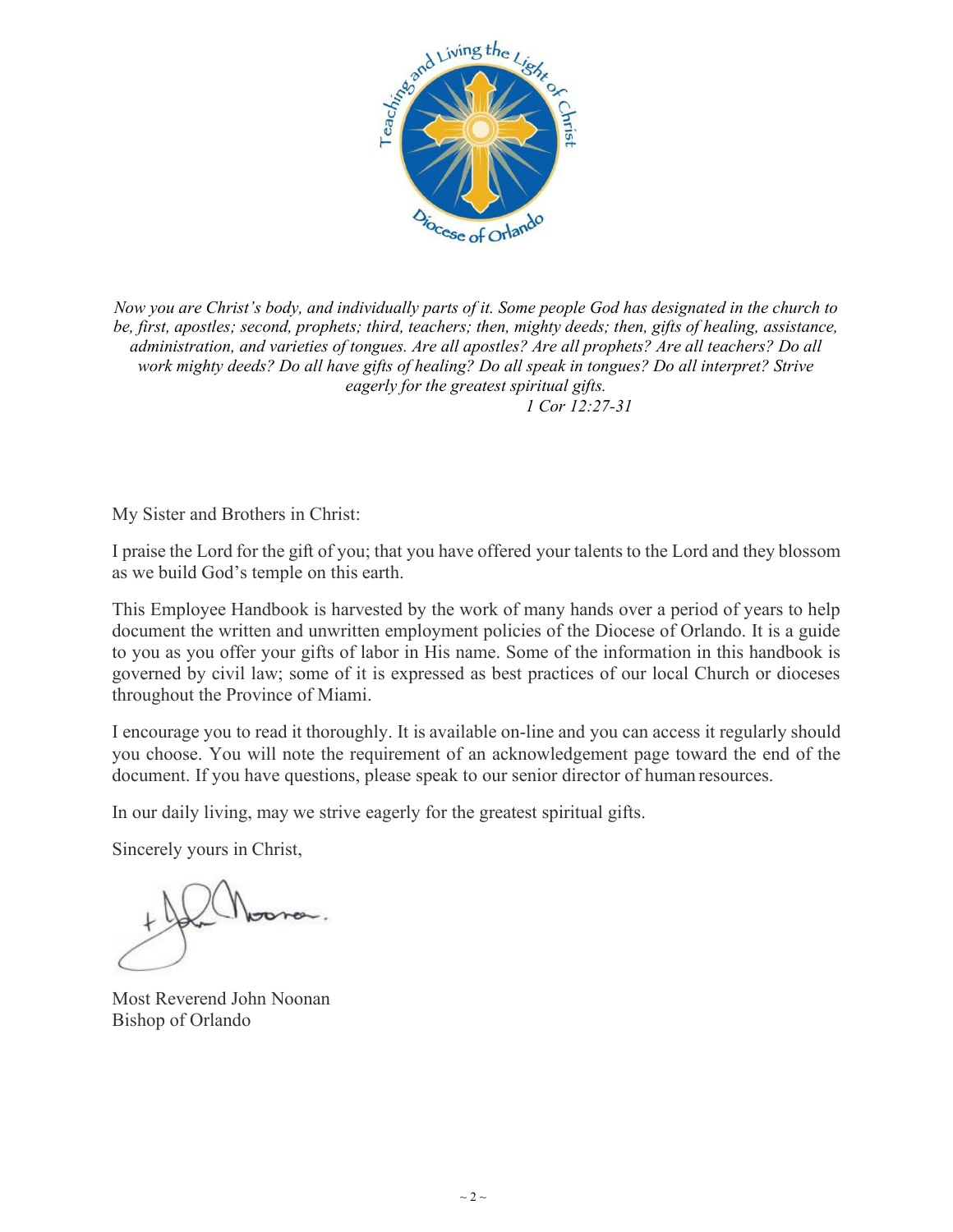| VACATION ACCRUAL CASH-OUT PROGRAM (not applicable to contract employees)  16              |    |
|-------------------------------------------------------------------------------------------|----|
| TRANSFER OF VACATION BETWEEN DIOCESAN ENTITIES (not applicable to contract employees)  16 |    |
| VACATION AND TERMINATION OF EMPLOYMENT (not applicable to contract employees)  16         |    |
|                                                                                           |    |
| HOLIDAYS                                                                                  | 17 |
|                                                                                           |    |
|                                                                                           |    |
|                                                                                           |    |
|                                                                                           |    |
|                                                                                           |    |
|                                                                                           |    |
|                                                                                           |    |
|                                                                                           |    |
|                                                                                           |    |
|                                                                                           |    |
|                                                                                           |    |
|                                                                                           |    |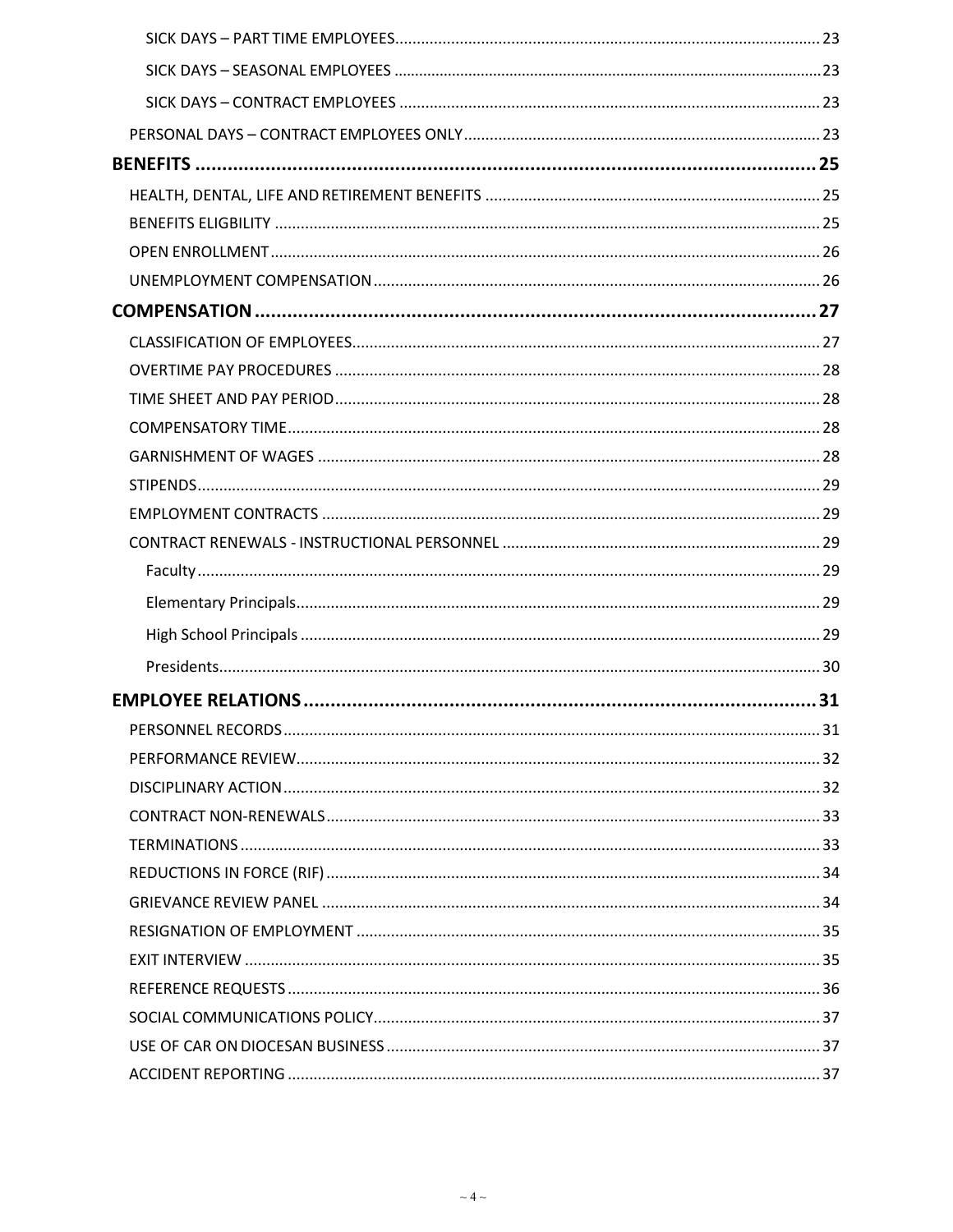| REPORTING SEXUAL MISCONDUCT WITH CHILDREN OR VULNERABLE ADULTS OR CHILD ABUSE 38 |
|----------------------------------------------------------------------------------|
|                                                                                  |
|                                                                                  |
|                                                                                  |
|                                                                                  |
|                                                                                  |
|                                                                                  |
|                                                                                  |
|                                                                                  |
|                                                                                  |
|                                                                                  |
|                                                                                  |
|                                                                                  |
|                                                                                  |
|                                                                                  |
|                                                                                  |
|                                                                                  |
|                                                                                  |
|                                                                                  |
|                                                                                  |
|                                                                                  |
|                                                                                  |
|                                                                                  |
|                                                                                  |
|                                                                                  |
|                                                                                  |

#### **ADDITIONAL LINKS**

NOTE: Unless otherwise linked, all documents can be found on the Intranet, under the Diocesan Folder. The direct link is: https://intranet.orlandodiocese.org/.

Conflict of Interest **Grievance Review Policy** Reduction in Force and Separation Reporting Serious Violations of Law or Policy **Protecting Our Children-Child Sexual Abuse and Prevention** Safe Environment Policy and Procedures **Social Communications Policy** Use of Media and Request for Information from Media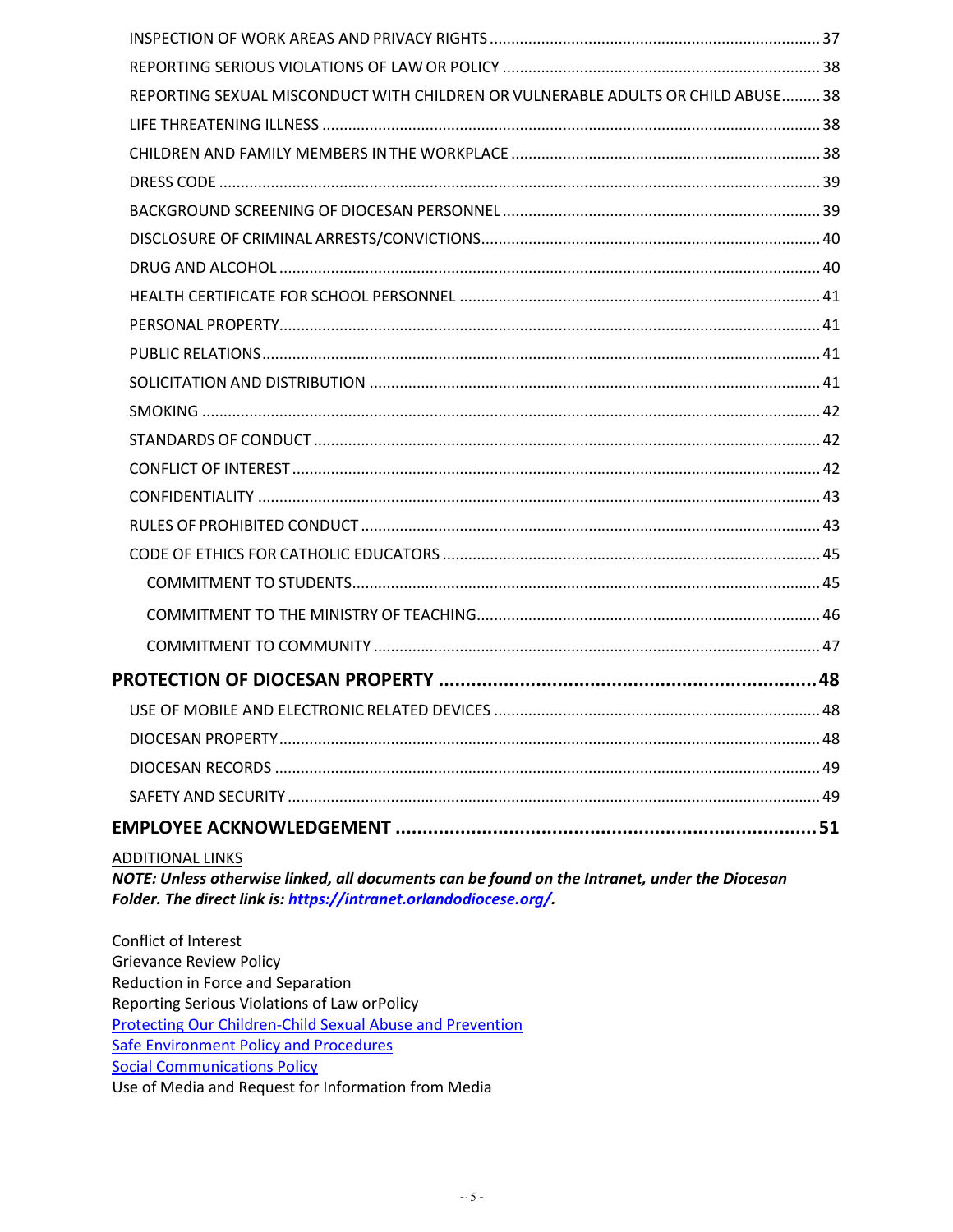# *GLOSSARY*

<span id="page-5-0"></span>**At Will Employer** – An employer who reserves the right, provided under Florida statutes, to terminate any employee for any reason, with or without notice and with or without cause, where such termination does not constitute an illegal act of discrimination or retaliation.

**Benefits-Eligible Part-Time Employee** – An employee who works less thanthe regular full time schedule for the location at which he/she is employed, but who is regularly scheduled to work consistently at least 30 hours per week for a total of at least 1,300 hours per year. If the individual is employed for all 12 months of the year, he/she must work consistently at least 30 hours per week in each of the twelve months. Benefits-eligible Part-Time employees are entitled to all employee benefits, although vacation and sick accruals will be pro-rated according to the number of hours worked.

**Contract Employee** - Employees hired to work a specific time period, with limitedeligibility for benefits (i.e., no vacation accrual for teachers), who sign a contractual agreement (e.g., teacher, president, or principal). A contract employee is not to be confused with an independent contractor who, by definition is not an employee, and, thus, has no right to participate in the Diocesan benefit programs.

**Diocese** – Entities and agencies of the Diocese of Orlando, including but not limited to all parishes, elementary and high schools, San Pedro Spiritual Development Center, Chancery Office, Catholic Charities of Central Florida, Catholic Foundation of Central Florida, The Florida Catholic, Hope Community Center, Catholic Cemeteries of Central Florida and Bishop Grady Villas.

**Diocesan Employee** – An individual who has been hired to work at a parish, school or agency of the Diocese of Orlando, and is paid through the regular employee payroll.

**Disciplinary Action** – A corrective action or series of corrective actions initiated by the employer against an employee for misconduct or poor performance. Such actions include, but are not limited to: verbal or written warnings and/or constructive criticism, disciplinary memos, suspensions or discharge.

**Exempt Employee** – An employee who is exempt from overtime regulations as provided under the Fair Labor Standards Act. Exempt employees are not paid additional wages for hours worked in excess of 40 in a work week. However, they may not be docked for absences of less than a full work day.

**Full-Time Employee** – An employee who is hired to work a full-time schedule for the location at which he/she is employed is forty (40) hours per week.

**Involuntary Termination** – Termination of employment for any reason other than the voluntary action of the employee. Includes discharges, layoffs and resignations submitted at the employer's request.

**Lay Employee** – Employees who are neither priests nor members of a religious congregation. Deacons who are employed by the Diocese are treated as lay employees for compensation and benefits purposes.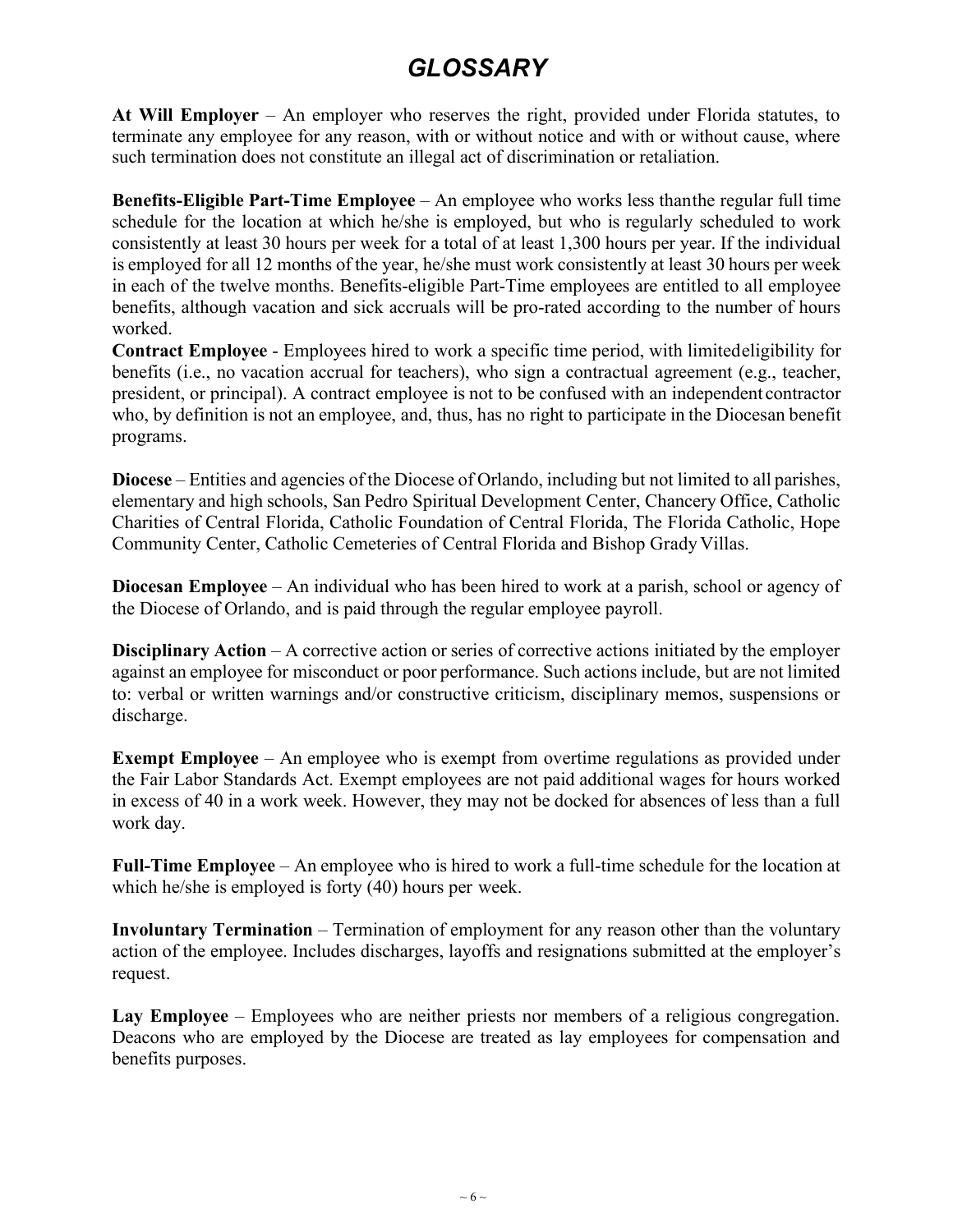**Layoff** – Involuntary termination of employment due to the elimination of an employee's position for financial or other reasons as determined by the employer. Lay offs do not necessarily reflect negatively on an employee's service record.

**Non-exempt Employee** – Any employee who is eligible for overtime compensation. Non- exempt employees must submit written records of their time worked, and must be paid wages at time and a half for hours worked in excess of 40 hours in the same work week. Examples include, but are not limited to clerical staff, secretaries, administrative assistants, bookkeepers, maintenance workers, security guards, receptionists, housekeepers, etc.

**Open Enrollment** – A period occurring annually during which employees may elect new benefit options with regard to health, dental, and optional life insurance coverages. These elections will become effective at the beginning of the plan year on May  $1<sup>st</sup>$ .

**Part-Time Employee** – an employee whose budgeted workweek is less than 40 hours per week.

**Religious Employee** – An employee of the Diocese who is a member of a religious congregation.

**Seasonal Employee** – An individual hired temporarily for a specific period of time lasting fewer than 8 months. Such employees may return year after year to fill in for summer vacations, or provide assistance during cyclical peak work times. Seasonal employees are considered regular part-time employees, although some may be eligible for benefits as a Benefits-Eligible Part-Time Employee.

**Temporary Employee** – Individuals who are employed by an outside entity or on the payroll of an outside entity, such as an employment agency, and are assigned to work on a temporary or contract basis with the Diocese.

**Termination** – The closure of an employment relationship, regardless of the circumstances. This term does not imply discharge (see "Involuntary Termination" and "Voluntary Termination").

**Voluntary Termination** – Termination of employment relationship for reasons not attributable in any way to the actions or inactions of the employer. Includes an employee's voluntary resignation, failure to return to work at the end of an approved leave of absence, three consecutive days of unreported and/or unexcused absence or refusal to comply with a reasonable request or directive that is made as a condition of continued employment.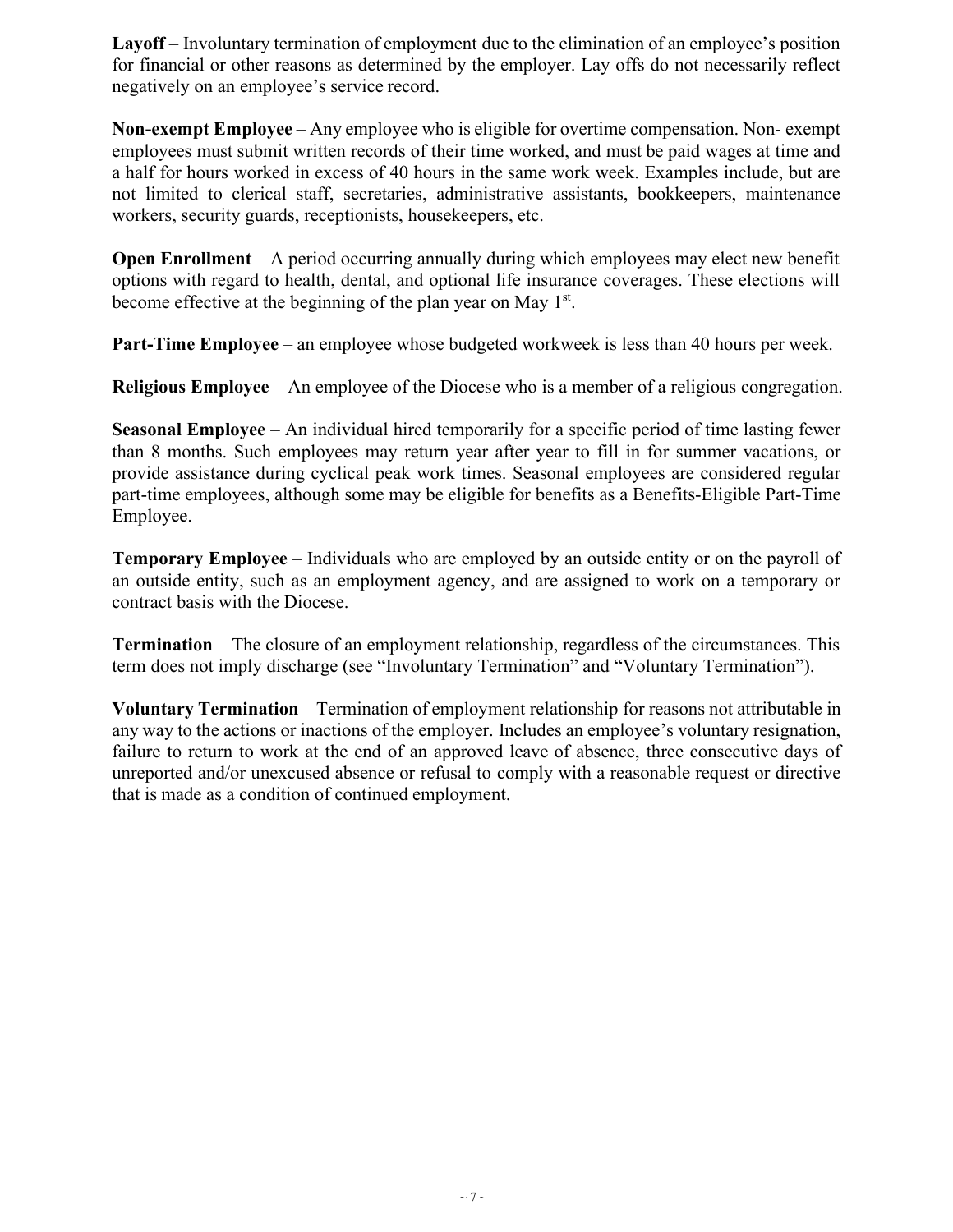# *POLICY*

## <span id="page-7-1"></span><span id="page-7-0"></span>**EQUAL EMPLOYMENT OPPORTUNITY (EEO)**

The Church shares in the mission of Jesus Christ who called followers to lead a just life. In fidelity to that mission the Diocese of Orlando strives for justice in employment practices and equal employment in all aspects of the employer-employee relationship - including recruiting, hiring, upgrading and promotion, conditions and privileges of employment, diocesan sponsored training, educational assistance, social and recreational programs, compensation, benefits, transfers, discipline, layoffs, recalls, terminations and other conditions of employment - to all applicants and employees without unlawful discrimination because of race, color, national origin, sex, age, mental or physical disability, or status as a special disabled veteran or veteran of the Vietnamera.

It is the personal responsibility of each employee to read and be familiar with the EEO Policy, to have a working knowledge of the Diocesan procedures for handling informal and formal complaints of discrimination, and to know and understand Diocesan EEO objectives and commitments.

If the Diocese determines that harassment or any form of discrimination on the basis of race, color, sex, national origin, age, disability or veteran status has occurred, those responsible will be subject to appropriate disciplinary action, up to and including dismissal, depending on the severity of the case. It is the responsibility of each supervisor to take corrective action to assure that employees respect the rights of all other employees, and to eliminate the existence of any harassment, and to contact the Office of the Human Resources Director or Chancellor upon receipt of a complaint of discrimination or harassment.

### <span id="page-7-2"></span>**ANTI-HARASSMENT POLICY**

Sexual harassment is a form of sex discrimination that violates Title VII of the Civil Rights Act of 1964 and other laws. It will not be tolerated by the Diocese. Maintaining an environment free of discrimination and harassment is the responsibility of every employee and individuals associated with the Diocese.

Unwelcome sexual advances, requests for sexual favors, and other verbal or physical conduct of a sexual nature constitute sexual harassment when submission or rejection of this conduct explicitly or implicitly affects an individual's employment, unreasonably interferes with an individual's work performance, or creates an intimidating, hostile or offensive work environment.

Sexual harassment can occur in a variety of circumstances:

- The victim as well as the harasser may be a woman or a man;
- The harasser can be the victim's supervisor, a supervisor in another area, a coworker, or a non-employee;
- The victim does not have to be the person harassed but could be anyone affected by the offensive conduct;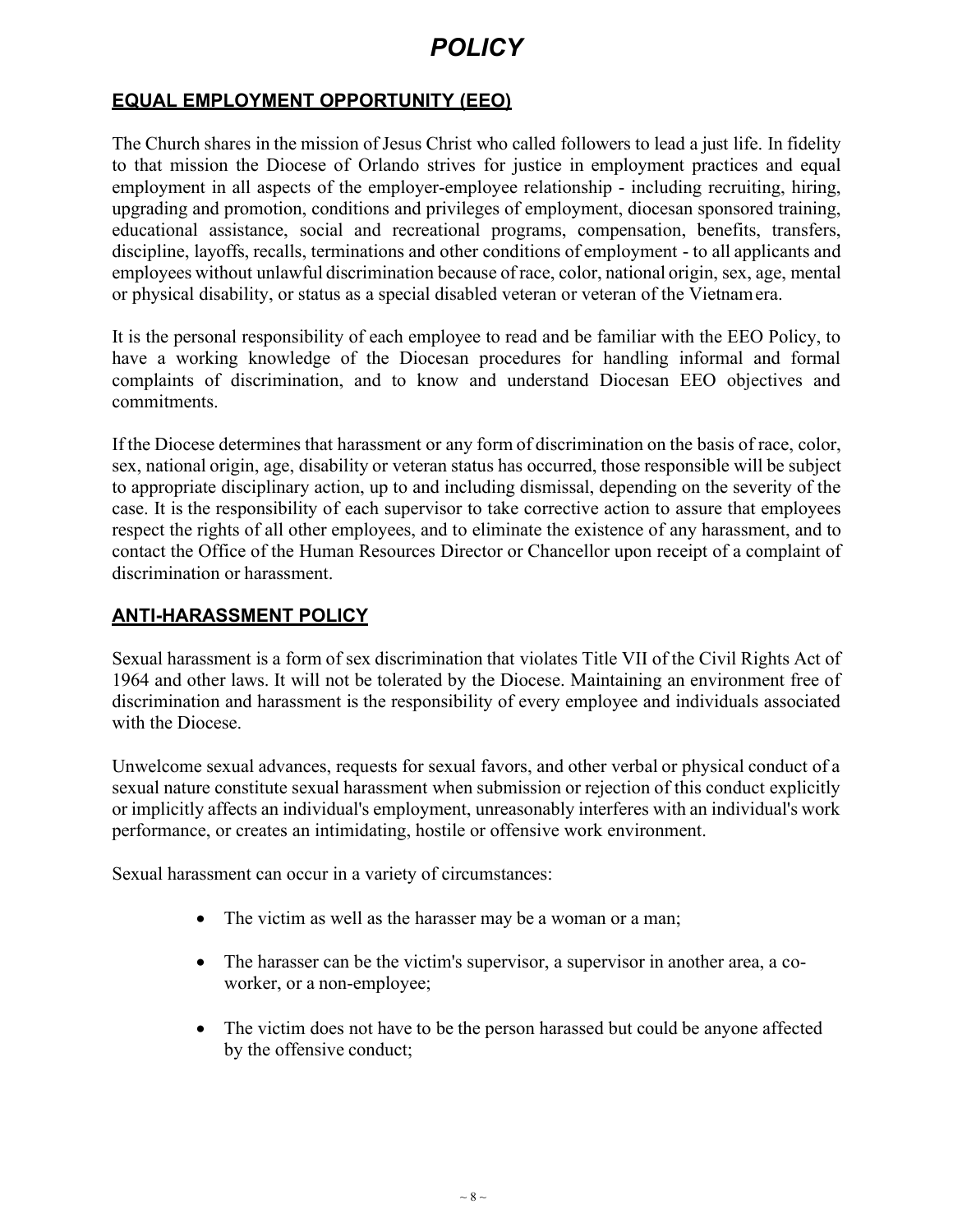• Examples of sexual harassment include offering job benefits for sexual favors, the display of sexually suggestive objects or pictures, sexual innuendo, language or jokes of a sexual nature, suggestive comments, offensive gestures or whistling, touching, unwanted flirtations, advances or propositions, or sexually degrading words to describe an individual.

Harassment of individuals on the basis of their sex, race, national origin, age or any other protected status is detrimental to the working environment and work place productivity. Accordingly, this type of harassment is also strictly prohibited.

If an employee thinks he/she is being harassed, or is being subjected to behavior that he/she finds offensive, it is the employee's responsibility to directly inform the harasser that the conduct is unwelcome and must stop. If the harassment and/or offensive condition persists, or if the employee is uncomfortable informing the harasser, the employee should discuss the situation with the immediate supervisor (if applicable), or contact the Diocesan Human Resources Director or Chancellor. Every complaint of harassment will be investigated and appropriate action taken. These steps will include, when warranted, fact-finding and interviews with involved individuals, and may result in disciplinary action up to and including termination.

The Diocese is committed to resolving complaints of sexual harassment promptlyand to ensuring protection against retaliation or reprisal.

# <span id="page-8-0"></span>**EMPLOYMENT AT WILL**

With the sole exception of certain employees with signed, written contracts (e.g. teacher, president, or principal), the Diocese is an at-will employer. It is Diocesan policy that all non- contract employees of the Diocese are employees at will and, as such, are free to resign at any time without reason. The Diocese of Orlando, likewise, retains the right to terminate an employee at any time with or without reason or notice.

Nothing contained in this manual or any other document provided to the employee is intended to be, nor should it be, construed as a guarantee that employment or any benefit will be continued for any period of time. The handbook, policies, and procedures employed by the Diocese do not create a contractual relationship between the employee and the Diocese, nor do they limit or restrict in any way the Diocese's First Amendment rights under the United States Constitution, the Diocese's religious freedoms, or the Diocese's rights and duties under Canon Law. Canon Law and Church doctrine will prevail over any conflicts with state, local, or federal law.

Any salary figures provided to an employee in annual or monthly terms are stated for the sake of convenience and are not intended to be and do not create an employment contract for any specific period of time.

# <span id="page-8-1"></span>**BASIC EMPLOYMENT PHILOSOPHY**

The Diocese of Orlando's policy has always been to provide good working conditions with compensation and opportunities that would be attractive to the high-caliber people with whom the Diocese wants to be associated. In accord with the teachings of the Roman Catholic Church, the Diocese believes in the inherent dignity, right and worth of the individual. The Diocese is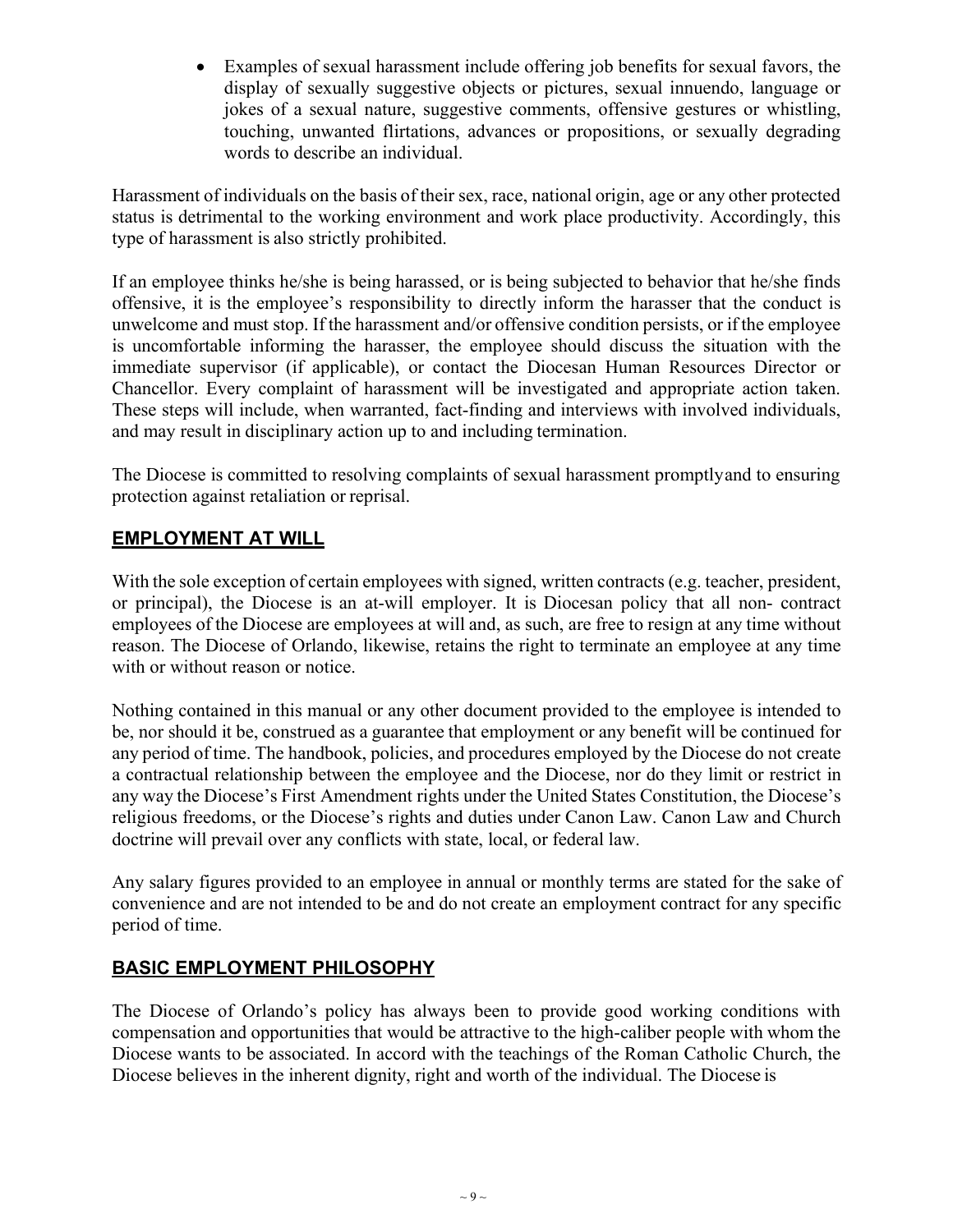loyal to the people who compose its staff, and strives, at all times, to do everything that is reasonable and appropriate to serve their best interests.

It is the practice of the Diocese of Orlando, without regard to an individual's race, color, sex, national origin, age, disability or veteran status:

- to seek highly qualified employees;
- to select those employees on the basis of ability, experience, training, intelligence and character;
- to make available to employees opportunities for development, training and advancement consistent with individual ability, performance and the requirements of the Diocese;
- to consider promotions from within the organization whenever possible;
- to develop competent managers who understand the work of the Diocese and who can meet with open-mindedness suggestions from their fellow employees;
- to provide a faith-filled atmosphere for the development of individual responsibility and a sense of participation in the successful support of the mission of the Catholic Church; and
- to respect the individual rights of each employee and to treat all employees with courtesy, dignity and consideration.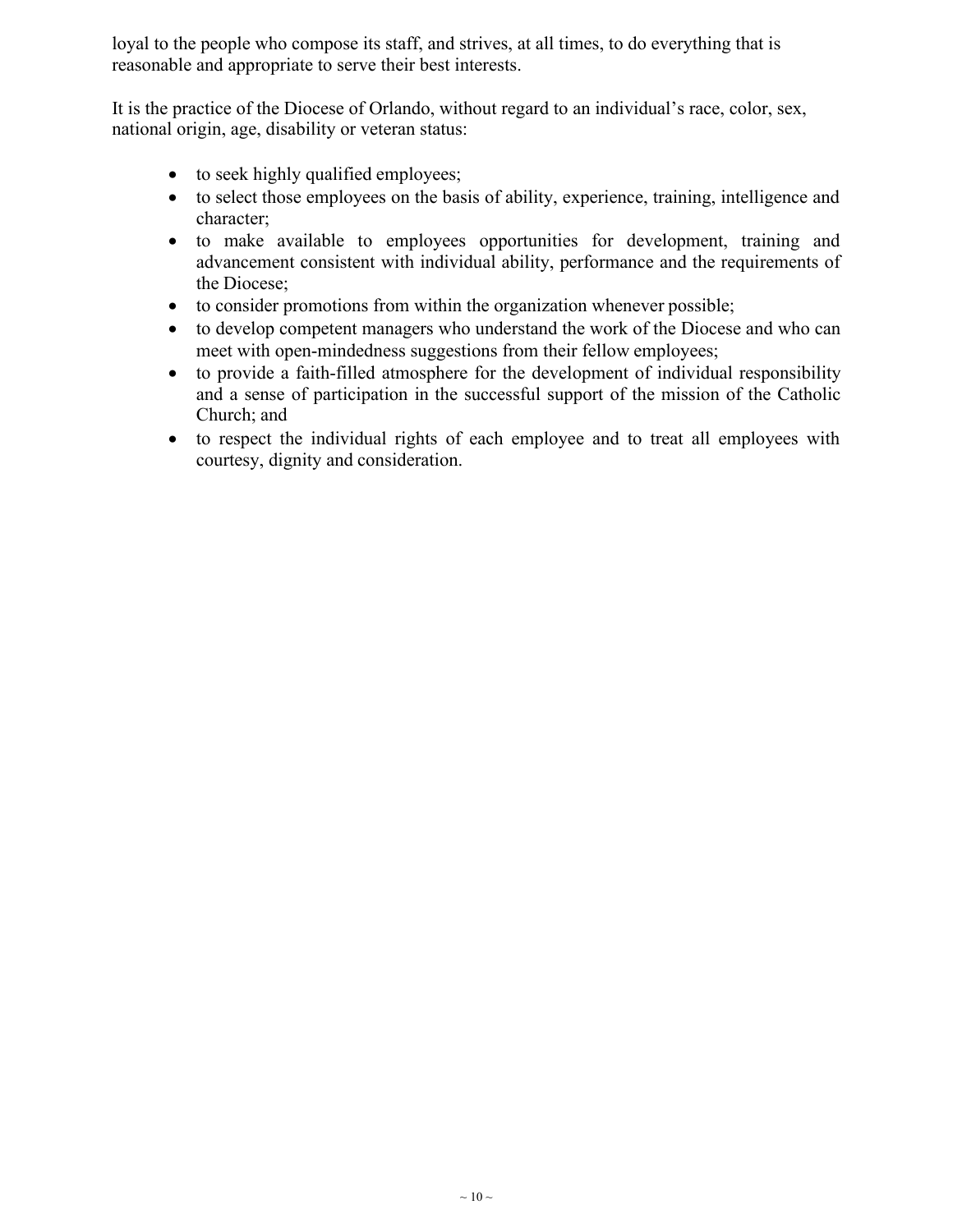# *EMPLOYMENT AND HIRING PRACTICES*

## <span id="page-10-1"></span><span id="page-10-0"></span>**JOB POSTING**

Where possible, it is Diocesan policy to make every effort to post job vacancies for internal qualified candidates prior to soliciting qualified external candidates. However, managers with job openings may consider both internal and external candidates as a means of identifying the most qualified person available. The requirement to post a position may be waived with approval from the Diocesan Human Resources Office.

To be eligible to apply for a position a current employee should have been employed by the Diocese for at least 18 months from the most recent hire date and have been in the current position for 18 months.

**Contract Employees** must complete the conditions of their contract before they are eligible to apply for posted positions.

## <span id="page-10-2"></span>**HIRING AND RECRUITING OF PERSONNEL**

All applications for employment are considered on the basis of each candidate's qualifications and competence for the particular position's job duties. In considering an applicant, attention is given to the following:

- 1. Job Requirements
- 2. Education
- 3. Experience
- 4. Skills
- 5. References
- 6. Personal qualities
- 7. Catholic faith (when requirement of position)

Supervisors are required to obtain two business references and one personal reference; the personal reference is preferred to be from the candidate's pastor or other clergy with personal knowledge of the candidate. Reference notes are to be retained in the personnel file.

Offer letters are to be provided to employees and should include the information regarding the supervisor's name, starting salary or hourly wage, beginning date and any condition of employment. A copy of the offer letter will be kept in the employee's personnel file. Offer letters are not to be considered contractual agreements.

## <span id="page-10-3"></span>**PROOF OF RIGHT TO WORK**

Under federal law, all new employees must produce original documentation establishing their identity and right to work in the United States. They must also complete INS Form I-9, attesting to their right to work in the United States. Documentation must be produced within three (3) business days of hire, or on the first day of any employment, whichever is earliest.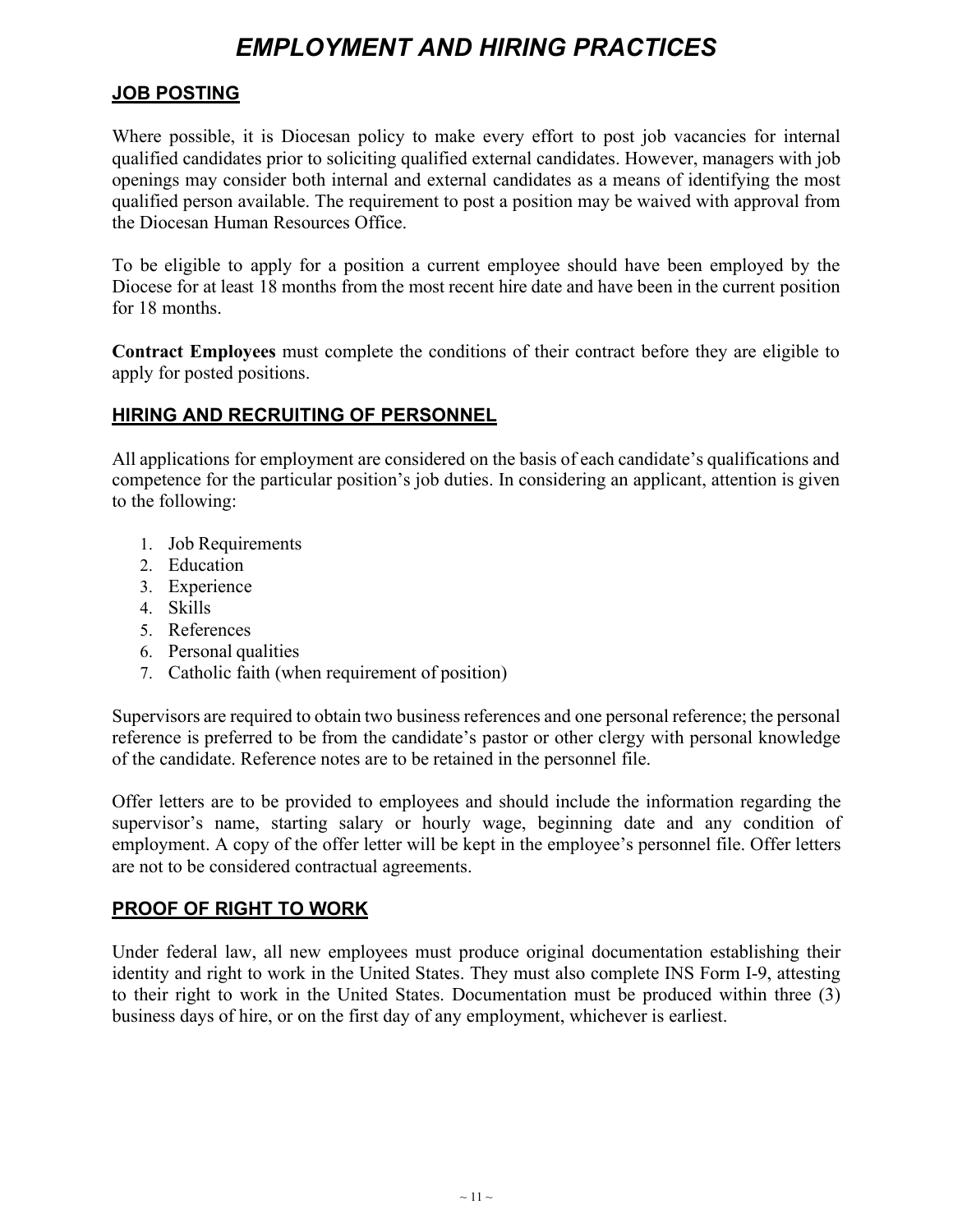## <span id="page-11-0"></span>**MINIMUM AGE REQUIREMENT**

In order to be eligible for hire, employees must be a minimum of 18 years of age. Youth Ministry Coordinators and Administrators must be at least 21 years of age.

## <span id="page-11-1"></span>**INTRODUCTORY OR PROBATIONARY PERIOD**

The Diocese has established a three month introductory period for newly hired employees and the employer to determine whether the employee's interests, skills and talents meet the needs of the employer. The following can be expected as part of this introductory period:

- 1. Roles and expectations will be discussed as part of the orientation process;
- 2. After successful completion of the three month introductory period, employeewill be considered a regular employee (full time or part time);
- 3. If during probationary period, management determines employee is not suited to position, employee may be terminated at any time;
- 4. The three-month introductory period can be extended once for an additional 30 days in the event performance standards are in question and the employer needs additional time to evaluate the employee fit. The extension should be provided to the employee in writing along with the concerns or performance issues necessitating the extension and the desired remediation;
- 5. Performance review will be conducted by the direct manager and employee at end of three-month introductory period. The review addresses performance only. The employee is not eligible for a salary/wage increase at this time. The employee salary/wage discussions are typically held as part of the annual evaluation process.

# <span id="page-11-2"></span>**EMPLOYMENT OF FORMER EMPLOYEES**

Prior to hiring former employees, pastors and administrators must check with the Diocesan Human Resource Office to verify employment eligibility. It is also advisable to contact the employee's former diocesan supervisor. For matters involving instructional personnel, the Superintendent or Associate Superintendent of Schools may be contacted in place of the Human Resource Office.

Employees who return within six months of their separation date will receive credit for previous service for purposes of vacation and sick accrual.

# <span id="page-11-3"></span>**EMPLOYMENT OF RELATIVES**

The Diocese gives equal consideration to all candidates in hiring, promotion and transfers but it will avoid creating a situation where there is a direct or indirect "reporting" or supervisory relationship between related employees. The intent is to avoid placing employees in situations where they are supervised by a relative or in situations where they would be expected to provide supervision or influence the supervision of a relative.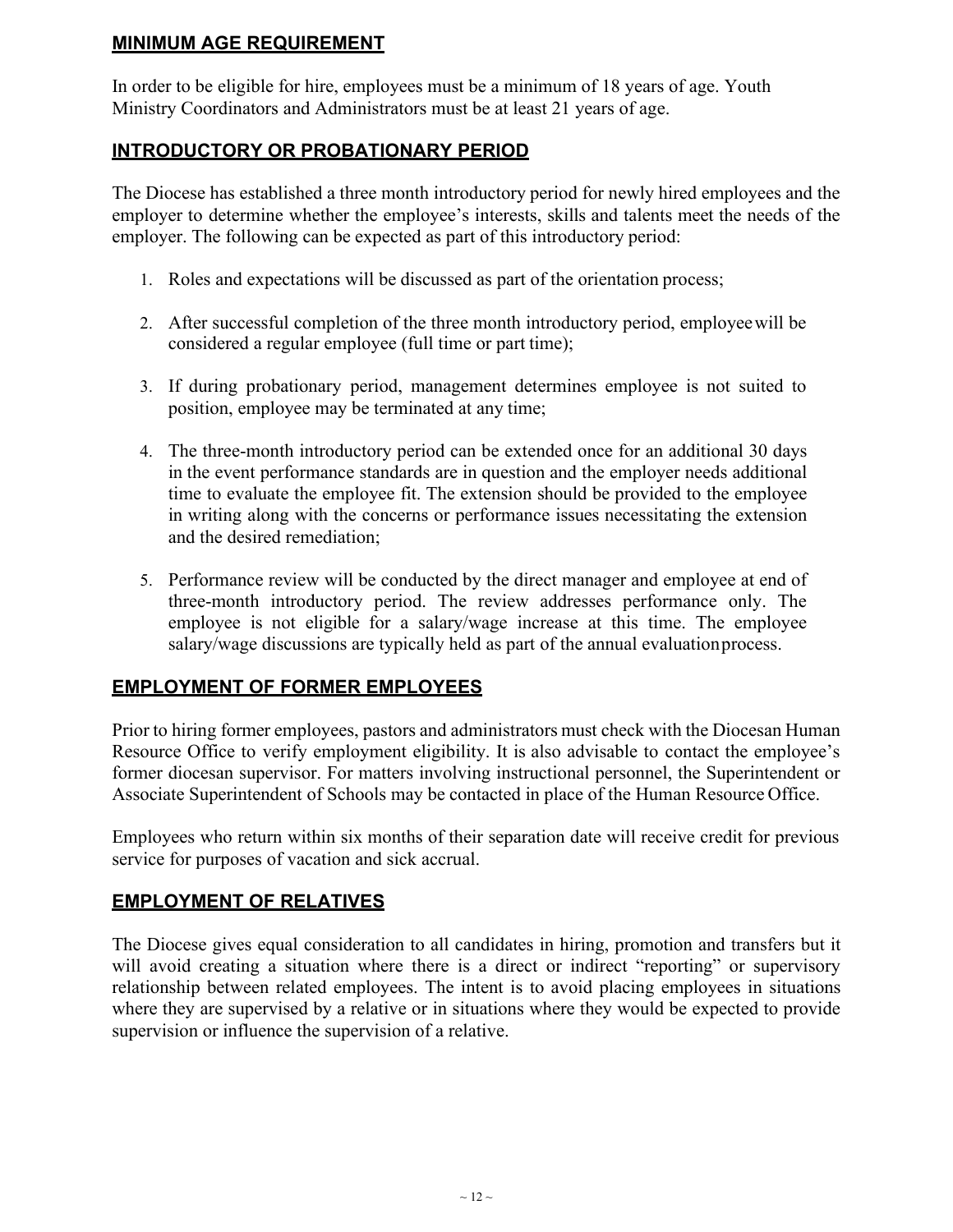"Supervision" is defined as providing direction or instruction to an employee, and/or as having the functional responsibility of interpreting policy that could affect an employee or employee's work environment. Situations that could give rise to questions of possible favoritism or discrimination should be avoided at all times.

- 1. Relatives of employees who handle highly confidential and/or sensitive information are not eligible for employment in other areas of the Diocese (i.e., those employees who handle financial and/or human resource matters including employee social security numbers, salary and medical data). The proposed hiring of any such employees must be reviewed by the Diocesan Human Resources Director in order to consider an exception to the policy.
- 2. If a hire, transfer, or promotion has the potential for creating a "reporting" relationship between relatives, the Office of Human Resources must review and approve the action prior to an offer of employment.
- 3. Under certain circumstances, immediate family members may be prohibited from working as co-workers in the same department, agency, school or parish. Immediate family members are defined as children, parents, siblings, spouse, in-laws, grandparents, and individuals residing in the same household, whether related or not, except for members of religious congregations.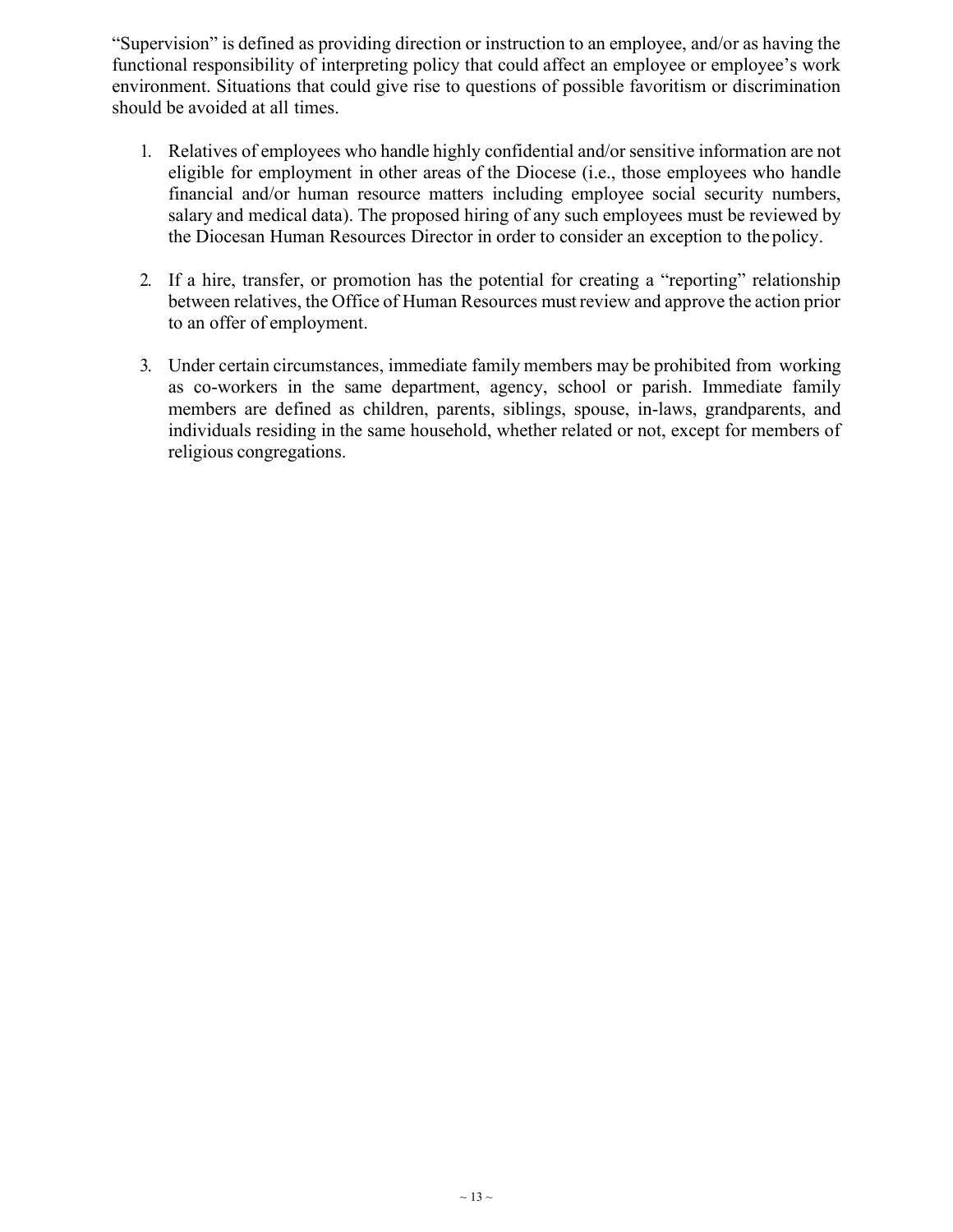# *ATTENDANCE*

# <span id="page-13-1"></span><span id="page-13-0"></span>**WORK AND BREAK SCHEDULES**

The normal workweek is 40 hours during a 5-day period. Due to the variety of services offered by the Diocese, the starting and ending hours of the normal workweek may vary. Managers are expected to disclose the work schedule to their employees.

Meal and break periods are determined locally. Break periods are not required by law or policy. However, employees scheduled to work 7 or more hours in a day should be provided with an unpaid meal period of not less than 30 minutes, which must be taken no later than the 5<sup>th</sup> hour of work.

## <span id="page-13-2"></span>**ABSENCE/TARDINESS**

If it is necessary to be absent from work, employees are to notify their immediate supervisor as far in advance as possible. Management may request verification of any incidental absence. If an employee's immediate supervisor is not available, the absence should be reported to another management employee. Employees are required to provide management with a phone number where they may be reached.

If an employee must be out longer than one day due to an unexpected absence, he/she must call his/her supervisor on each morning that the employee is unable to report to work. If after 3 consecutive days the employee is unable to return to work, that employee will be required to complete an application for Family Medical Leave (see Medical Leave).

Absences of 3 consecutive days, without notification to the employee's supervisor will be considered a voluntary resignation (job abandonment).

The Diocese requires all employees to report to work on time for all regularly scheduled hours. Excessive absences and/or tardiness may result in disciplinary action, up to and including discharge.

## <span id="page-13-3"></span>**BEREAVEMENT LEAVE**

The Diocese of Orlando provides all full-time and part-time employees regularly working atleast 25 hours per week bereavement leave with pay for deaths in the immediate family (defined as the employee's spouse, parents, grandparents, sibling, child, mother-in-law or father-in-law).

Up to three consecutive calendar days may be granted. An additional two days may be granted for out of state funerals.

Time off for other funerals is considered on an individual basis, though vacation time is typically used for this purpose.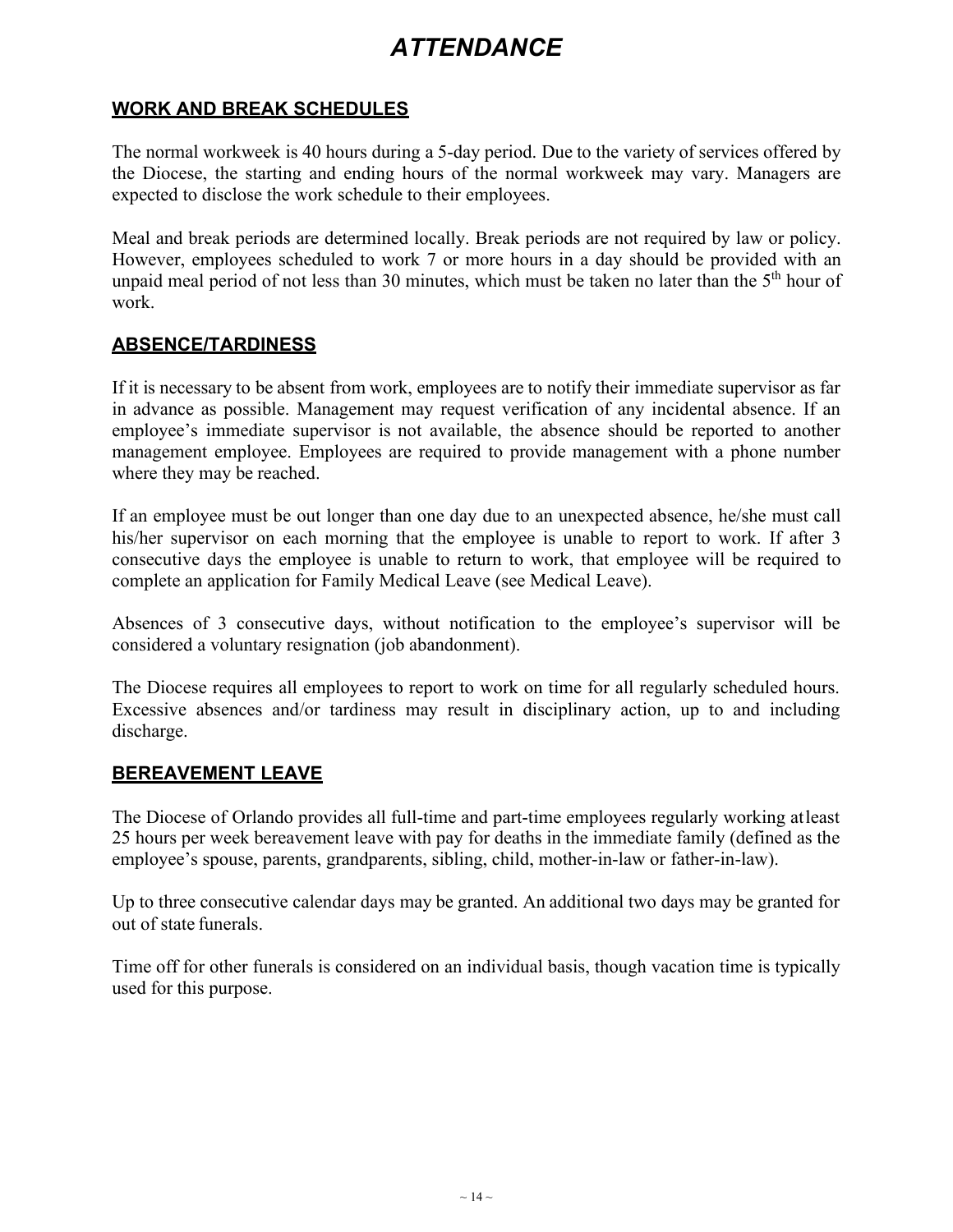# <span id="page-14-0"></span>**VACATION DAYS (not applicable to contract employees)**

To maintain the quality of work performance, the Diocese recognizes that adequate time should be provided to employees annually for time away from the work environment for rest and relaxation. All employees are encouraged to use their full vacation allotment each year. While every effort is made to allow employees to schedule time off for vacation, time away from work must be agreed upon in advance by the employee's manager.

All vacation days are determined in accordance with length of continuous, uninterrupted employment (net credited service). Vacation accrual is based on the hire date and number of hours worked each week. For full-time workers, hours are accumulated as follows:

| 1 through 3 years of net credited service   | 10 vacation days or 80 hours per year  |
|---------------------------------------------|----------------------------------------|
| 4 through 9 years of net credited service   | 15 vacation days or 120 hours per year |
| 10 through 24 years of net credited service | 20 vacation days or 160 hours per year |
| $25+$ years of net credited service         | 25 vacation days or 200 hours per year |

Vacation time for part-time workers is categorized and prorated accordingly to the following schedule of work hours: 35 to 40 hours; 30 to 34 hours; and 25 to 29 hours. Employees must work a minimum of 25 hours per week on a regular basis in order to be eligible for vacation benefits.

Hourly employees may take partial day vacation days of no less than 2 hour increments.

New employees begin to accumulate vacation on their hire date, but are not eligible to take paid vacation until completing six months of service.

All earned vacation should be taken annually. Employees who do not use all of their accrued vacation may accumulate for use in a subsequent year an amount equal to that earned in a given work year. The maximum number of days of unused vacation may not exceed twice the number of vacation days earned annually (e.g., an employee who earns ten (10) days annually, may accumulate no more than twenty (20) days). Any unused vacation that exceeds twice the amount of vacation days earned annually is automatically forfeited.

If a Diocesan approved holiday falls within an employee's approved vacation period, the employee is not required to use vacation hours for the holiday period.

Vacation is not earned during unpaid absences.

If an employee undergoes an emergency medical procedureduring a scheduled vacation, the time spent in the hospital and any period of recuperation immediately following may be considered as sick leave. It is the responsibility of the employee to present proof of hospitalization to the supervisor. If an employee is simply ill during a scheduled vacation period, the time may not be converted to sick time.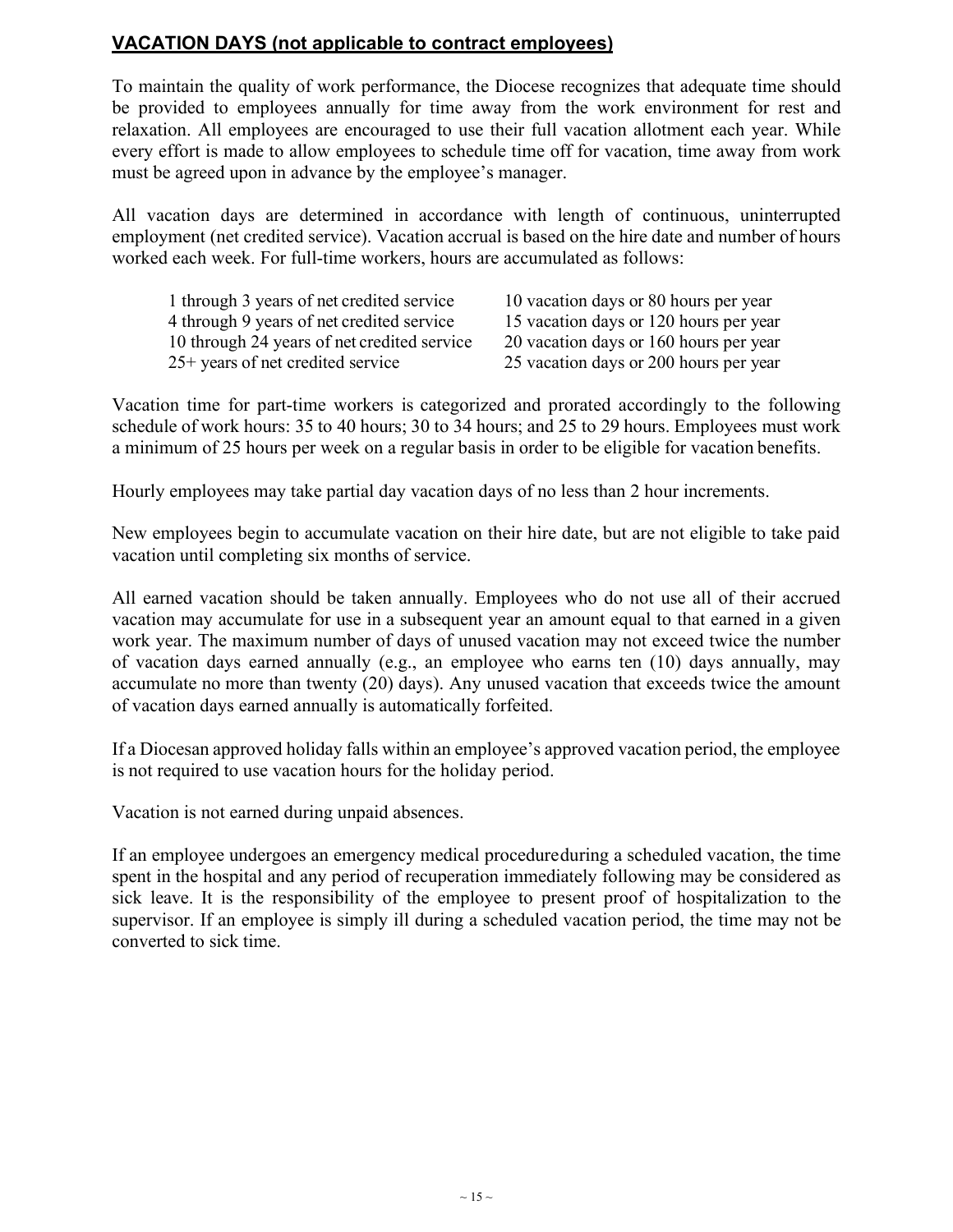#### <span id="page-15-0"></span>**VACATION ACCRUAL CASH-OUT PROGRAM (not applicable to contract employees)**

This program, which is subject to periodic review and approval by the Diocese, allows employees to opt to cash out excess accrued vacation subject to the following limitations:

- 1. An employee must complete two years of service before being eligible to cash out excess vacation hours.
- 2. Employees must maintain a minimum balance of 80 hours after cashing out vacation.Part time employee must maintain a minimum balance of 50 hours after cashing out vacation.
- 3. Vacation leave is cashed out at 85% of the employee's current hourly rate or similarly prorated weekly salary. For example, an employee who earns \$10 per hour will have eligible vacation hours cashed out at \$8.50 per hour.
- 4. Subject to Diocesan approval, the cash out option is intended to be availableto employees once a year, in January, and is to coincide with a regularly scheduled payroll cycle.
- 5. The minimum number of hours an employee may cash out is 20 hours.
- 6. The maximum number of hours an employee may cash out is 40 hours.
- 7. Employees must complete a request form in advance ofthe established deadline, indicating the exact number of hours to be cashed out. Payment of the requested excess hours, subject to verification by the employer, will be made according to regular payroll schedules and will be subject to deductions for employment taxes and withholding.
- 8. The vacation accrual cash out program is subject to the financial ability of the entity, the decision of which is at the sole discretion of the Pastor, Principal or Administrator.

#### <span id="page-15-1"></span>**TRANSFER OF VACATION BETWEEN DIOCESAN ENTITIES** *(not applicable to contract employees)*

If an employee leaves one Diocesan entity to work for another, the current employer (specifically the location in which the employee is leaving) will pay out all accrued vacation to the employee provided that proper notice was given to the current employer. Please see section regarding Resignation of Employment.

#### <span id="page-15-2"></span>**VACATION AND TERMINATION OF EMPLOYMENT (not applicable to contract employees)**

Terminating employees are generally to be paid for any unused vacation. In some cases, however, employees are not entitled to accrued vacation upon termination. Please see section regarding Terminations.

#### <span id="page-15-3"></span>**VACATION AND CONTRACT EMPLOYEES**

The above vacation polices do not apply to contract workers. Contract workers (with the only exception of school presidents and principals) or instructional personnel are not eligible for vacation benefits.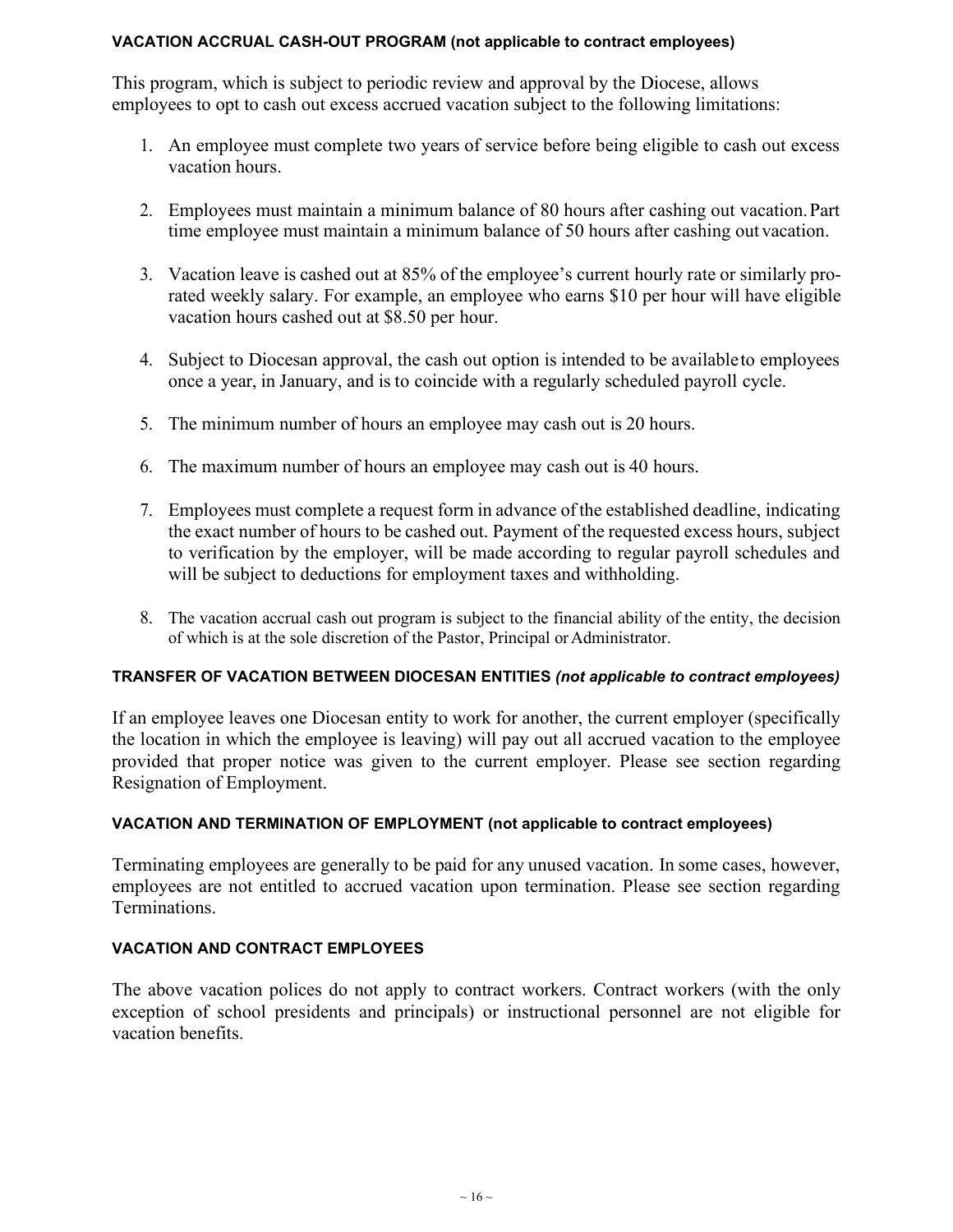School Presidents and Principals are eligible to accrue four (4) weeks of vacation per year. All accrued vacation must be taken by the end of the contract year or it is forfeited.

# <span id="page-16-0"></span>**HOLIDAYS**

The Diocese of Orlando observes **10 paid holidays** (including one holy day). The holidays include 6 fixed federal holidays and 4 floating holidays designated at the beginning of the calendar year by the Bishop (Chancery), or the pastor or administrator.

The six fixed Holidays are:

- $\triangleright$  New Year's Day
- $\blacktriangleright$  Labor Day
- $\triangleright$  Memorial Day
- $\triangleright$  Thanksgiving Day
- $\triangleright$  Independence Day
- $\triangleright$  Christmas Day

If any of the above holidays fall on a Saturday, it is observed and paid on a Friday. Observed holidays that fall on a Sunday are observed and paid as a holiday on the following Monday.

If an employee is scheduled to work on a diocesan designated holiday due to the needs of the diocesan location, the employee is given equivalent holiday time off within the current or next pay period.

Employees must be consistently working a minimum of 25 hours per week to receive holiday pay. If a holiday falls on a day that the part-time employee normally does not work, that employee is not eligible to receive an additional paid day off. Additionally, if the holiday falls on a day that the part-time employee regularly works, the employee is only entitled to holiday pay for the number of hours normally worked, not to exceed 8 hours. Seasonal employees are not eligible for holidays.

# <span id="page-16-1"></span>**JURY DUTY**

The Diocese provides time off with pay to employees if they are called to jury duty or witness service. Employees will receive approval for time off for the period specified by the court and will be paid their regular rate of pay for a maximum of ten working days per year. The Diocese reserves the right to ask the court to excuse the employee if absence may result in adverse effects on diocesan business operations.

It is the employee's responsibility to provide to his/her supervisor a copy of the notification document received from the court as soon as formal notice regarding jury duty is received. Upon completion of service, proof or verification of your jury duty must be provided to the employer. If an employee is excused from jury duty or service during a regularly scheduled workday, he/she is expected to report to work and resume normal duties. The employee will receive his or her normal salary in addition to the money received from the court.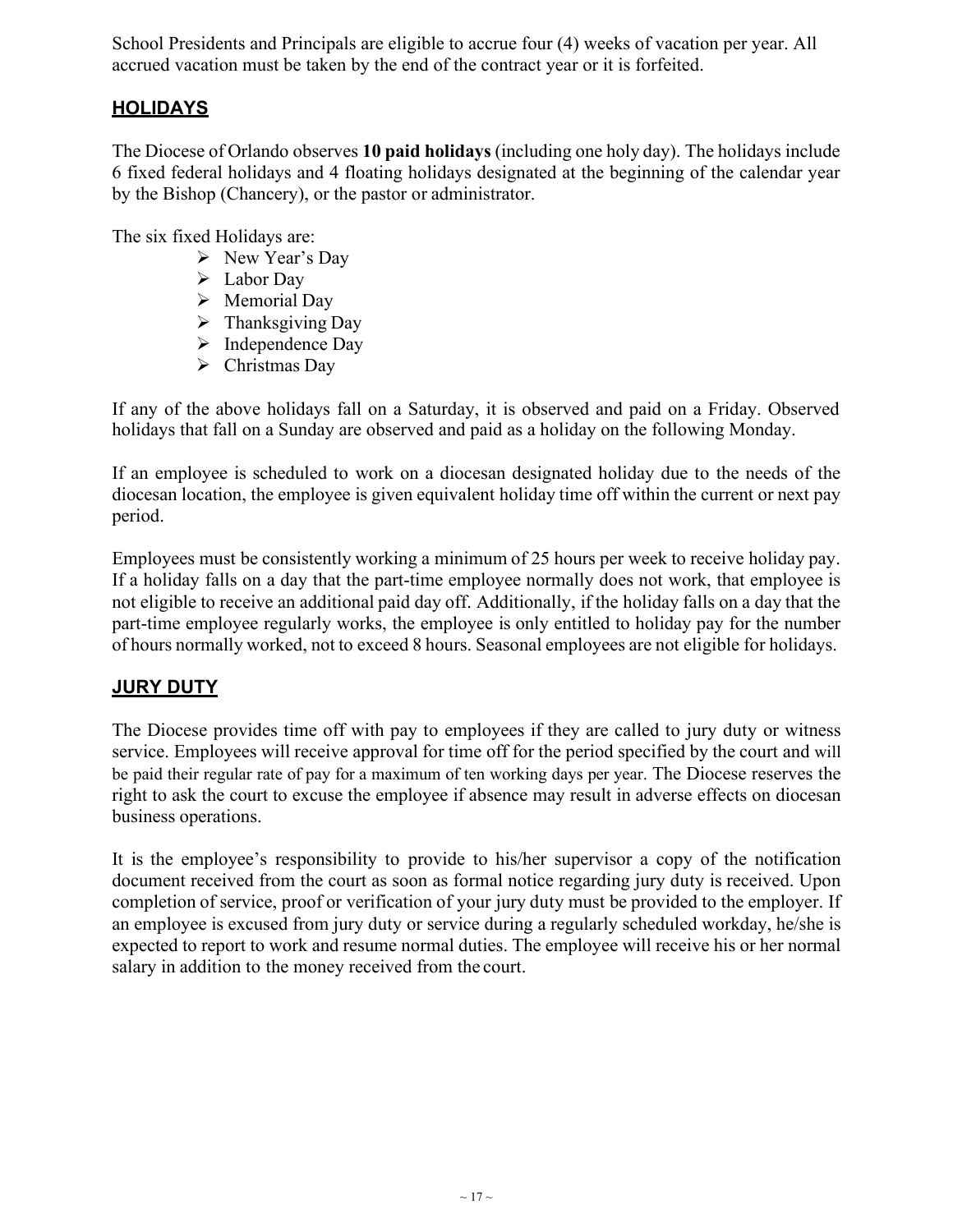# <span id="page-17-0"></span>**LEAVES OF ABSENCE**

A leave of absence is an officially approved temporary suspension of employment initiated by the employee which is not to exceed the maximums established in this policy. Leaves of absence are available on the assumption that the employee will return to regular employment upon expiration of the leave. If an employee wishes to apply for a leave of absence, the employee must complete the requisite application forms and speak with his/her manager.

For detailed information or questions, please contact the Office of Human Resources.

The following explains the various types of leave benefits available at the Diocese.

### <span id="page-17-1"></span>**FAMILY/MEDICAL LEAVE OF ABSENCE**

To be eligible for a Family/Medical Leave of Absence, the employee must have worked with the Diocese for at least 12 months and for at least 1250 hours in the last twelve months. Unpaid leave may extend up to 12 weeks in a 12-month period. The Diocese uses a rolling, look-back method to calculate the amount of leave available to employees. Advanced notice of 30 days must be given for scheduled medical surgery, pregnancy, or other known conditions.

All leaves must have a specific duration and return-to-work date determined at the time the leave is granted, unless employee's healthcare provider specifically indicates that no return date can be determined. Failure to return to work on the determined return-to-work day without prior knowledge and written approval of the employee's supervisor will be considered a voluntary resignation of the employee. A position of similar status, pay and title is guaranteed upon the employee's return unless the employee's job was eliminated during the leave.

Employees may request a family/medical leave for any of the following reasons:

- $\triangleright$  The birth of a son or daughter and in order to care for such son or daughter (see Paternity/Maternity Leave of Absence);
- $\triangleright$  The placement of a son or daughter with the employee for adoption (see Paternity/Maternity Leave of Absence);
- $\triangleright$  The placement of a child with the employee for foster care (see FosterCare);
- $\triangleright$  To care for a spouse, son, daughter or parent with a serious health condition (see Family Member's Serious Health Condition);
- $\triangleright$  Because of the employee's own serious health condition which renders him/her unable to perform the functions of his/her position (see Employee's Serious Health Condition).

Thirty days prior to the requested start day of a family/medical leave, employees should notify their supervisor of their request for such leave; notification should include the expected duration of the leave. If this is not possible employees must give notice as soon as reasonably possible. Failure to provide such notice may result in a delay of the leave. Employees must complete the appropriate Family/Medical Leave of Absence (FMLA) application forms which are available from the Diocesan Office of Human Resources or the Diocesan Intranet site.

Any accrued vacation days or available sick leave must be substituted for unpaid family/medical leave. The substitution of paid leave time does not extend the time period permitted for an absence from work (not to exceed 12 weeks in a twelve-month period).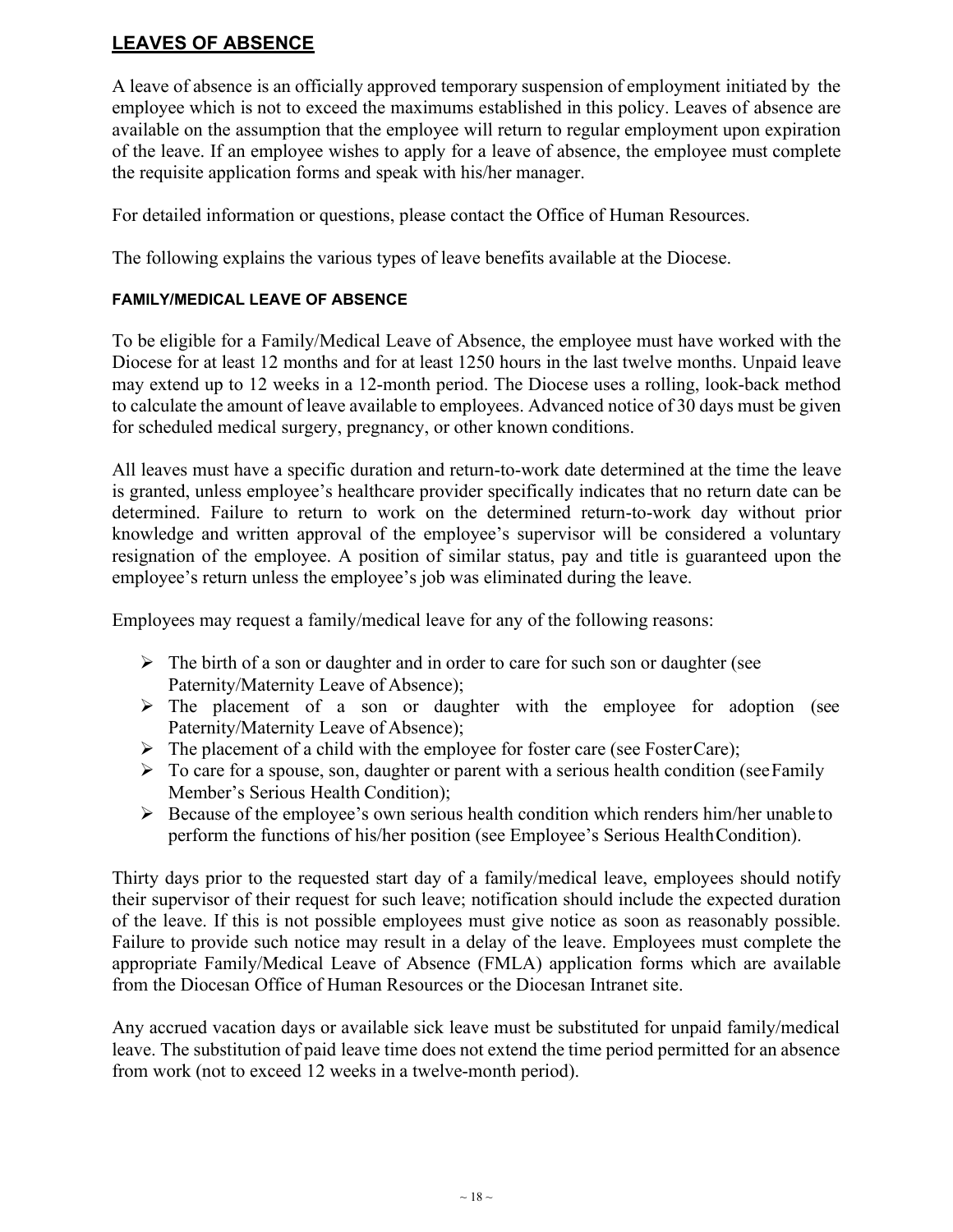During the 12 weeks of a family/medical leave, the employee will continue to be covered under medical, dental and basic life benefits with the presumption that the employee will return to work. However, deductions for supplementary and family insurance will be deducted from the employee's pay, assuming he/she is receiving vacation and sick benefits. If sick/vacation benefits are exhausted, and the leave is unpaid, the employee will be billed monthly for supplementary and family insurance portions during the remainder of the leave. If the employee does not make the monthly payment, coverage will be discontinued.

If the employee on family/medical leave has exhausted sick and vacation pay, and the leave is unpaid, employees will not accrue vacation or sick days. Employees will not be compensated for holidays that coincide with their leave, whether the leave is paid or unpaid.

Employees failing to return to work after the leave expiration will be required to reimburse the Diocese for payment of health plan contributions made on his/her behalf during the leave. If an employee does not return to work upon the expiration of his/her qualified leave period, he/she will be treated as having voluntarily terminated employment and will be billed for the cost of all benefits provided during the time of the leave.

Eligible employees are entitled to return from leave and to be reinstated to their former position or an equivalent position with equivalent employment benefits, pay, and other terms and conditions of employment. Exceptions to this provision may apply if business circumstances have changed (e.g., if employee's position is no longer available due to job elimination).

## <span id="page-18-0"></span>**FAMILY/MEDICAL LEAVE - EMPLOYEE'S SERIOUS HEALTH CONDITION**

An employee may be eligible for Family/Medical Leave if his/her health condition renders him/her unable to perform the function of the job. Unpaid medical leave may extend up to 12 weeks in a 12-month period. Family/Medical leaves must be requested by way of the official Family Medical Leave application, medical certification, and Intent to Return forms, available from the Diocesan Office of Human Resources. The medical certification form must be completed by the employee's physician. The Diocese does not seek genetic information about the employee as part of this request in compliance with the Genetic Information Nondiscrimination Act (GINA). Leaves taken without proper documentation and/or medical certification will be considered unauthorized leave, and will be subject to disciplinary action, up to and including discharge.

This policy also applies to medical leaves resulting from an on-the-job injury or illness for which a Worker's Compensation claim has been filed.

Any time an employee expects to be or is absent for more than three (3) consecutive work days as a result of his/her own serious health condition (including pregnancy), the employee will be required to complete and submit appropriate family medical leave forms, which includes a medical certification from the employee's physician.

Medical leave may be taken intermittently or on a reduced leave schedule, if medically necessary. An employee's salary may be reduced based on the amount of time actually worked. The employee may be transferred to an alternate position which better accommodates the recurring leave and which has equivalent pay and benefits. Intermittent leave for medical reasons will be limited to the equivalent of 12 weeks of time off, on a cumulative basis, within any calendar year.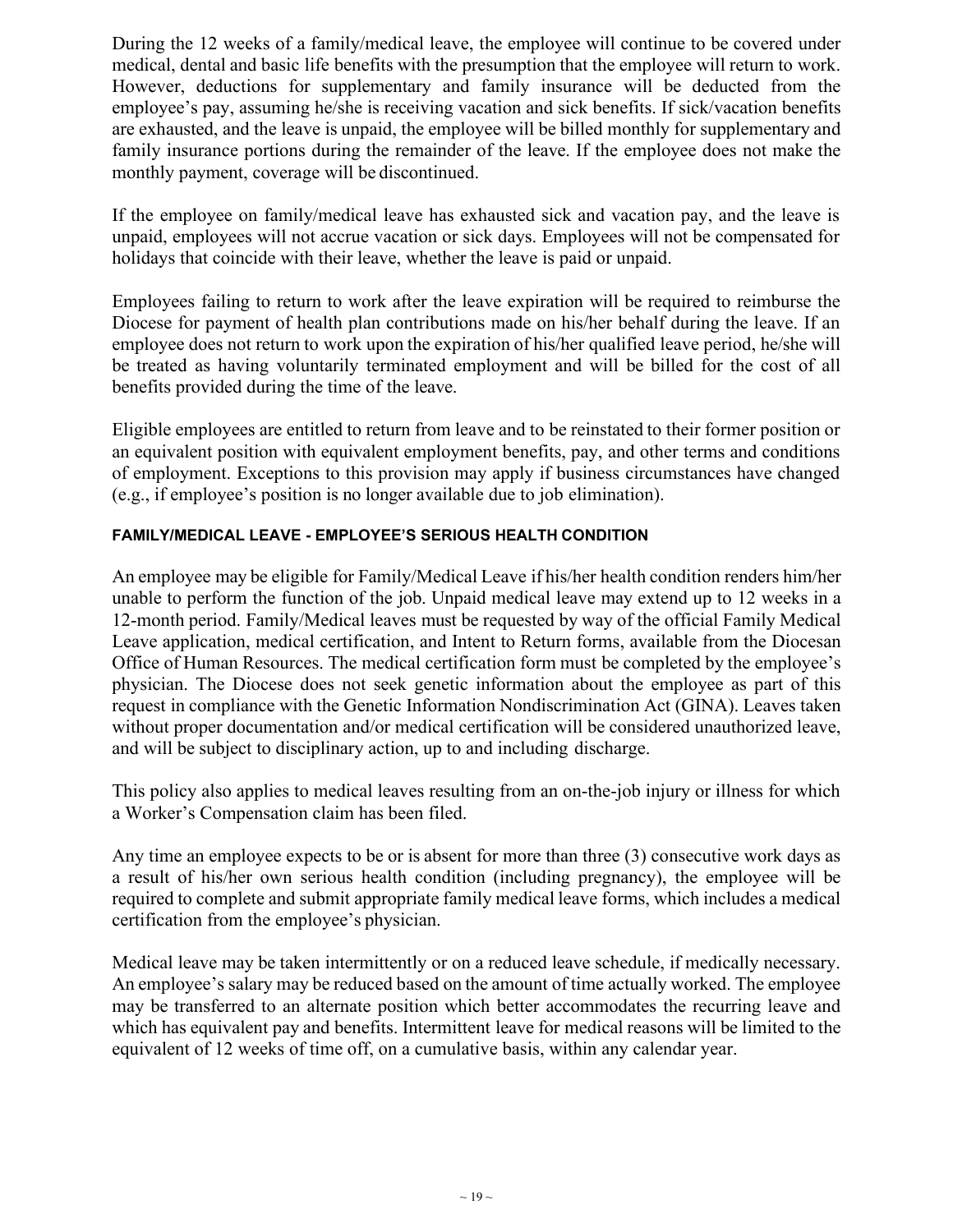Prior to returning from a leave, the employee is required to provide medical certification to his/her supervisor that he/she is capable of returning to work and performing the essential functions of the position, with or without reasonable accommodation for any disability the employee may have in accordance with applicable laws. Employees failing to provide the return to work certification will not be permitted to resume work until it is provided.

#### <span id="page-19-0"></span>**FAMILY/MEDICAL LEAVE - FAMILY MEMBER'S SERIOUS HEALTH CONDITION**

Employees may take medical leave to care for a spouse, son or daughter, or parent with a serious health condition. Unpaid medical leave may extend up to 12 weeks in a 12-month period. Employees must use accrued sick or vacation concurrent with the leave.

If the employee requests a medical leave because of his/her covered relation's serious health condition, he/she must supply appropriate medical certification 15 days before the requested leave. Family/Medical leaves must be requested by way of the official Family Medical Leave application, medical certification, and Intent to Return forms, available from the Diocesan Office of Human Resources or the Diocesan Intranet site. The Diocese does not seek genetic information about its employees or their family members as part of this request in compliance with the Genetic Information Nondiscrimination Act (GINA). In emergency situations when notice cannot be provided before taking leave, written verification of the serious health condition must be provided within 48 hours of the return to work. Failure to provide medical certification in a timely manner may result in denial of unpaid leave and/or termination of employment.

Medical leave may be taken intermittently or on a reduced leave schedule, if medically necessary. An employee's salary may be reduced based on the amount of time actually worked. The employee may be transferred to an alternate position which better accommodates the recurring leave and which has equivalent pay and benefits. Intermittent leave for medical reasons will be limited to the equivalent of 12 weeks of time off, on a cumulative basis, within any calendar year.

The Office of Human Resources will review the request for leave and approve/deny the request based upon the parameters established by applicable laws.

## <span id="page-19-1"></span>**FAMILY MEDICAL LEAVE - FOSTER CARE**

If the family leave is in connection with the placement of a child in foster care, up to 12 weeks of unpaid leave may be permitted. Employees must use accrued sick or vacation concurrent with the leave. Spouses employed by the Diocese may only take a combined total of 12 weeks, if in connection with the placement of a child. Family/Medical leaves must be requested by way of the official Family Medical Leave application, certification or proof of placement of the child, and Intent to Return forms, available from the Diocesan Office of Human Resources or the Diocesan Intranet site.

#### <span id="page-19-2"></span>**FAMILY MEDICAL LEAVE – MATERNITY/PATERNITY LEAVE**

All employees who have been employed for at least one year and who have worked at least 1,250 hours during the previous twelve months are eligible for up to six weeks of paid leave upon the birth or adoption of a child ("Maternity/Paternity Leave"). This paid leave may only be taken during the first six weeks immediately following the birth or adoption of the child. Moreover, such leave must be taken concurrently with available FMLA leave. An employee may only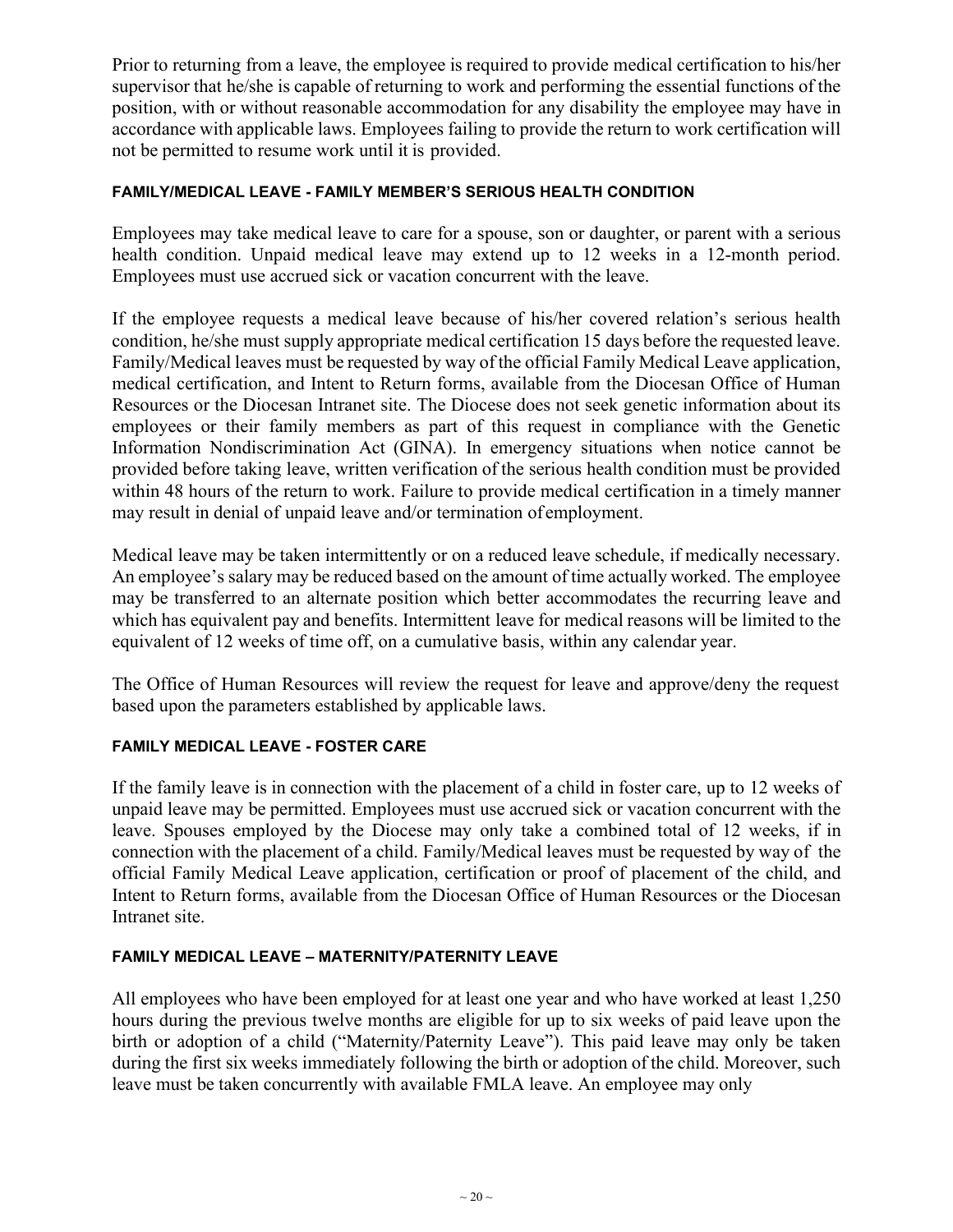receive paid Maternity/Paternity Leave for the portion of time that he or she has available FMLA leave, up to a total of six weeks. For example, upon the birth of a child, if an employee has only four weeks of FMLA leave remaining, the employee will only receive four weeks of paid Maternity/Paternity Leave. Once an employee's FMLA leave has been exhausted, Maternity/Paternity Leave is no longer available to the employee.

If an employee and spouse (both of whom are employed by the Diocese) are both eligible for Maternity/Paternity Leave and both wish to take such leave, only a total of six weeks paid leave will be provided between them. Consequently, each parent is not entitled to take six weeks paid leave. Please refer to FMLA policy for unpaid leave benefits.

As a condition of receipt of Maternity/Paternity Leave, employees must sign a promissory note promising to reimburse the Diocese of Orlando for any and all monies paid to employee pursuant to this policy. This note will be forgiven if the employee returns to work at the conclusion of the employee's leave and satisfies these criteria: (1) non-contract employees of the Diocese must return to employment for six months in order for the loan to be forgiven; and (2) contract employees must fulfill any obligations under their executed contract in order for the loan to be forgiven.

This paid Maternity/Paternity Leave may only be used by school employees during periods where the employee is normally obligated to be at work. Consequently, if any Maternity/Paternity Leave coincides with Christmas, Spring or Summer breaks, the school Employee will not be paid forthe coinciding portion of the Leave. For example, if a school employee gives birth to a child one week before a two-week Christmas break, the employee will receive one week paid leave prior to the Christmas break and three weeks paid leave following the Christmas break. The employee will not receive paid Maternity/Paternity Leave benefits for the two-week Christmas break.

#### <span id="page-20-0"></span>**DOMESTIC VIOLENCE LEAVE**

All full-time and part-time employees are entitled up to thirty (30) working days of unpaid leave in any twelve-month period if the employee or the employee's family or household member is the victim of domestic violence or sexual violence. The employee will be required to use all accrued, unused vacation and personal days during the leave period. For more information about this type of leave and eligibility, please contact the Office of HumanResources.

# <span id="page-20-1"></span>**OTHER TYPES OF LEAVE**

## <span id="page-20-2"></span>**MILITARY LEAVE**

The Diocese complies with the requirements of the Uniformed Services Employment and Reemployment Rights Act of 1994 ("USERRA"). An employee must request a Military Leave of Absence by presenting a copy of their Military Orders to their immediate supervisor and the Office of Human Resources, providing as much advance notice as possible prior to the leave. Failure to provide reasonable notice could result in a denial of the protection of USERRA.

At an employee's request, excused time without pay may be granted for up to five (5) days prior to the leave of absence to take care of personal affairs. If an employee has accrued vacation, it can be granted prior to the leave of absence as Diocesan service requirements permit, or the employee may choose to work until the leave begins. A lump-sum payment of earned vacation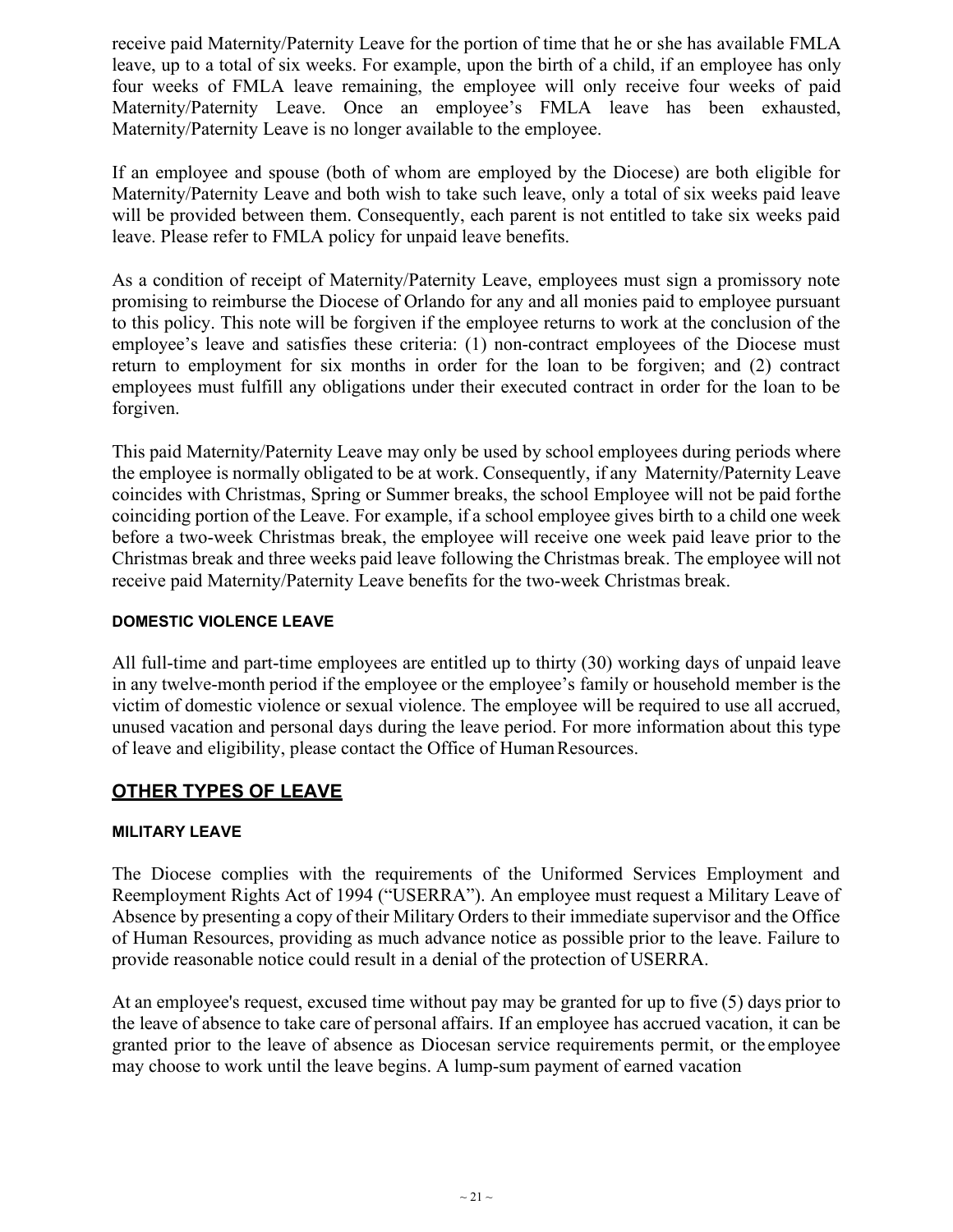may also be distributed in lieu of vacation. An employee may elect to defer vacation until their return from active duty and then schedule vacation as Diocesan service requirements permit.

An employee who is out on an eligible military leave of absence will retain their health insurance coverage for the first 30 days of uniformed service. Employees out on military leaves of absence which extend beyond the 30 days will be eligible for continuation of health benefits for up to 24 months.

If the employee chooses to continue receiving benefits for the employee and family, he/she must pay the premium cost on a monthly basis. Coverage will cease if the employee fails to pay the monthly premium as scheduled, becomes covered by another group plan that does not exclude preexisting conditions, or becomes eligible for Medicare.

### <span id="page-21-0"></span>**RESERVE TRAINING**

An employee may request an unpaid leave for annual military training when fulfilling his/her annual Military Reserve Training. Leaves are granted with pay for a period of up to a maximum of 10 calendar days per year. The Diocese will calculate the difference between Diocesan pay and military pay (exempting allowances) and supplement the difference. The time beyond 10 days will result in the employee being placed on leave of absence without pay.

# <span id="page-21-1"></span>**SICK DAYS**

The Diocese recognizes that inability to work because of illness or injury may cause economic hardship. The Diocese also recognizes that employees may require time off to secure necessary treatment for medical conditions or disabilities. Sick time may be used only for the illness of the employee or when it becomes necessary for an employee to care for a son, daughter, or spouse who is ill and unable to take care of his/her self. In addition, sick time may be used when an employee requires time off for a medical appointment.

Employees are required to complete Family Medical Leave forms, which includes a physician's certification, if the absence due to illness or injury extends more than three (3) consecutive work days.

Full time employees accrue one sick day per month for years 1 through 15 years of service and can accumulate up to 65 working days. After 15 years of service, sick leave is accrued at 1.5 days per month and can accumulate up to 90 working days. Unused accumulated sick leave will not be paid in the event of dismissal, resignation or any other separation from the Diocese. Additionally, accumulated sick leave cannot be converted to vacation.

In the event an employee transfers from one Diocesan entity to another and incurs a subsequent break in service of no greater than 30 days, the new entity will be required to credit the employee for accumulated sick hours from the previous entity. If there is a break in service longer than 30 days, the employee will receive no credit for accumulated sick time. Employees who return within six months of their termination date will receive credit for previous service for purposes of sick accrual.

If it is necessary to be absent from work, the employee should notify the immediate supervisor as far in advance as possible so that work schedules may be adjusted when appropriate. Text messages, e-mails, and notices left with co-workers are not acceptable. The reason for the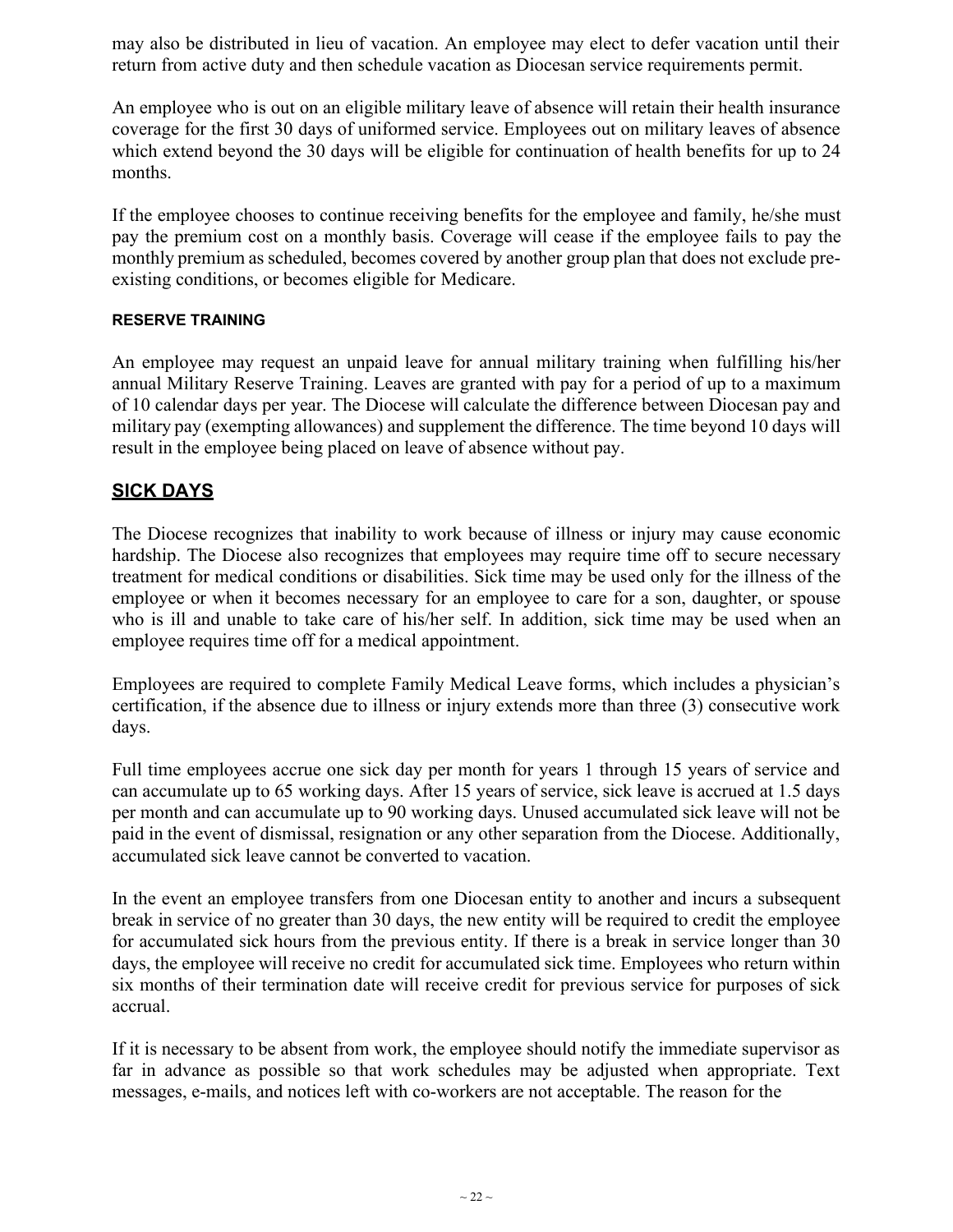absence should be stated so that it may be determined how the time will be recorded for payroll purposes and whether or not it will be paid. If the immediate supervisor is not available, the absence should be reported to another management employee. The employee should leave a number where his/her supervisor can reach him/her if necessary.

If an employee must be out longer than one day due to an unexpected absence, he/she must call his/her supervisor on each morning that the employee is unable to report for work. Absences of three consecutive workdays without notification to the supervisor will be considered a voluntary resignation (job abandonment).

### <span id="page-22-0"></span>**SICK DAYS – PART TIME EMPLOYEES**

Sick time for part-time workers is categorized and prorated accordingly to the following schedule of work hours: 35 to 40 hours; 30 to 34 hours; and 25 to 29 hours. Employees must work a minimum of 25 hours per week on a regular basis in order to be eligible for sick benefits.

Hourly employees may take partial day sick days of no less than 2 hour increments.

### <span id="page-22-1"></span>**SICK DAYS – SEASONAL EMPLOYEES**

Non-contract employees who work seasonal, non-year round schedules are eligible for pro-rated sick time provided they work a minimum of 1,300 hours per year. Sick time will not be accrued during the periods that the employee is not working (i.e., summer or holiday breaks). When the employee returns to work after summer or holiday breaks, sick time will again begin accruing.

#### <span id="page-22-2"></span>**SICK DAYS – CONTRACT EMPLOYEES**

Faculty, as a contract employee, is eligible for 10 days of sick leave, which are available to the employee at the beginning of each contract year. Principals and school presidents, are eligible for 12 days of sick leave, which become available at the beginning of each contract year. Maximum accruals are in accordance with the sick policy outlined under "Sick Days." These days are to be used for personal illness or illness of a member of the immediate family, defined as the employee's spouse or child. In the event of a death in the immediate family, bereavement leave is available.

# <span id="page-22-3"></span>**PERSONAL DAYS – CONTRACT EMPLOYEES ONLY**

Full-time or benefit eligible contract workers are entitled to a minimum number of personal days each contract year. Personal days not taken may not be carried over to the next contract year.

Contract workers who work a minimum of 30 hours per week are entitled to two paid personal days each year. Teachers may accrue 10 sick days per year and 2 of those sick days may be converted to personal days. Presidents and Principals may accrue 12 sick days and 2 of those sick days may be converted to personal days.

Personal days that are not used during the contract year may not be carried over to the next contract year. However, unused personal days accumulate as unused sick days, which can be carried over to the next contract year in accordance with the diocesan policy on sick time accumulation.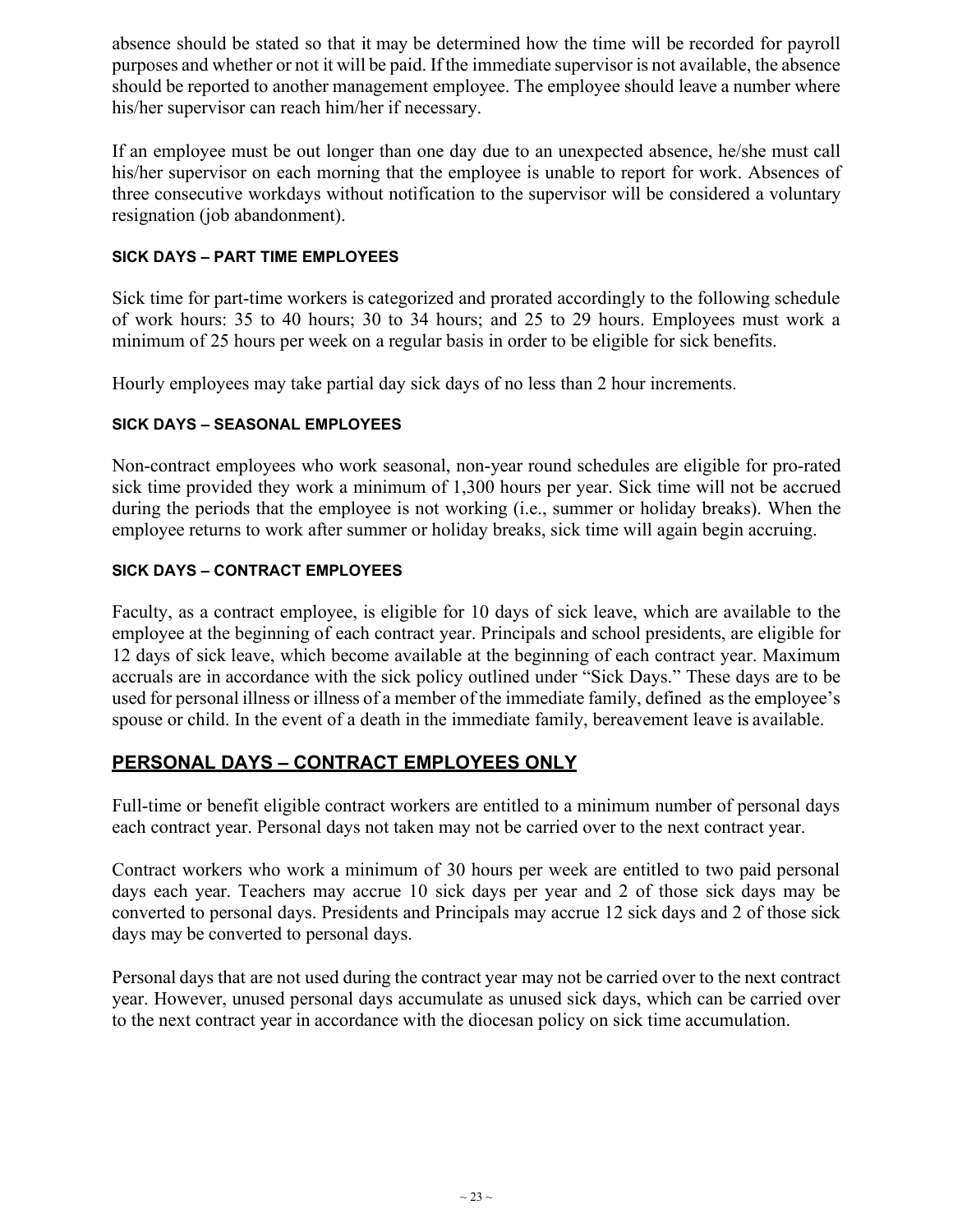Employees are not obligated to divulge the purpose of the personal day(s) as a condition for taking such days. The contract worker must request the personal day(s) in advance of taking them. Personal days will be granted provided that the supervisor agrees that the request is reasonable and mutually convenient. Personal days shall not be taken during the first or last week of the school year or prior to or immediately after a holiday.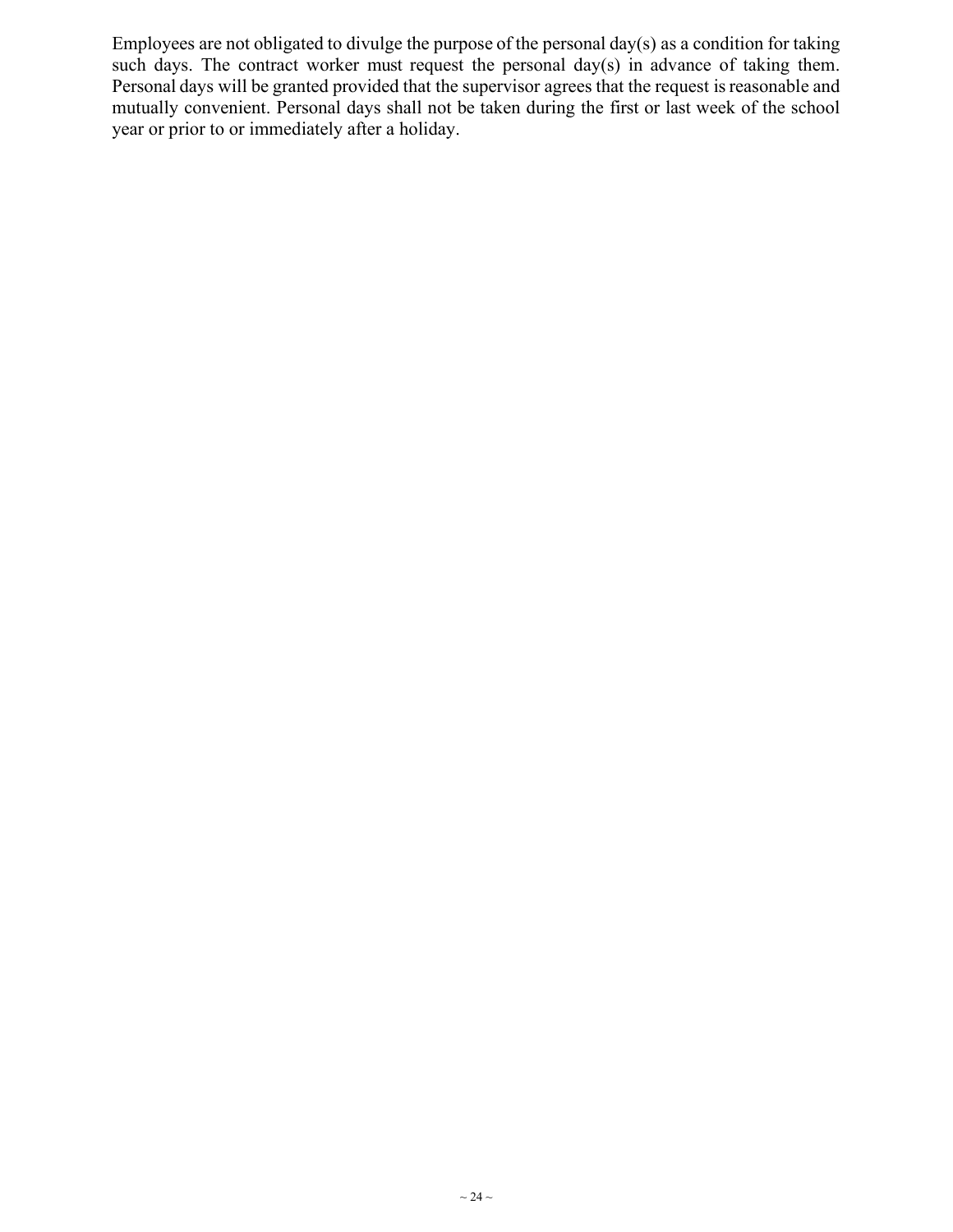# *BENEFITS*

# <span id="page-24-1"></span><span id="page-24-0"></span>**HEALTH, DENTAL, LIFE AND RETIREMENT BENEFITS**

The Diocese offers a health plan and a retirement plan to qualified employees. Please refer to the respective summary plan descriptions for the Diocese's Health Plan, Cash Account Plan and 403 (b) Savings Plan for further details.

## <span id="page-24-2"></span>**BENEFITS ELIGBILITY**

Full-time and certain part-time employees are eligible to participate in the benefit programs offered by the Diocese. Benefits cannot be offered or withheld on a selective basis as eligibility is determined based on the provisions of each plan. Further, no entity is authorized to modify or offer to its employees benefit programs other than those authorized and sponsored by the Diocese, nor can an entity subsidize the employee cost of benefits (which includes family coverage) or compensate those employees who willingly decide to opt out of the Diocesan sponsored benefit programs. Those employees who are not full-time or benefits-eligible part- time are prohibited at all times from participation in any Diocesan benefit program.

The Diocese provides dental, health and life insurance to its employees who consistently work **30**  hours or more each week. Coverage **must be offered** if the employee meets the 30-hour weekly criteria. The terms of the plans are subject to change at the discretion of the Diocese. The eligibility period for health, dental and life insurance benefits is the first day of the month following 30 calendar days during which an employee has consistently worked at least 30 hours each week.

Employees are eligible to participate in the Diocese's Retirement Programs, which includes a Cash Account Plan and a 403(b) Savings Plan. Employees are eligible to participate provided they are at least 21 years of age and have one year of credited service (1,000 hours of paid time in the 12 months immediately following the date of hire).

Benefits eligible part-time employees are defined as those who work less than the regular full time schedule for the location at which he/she is employed, but who is regularly scheduled to work consistently at least 30 hours per week for a total of at least 1,300 hours per year. If the individual is employed for all 12 months of the year, he/she must work consistently 30 hours per week in each of the twelve months. Benefits-eligible part-time employees are entitled to participate in the benefit programs offered by the Diocese.

The costs of supplementary and/or family benefits for benefits eligible part-time employees must be fully deducted from pay during the periods in which the eligible employee is receiving compensation. The Diocese will not "cover" the costs for the employee during the period in which the employee is not receiving compensation. For example, the employee's cost for 12 months of family coverage for a cafeteria worker who works from August through May must be calculated so that family coverage deductions are completed by the end of May. This will ensure that coverage extends through July.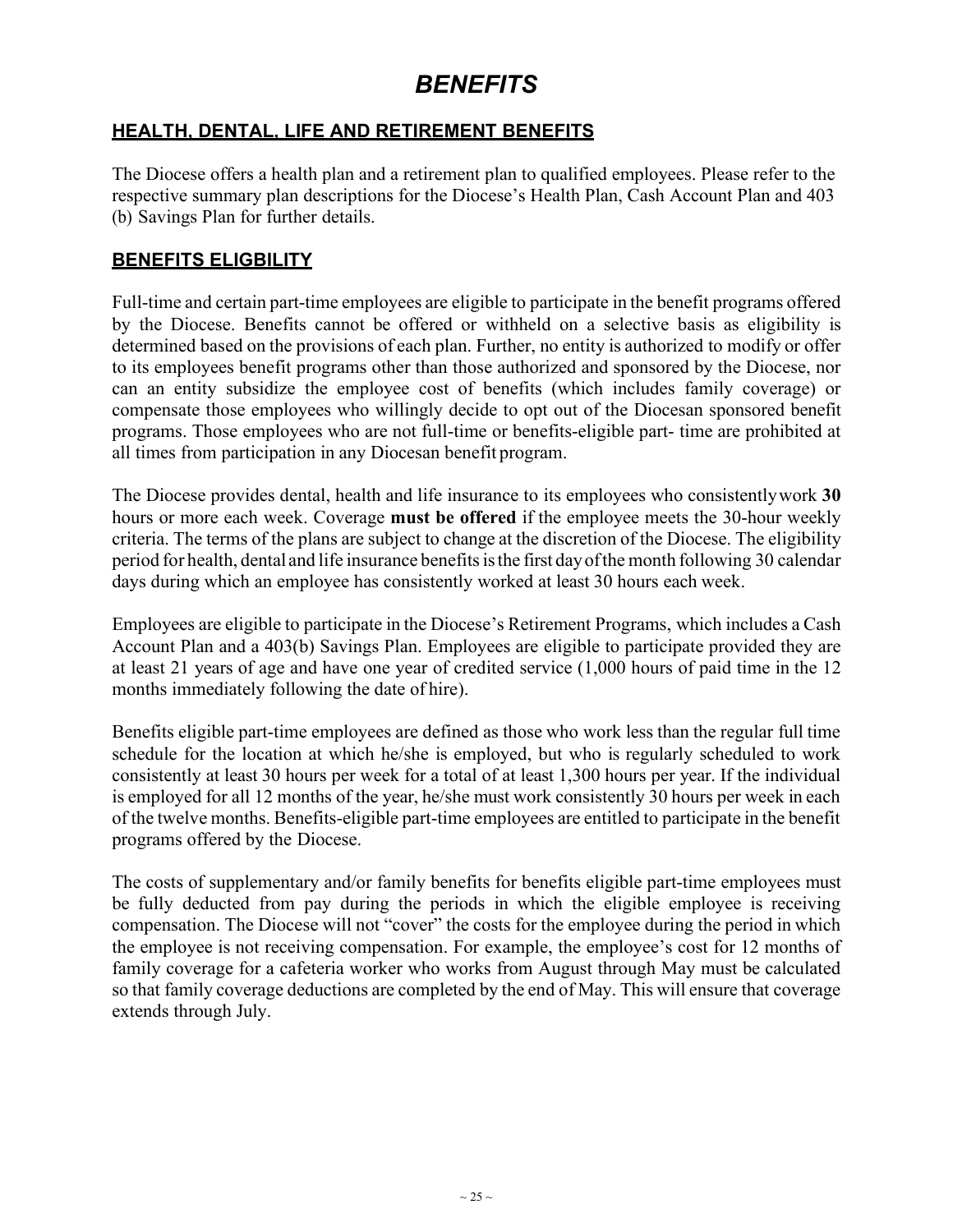## <span id="page-25-0"></span>**OPEN ENROLLMENT**

Employees who participate in any of the health, dental or life insurance benefit plans offered by the Diocese shall be given the opportunity to switch to a different plan during the annual open enrollment period.

## <span id="page-25-1"></span>**UNEMPLOYMENT COMPENSATION**

The Diocese, though not required to do so by law, participates in the Florida Unemployment Compensation program. The State of Florida determines the eligibility of former employees who have terminated employment and filed an unemployment claim. Individuals must file claims for Unemployment Compensation directly with the Agency for Workforce Innovation's Unemployment Compensation Division. Employees who voluntarily end their employment, or, who are discharged for reasons connected with misconduct or unsatisfactory work, may be disqualified from receiving benefits.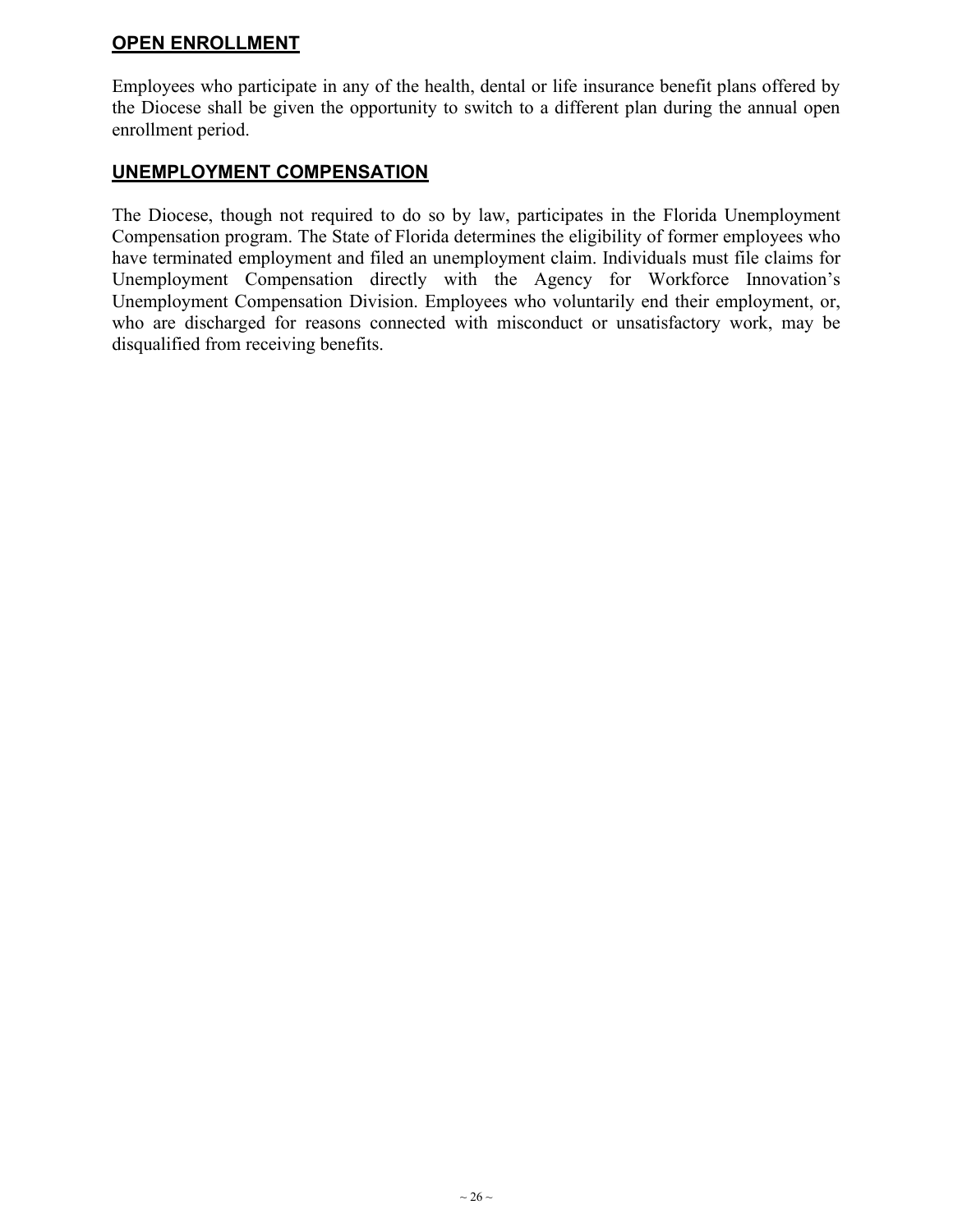# *COMPENSATION*

# <span id="page-26-1"></span><span id="page-26-0"></span>**CLASSIFICATION OF EMPLOYEES**

For purposes of salary administration and eligibility for overtime payments, the Diocese of Orlando classifies its employees as follows:

- 1. Full Time: Employees whose budgeted workweek is forty (40) hours. These employees are eligible for all benefits.
- 2. Part Time: Employees whose budgeted workweek is less than forty (40) hours. In order to be eligible for health, dental, and life insurance benefits, employees must consistently work 30 hours per week. Employees who regularly work at least 25 hours per week remain eligible for pro-rated vacation and sick time. Participation in Diocesan retirement benefits requires employees to work a minimum of 20 hours per week, or 1,000 hours per year.
- 3. Temporary: Individuals who are employed by an outside entity or on the payroll of an outside entity, such as an employment agency, and are assigned to work on a temporary or contract basis with the Diocese. These individuals are not eligible for any Diocesansponsored benefits. The benefits, if any, to which such employees will be entitled, will be governed solely by the policies and benefit programs of the outside entity that issues their paychecks. Since all individuals are hired for an unspecified duration, these classifications do not guarantee employment for any specific length of time. Their employment relationships are terminable at-will either by the employee, the Diocese of Orlando, or the agency that pays them.
- 4. Contract: Employees hired to work a specific time period, with limited eligibility for benefits (i.e., no vacation accrual for teachers), who sign a contractual agreement (e.g., teacher, president, or principal).

All employees, whether classified as full time, part time or temporary, will be further classified as either exempt or non-exempt employees.

- 1. Non-exempt employees are those who the Diocese has determined to be overtime eligible at the rate of time and one half their regular rate of pay for all hours worked beyond forty (40) hours in a workweek, in accordance with applicable federal wage and hour laws. Examples of non-exempt employees include, but are not limited to parish and agency secretaries, school secretaries, housekeepers, cooks, maintenance/custodial workers, teachers' aides and bookkeepers.
- 2. Exempt employees are those who the Diocese has determined not to be overtime eligible in accordance with applicable federal wage and hour laws, for work performed beyond forty (40) hours in a workweek but whose salary represents payment for all hours they may be required to work in any given workweek. Executives, professional employees, and certain employees who are given independent authority for decisions significant to the organization are typically exempt. Examples of exempt employees include but are not limited to: teachers, principals, directors of religious education, music directors, facility supervisors and business managers.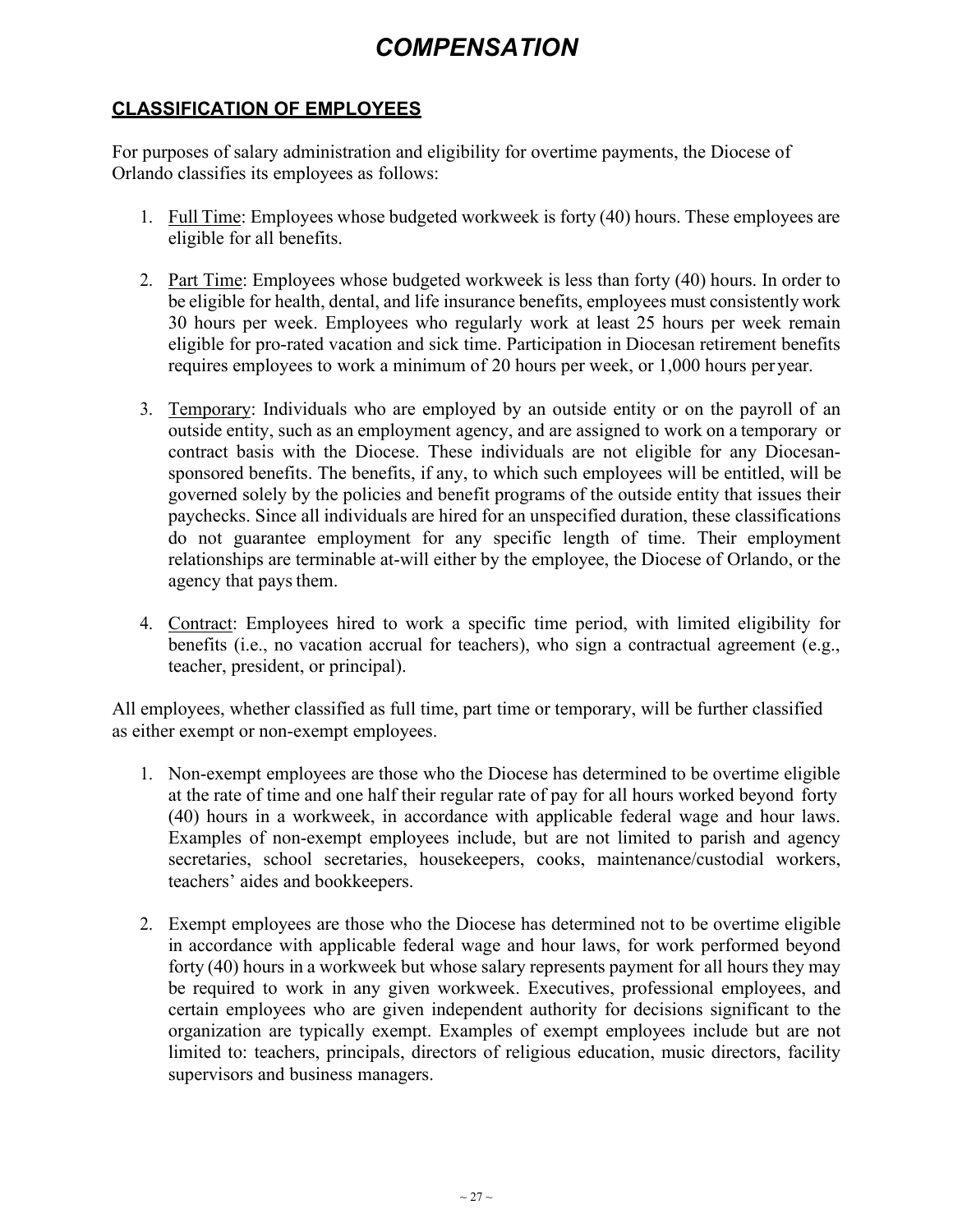Employees are to be informed of their employment classification and status as an exempt or nonexempt employee in written form upon hire. In the event an employee changes positions during his/her employment as a result of a promotion, transfer, or otherwise, that employee will be informed by his/her Supervisor in writing of any change in the exemption status. Determination of a position's exempt or non-exempt status is not discretionary. Please contact the Office of Human Resources with any questions.

# <span id="page-27-0"></span>**OVERTIME PAY PROCEDURES**

Employees who are classified as a full-time regular, non-exempt will receive compensation for overtime work as follows:

- 1. Employees are paid their regular hourly rate for all hours actually worked within the forty (40) hour workweek. (Please note that the workweek may vary according to diocesan location).
- 2. Employees will be paid one and one-half times the regular hourly rate for all hours actually worked beyond forty (40) hours in any given workweek.
- 3. Supervisors will attempt to provide employees with reasonable notice when the need for overtime work arises. Please remember, however, that advance notice may not always be possible. Occasionally, mandatory overtime will be necessary. All overtime must be approved in advance by the employee's supervisor. Time sheets are to be signed by both the employee and supervisor for payment processing in the next payroll period.
- 4. Employees who work overtime hours without authorization or against a supervisor's directive will be compensated in accordance with the policy. However, failure to obtain advance supervisory approval will be addressed through disciplinary action.

# <span id="page-27-1"></span>**TIME SHEET AND PAY PERIOD**

All non-exempt or hourly employees must track his/her hours. Specifically, time must be recorded by way of paper or electronic time cards, or by a time clock (recommended). Timesheets must reflect actual hours worked as opposed to scheduled hours. This protects the employee by providing an accurate and timely report of his/her attendance, and insures receipt of proper benefits and compensation. Supervisors must review and approve all time sheets.

Exempt employees are required to report sick, vacation, jury duty, etc.

# <span id="page-27-2"></span>**COMPENSATORY TIME**

Compensatory time refers to time off granted in the future for time currently worked. Nonexempt employees are not eligible to receive compensatory time under any circumstances.

# <span id="page-27-3"></span>**GARNISHMENT OF WAGES**

The Diocese is required by law to honor legal garnishments and tax levies. An employee will be notified of a wage garnishment or tax levy (a claim on an employee's pay levied by a governmental agency).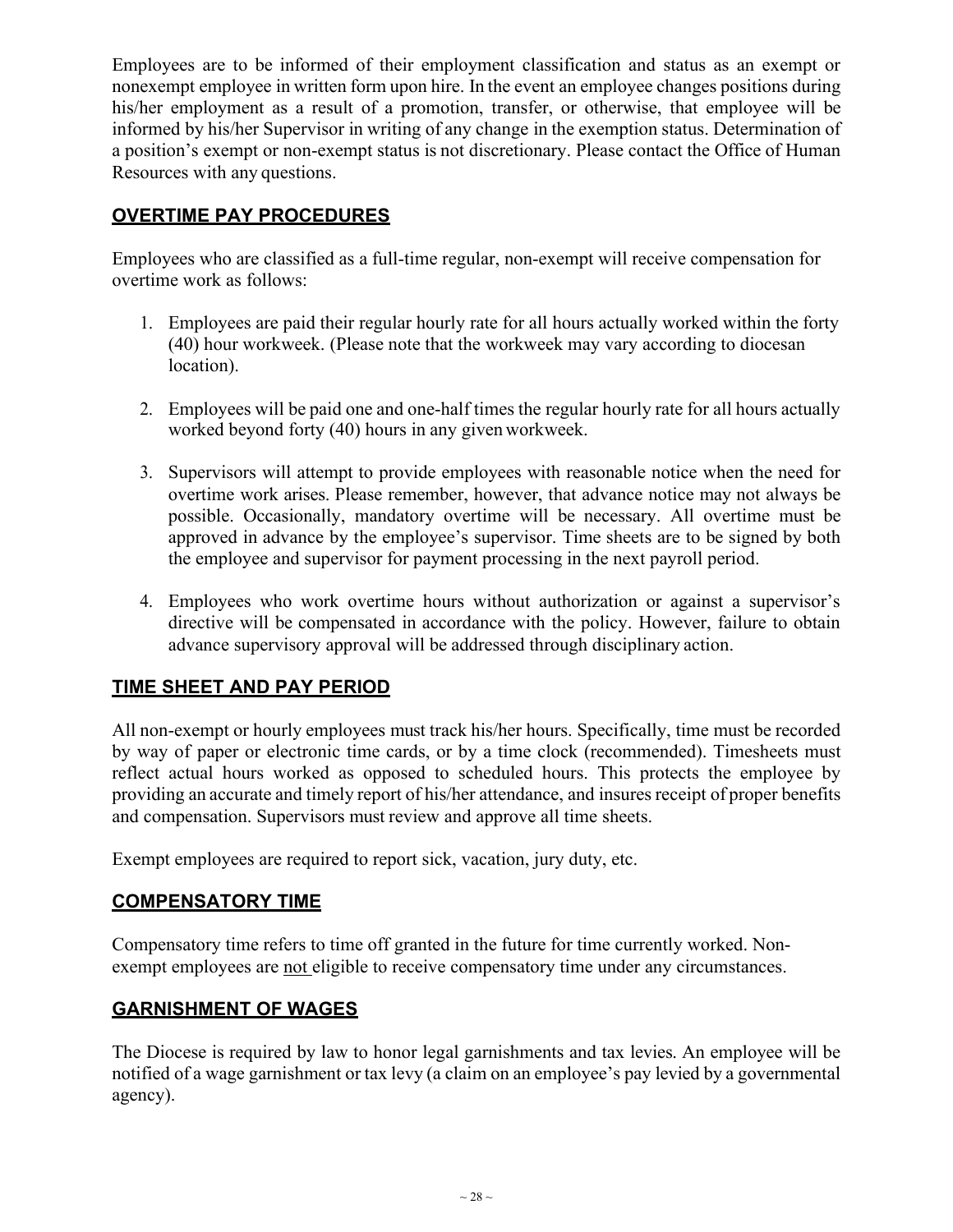# <span id="page-28-0"></span>**STIPENDS**

When exempt employees present programs, conduct workshops, engage in consultations, or make presentations that are within the scope of their employment responsibilities with the Diocese, they are under no circumstances eligible to receive a stipend or supplemental compensation. In such cases, it is understood that the employee may make use of their regular work time to prepare for these events. These events may or may not take place during their regular work time. If a stipend is given by an organization or diocesan location benefiting from the presentation, the stipend is to be deposited as revenue to the department or organization.

Employees who are paid on an hourly basis are also ineligible to receive stipends or supplemental compensation. However, to the extent that such events are held outside of regular worktime, they are eligible to receive overtime compensation provided the hours worked are in excess of 40 hours for that work week (refer to Overtime Pay Procedures).

### <span id="page-28-1"></span>**EMPLOYMENT CONTRACTS**

Ordinarily, employment contracts or agreements are only offered to instructional personnel, such as qualified teachers, principals or presidents. Only the bishop, chancellor, chief financial officer, superintendent of schools or human resources senior director shall be authorized to offer or approve an employment contract or agreement other than for instructional personnel. Such contracts, if approved, will require review by diocesan counsel.

Instructional personnel will be paid according to the terms of their contract. The cost of supplementary and family benefits are deducted from the employee's pay and spread evenly over the beginning and ending time of the contract.

## <span id="page-28-3"></span><span id="page-28-2"></span>**CONTRACT RENEWALS - INSTRUCTIONAL PERSONNEL**

#### **Faculty:**

Faculty members must give written notice to the Principal by March 15 if he/she desire to renew his/her 12-month contract for the following school year. After receipt of the renewal request, the Principal will inform the faculty member of his or her intent to offer a new 12 month contract to faculty. This notice will be given in writing by April 15. There is no obligation on either party to renew the contract, and contracts do not automatically renew.

#### <span id="page-28-4"></span>**Elementary Principals:**

The Principal will give written notice to the Pastor and Superintendent by February 15 if he or she desires to renew his/her contract. Contract renewals will generally be extended on or before March 15, but neither party is obligated to renew the contract. There is no automatic renewal.

#### <span id="page-28-5"></span>**High School Principals:**

The Principal will give written notice to the President by February 15 if he or she desires to renew his/her contract. Contract renewals will generally be extended on or before March 15, but neither party is obligated to renew the contract. There is no automatic renewal.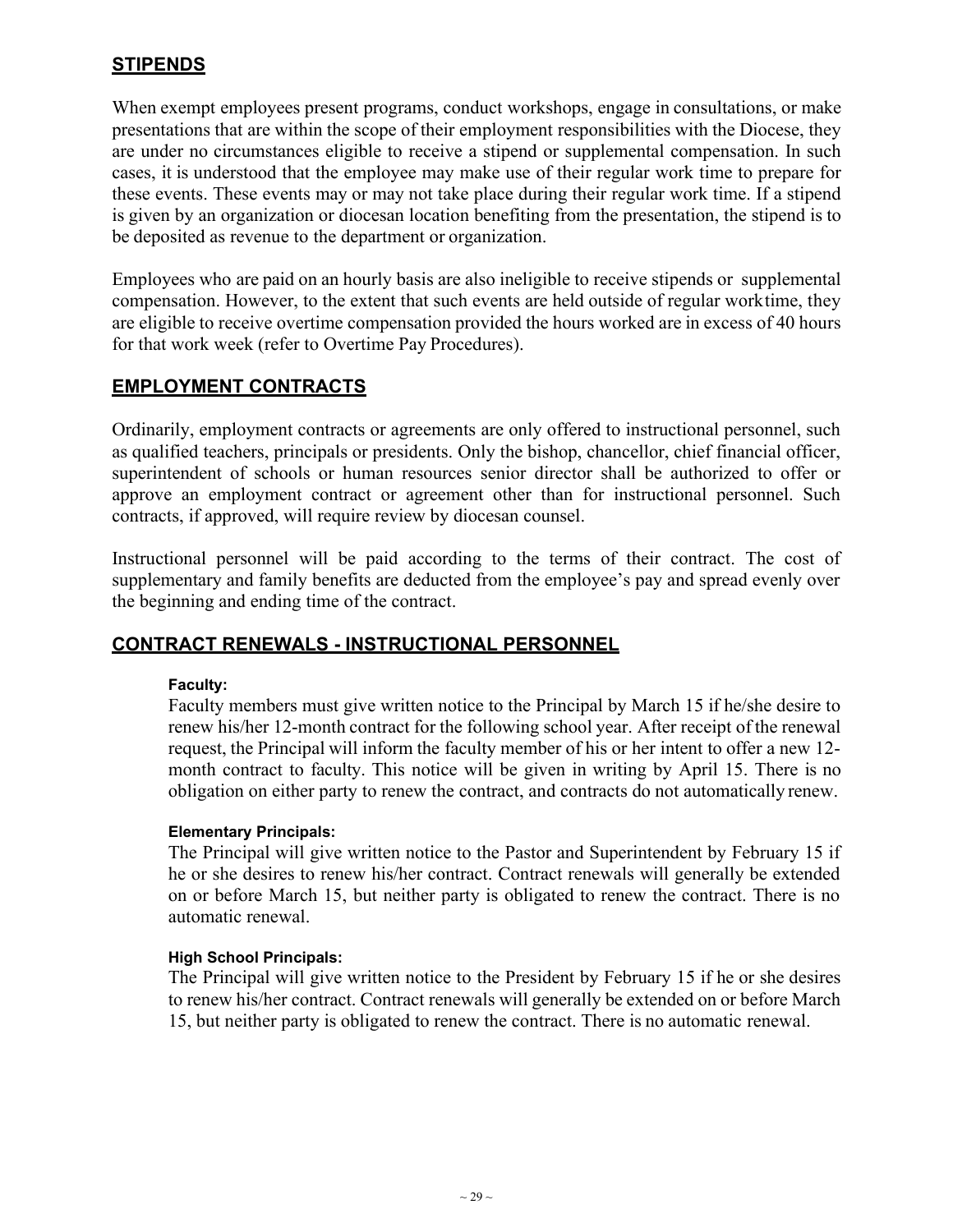#### <span id="page-29-0"></span>**Presidents:**

The President will give written notice to the Superintendent by February 15 if he or she desires to renew his/her contract. Contract renewals will generally be extended on or before March 15, but neither party is obligated to renew the contract. There is no automatic renewal.

For additional information regarding the contract renewal process, please refer to the contract and/or the school/faculty handbook.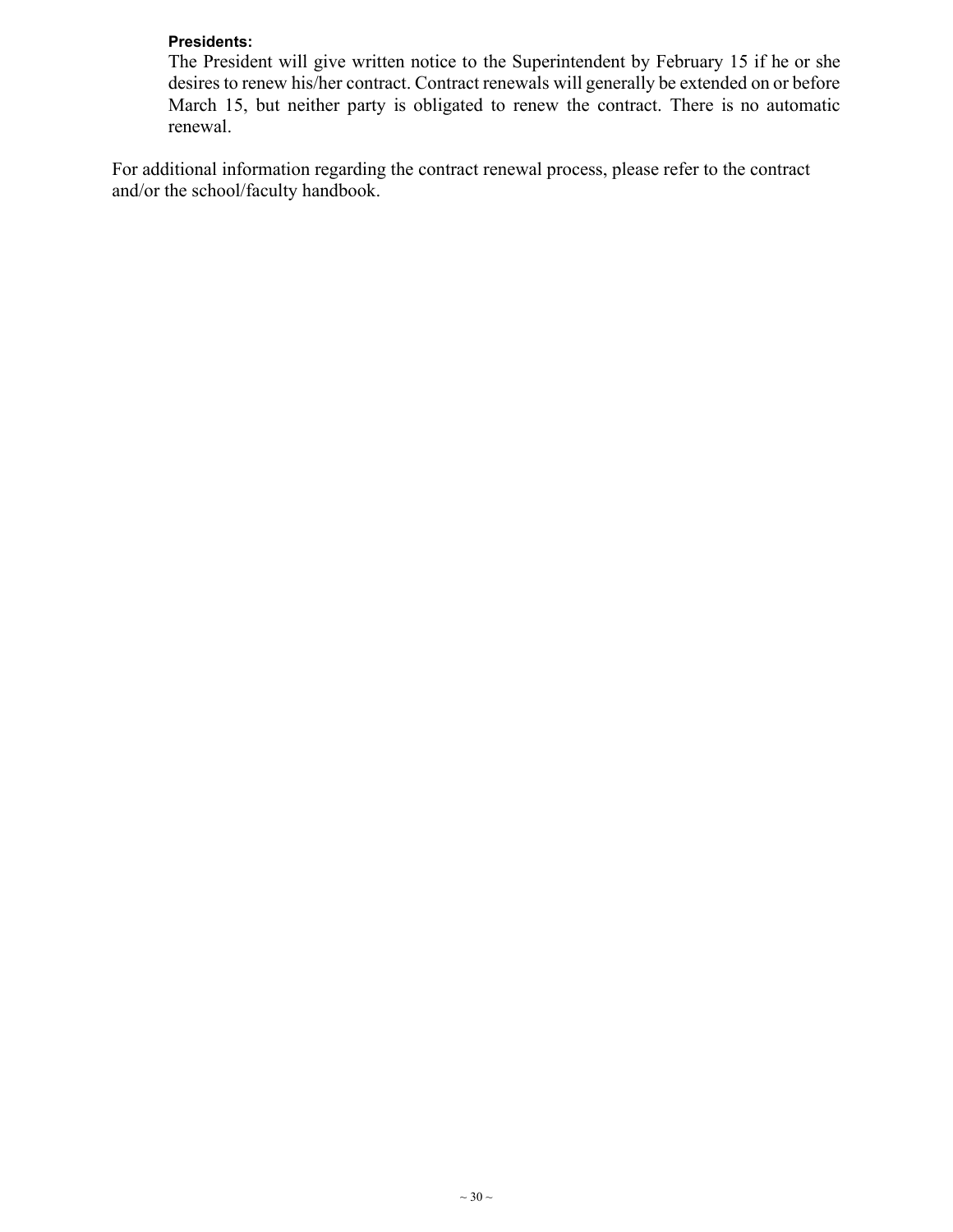# *EMPLOYEE RELATIONS*

## <span id="page-30-1"></span><span id="page-30-0"></span>**PERSONNEL RECORDS**

It is extremely important that an employee's personnel records be kept current. Personal mail addresses, telephone numbers, dependent information, individuals to be contacted in case of emergency, beneficiary changes, educational accomplishments, and other such status reports should be accurate and current at all times. It is the responsibility of each employee to notify the Office of Human Resources within five (5) days of any change in the following:

- 1. Home address
- 2. Telephone number
- 3. Marital status
- 4. Number of dependent children
- 5. Group Health Coverage (coverage, beneficiaries and covered members under group life, health and dental plans and retirement plan.)
- 6. Name of person to be notified in case of an emergency
- 7. Academic degree or pertinent certification received

The Diocese safeguards all records containing personally identifiable employee information from misuse or unauthorized internal and external disclosure. No confidential information about active employees will be released without signed authorization from the employee or if required by law or court order or subpoena.

A current employee may request to view his or her personnel file through the following procedure:

- 1. The employee must submit a written, dated request to his/her supervisor to review his/her personnel file.
- 2. The employee's request to examine the file must be acted upon within 30 days ofthe request.
- 3. A mutually convenient date will be communicated to the employee by the supervisor, with a reasonable amount of time allocated for the file review.
- 4. A management representative, generally the employee's immediate supervisor or other appropriate diocesan representative must be present during the examination.
- 5. The employee may not alter, modify, or remove any item contained in the records. The employee may take a reasonable amount of handwritten notes, but may not photocopy information contained in the file.
- 6. If information is alleged incorrect, incomplete, or missing, the employee cansubmit proposed changes in writing to his/her supervisor.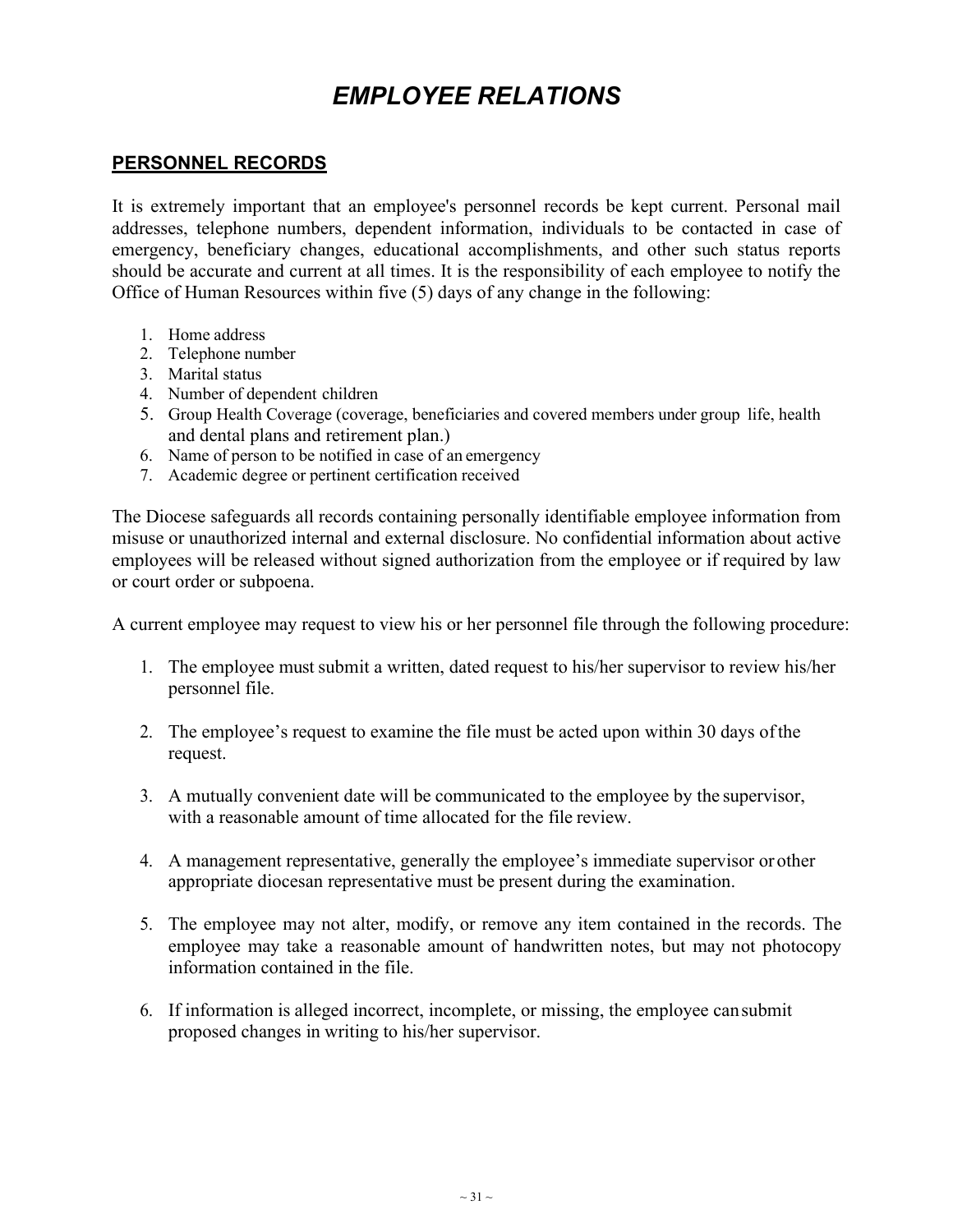7. Proposed changes are reviewed and, if the change is accepted, the employee may request another appointment to re-examine the file to verify that the change has been correctly made.

Employees who have separated from employment are not permitted to view their personnel files. Any employee who violates any part of the privacy policy is subject to disciplinary action up to and including dismissal.

### <span id="page-31-0"></span>**PERFORMANCE REVIEW**

The performance of each employee shall be formally reviewed at least once per year based upon job criteria. Managers and supervisors are required to evaluate their direct reports or be subject to further disciplinary action up to and including termination. "Job related criteria" include the written job description as well as mutually agreed upon standards of performance or goals to be accomplished during the performance review period. The annual performance review is part of a process of performance management, which presumes on-going communication between the employee and the supervisor regarding job performance. The annual performance review process includes self-assessment, supervisory assessment, and, where applicable, takes into consideration feedback from those served by the work of the employee in order to determine a plan for continue excellence or growth in performance.

School Personnel – Faculty evaluations are conducted in writing, and results are reviewed orally at least two times during the school year by the principal and/or department head.

Elementary school principal evaluations are completed on a three-year cycle by the Superintendent of Schools. High school principals are evaluated annually by high school presidents, and presidents are reviewed by their respect Board of Directors. The process is outlined in further detail in the Diocesan School Policy and Administration Manual.

# <span id="page-31-1"></span>**DISCIPLINARY ACTION**

When an employee's work performance begins to deteriorate or when inappropriate conduct such as a violation of departmental or diocesan policy is demonstrated, the employee's manager is responsible for initiating disciplinary procedures. The following process is generally observed in situations requiring corrective action, but the Diocese reserves the right to immediate termination of employment in the appropriate circumstances:

- 1. Verbal Warning: A confidential counseling or corrective interview may be held by a supervisor with the employee to explain the basis of a need for corrective action. This is a first step for infractions of policies or rules that are not serious enough to warrant more extensive disciplinary measures. Depending on the severity of the infraction, an additional warning may be issued. If verbal warnings are not successful the next step would be a written warning. The verbal warning should be documented in the employee's personnel file at the time it is given.
- 2. Written Warning: A written warning is appropriate when the verbal warning and counseling failed to improve the employee's performance or if the violation of the rules is more serious than a minor infraction. The written warning is to be reviewed with the employee, and signed and dated by the employee and the supervisor. The supervisor may also elect to place the employee on probation or a performance improvement plan if all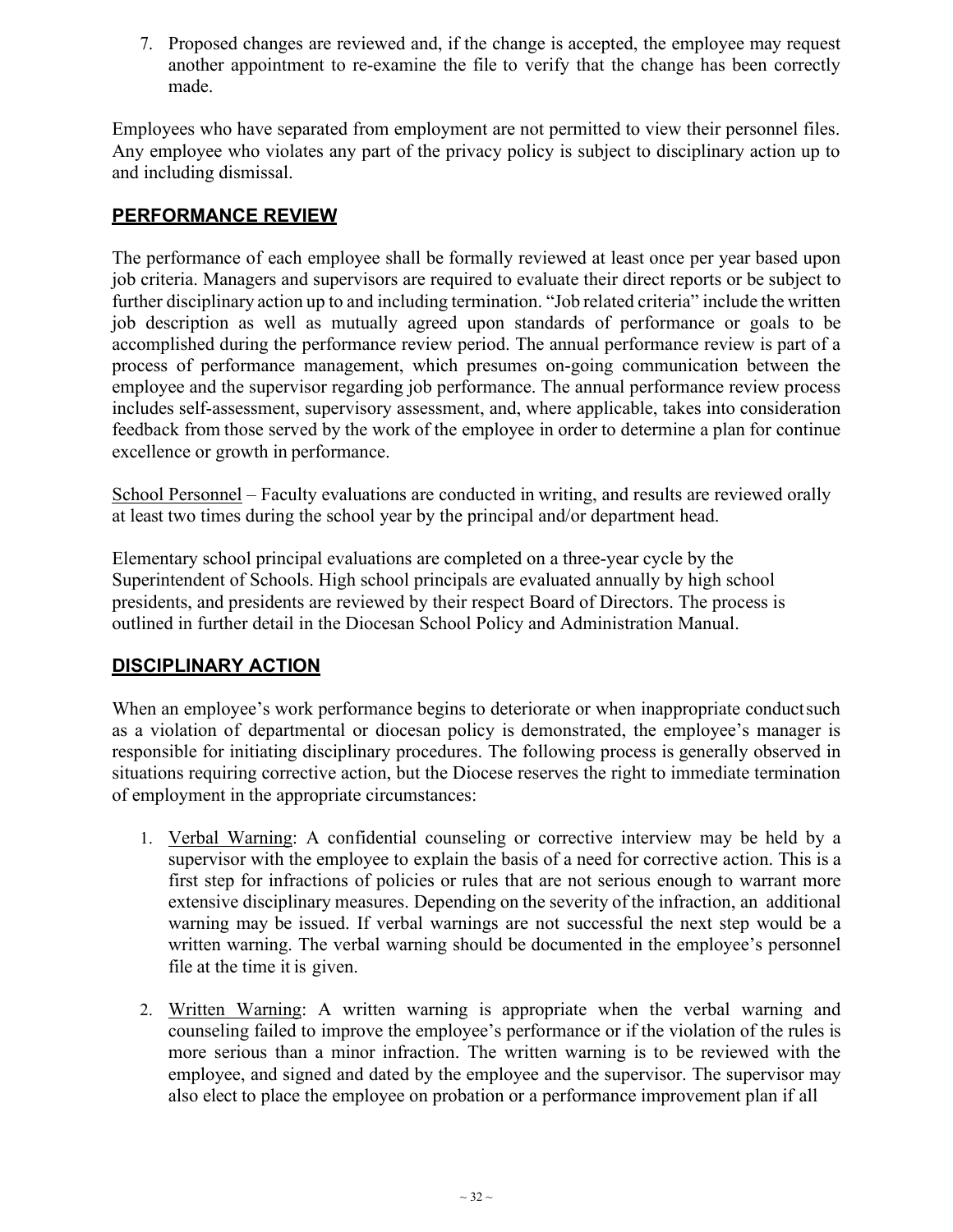documented counseling, cautions and warnings have been ineffective. The manager must inform the employee of his/her probationary status and that failure to correct the performance problem within a specific timeline will result in further disciplinary action up to and including termination. If the employee refuses to sign, the manager should make a note that the warning was reviewed by the manager and the employee. A copy of warning should be kept in the employee's personnel file. Consult the Office of Human Resources office with questions or concerns.

3. Suspension/Dismissal: An employee who receives a third written disciplinary action or warning demonstrating a pattern of repeated poor performance or behavior may be dismissed from employment. The Diocese reserves the right to terminate without three written warnings given the circumstances. Additionally, the employee may be suspended with/without pay during the investigation of a reported violation of diocesan policy if such a violation is deemed to be of a serious and threatening nature. All suspensions with or without pay and/or terminations **must** be discussed with the Office of Human Resources and, with the Superintendent of Schools in matters associated with school personnel, **prior to taking any action**. Termination of employment is a serious matter but one that may be justified when all attempts at positive progressive discipline have failed or when the employee's conduct warrants such action

Performance Improvement Plans: When an employee demonstrates continued ineffective or poor performance, a supervisor may elect to place the employee on an improvement plan. The written improvement plan will normally contain a description of the employee's conduct or performance problem(s), the necessary change(s) in conduct or performance, suggestions or recommendations to help the employee improve his/her performance, consequences of noncompliance, and a timeframe for correction. The improvement plan is shared with the employee: the supervisor and the employee must sign a copy for the employee's personnel file. If improvement is not evidenced within the specified time-frame (as determined by the employee's supervisor) or if continued serious performance issues occur, the employee may be suspended without pay and/or dismissed.

# <span id="page-32-0"></span>**CONTRACT NON-RENEWALS**

Although Florida is an at-will state, the Diocese recognizes the respect for human dignity inherent in providing opportunity for productive employment. All school principals and administrators will take seriously any consideration for non-renewal of contract and will contact the Superintendent of Catholic Schools before making a final decision.

## <span id="page-32-1"></span>**TERMINATIONS**

The Diocese regards any termination decision, whether voluntary or involuntary, as a serious matter warranting considerable preparation and forethought. The following procedures should be followed:

- 1. Employees of the Diocese may not be terminated without prior review by the Office of Human Resources. For matters involving school personnel, the Superintendent or Associate Superintendent of Schools must be contacted in place of, or prior to, the involvement of the Office of Human Resources.
- 2. If an employee must be removed immediately from the workplace, the employee should be suspended pending investigation (with or without pay at the discretion of the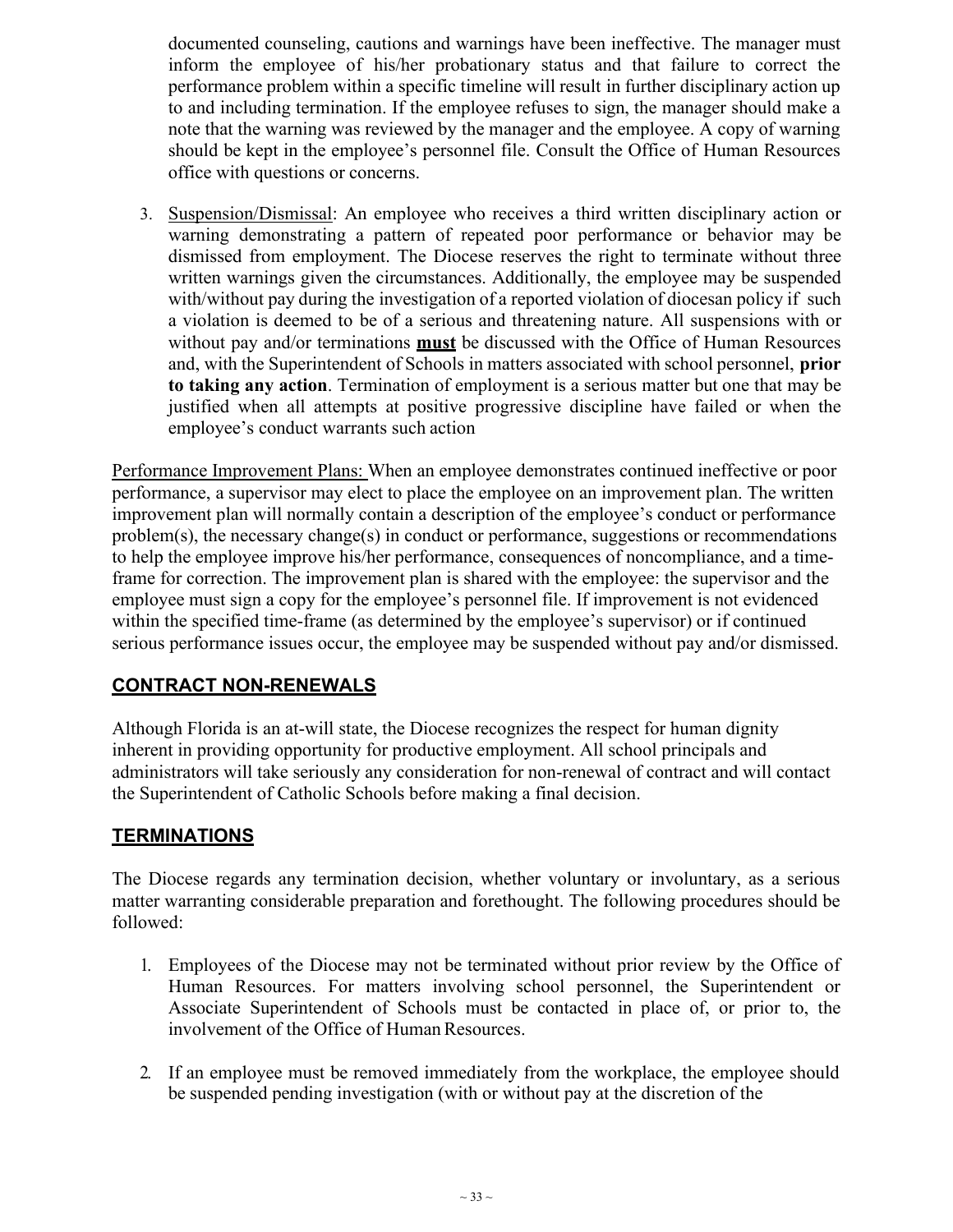supervisor/administrator following consultation with the Office Human Resources). Subsequent to this action, immediate consultation with the Office of Human Resources should be made to review all facts and obtain concurrence prior to terminating an employee.

3. If there is need to dramatically restructure an employee's position, reduce an employee's salary, or demote an employee, whether for disciplinary or performance reasons, changes in the needs of the ministry or for any other reason, the Office of Human Resources must be contacted and the specific circumstances reviewed before action is taken.

The process of seeking approval of from the Superintendent of Schools or Human Resources Director does not change the at-will status of non-contract employees. Non-contract employees can be terminated at any time for any reason.

Terminations and Vacation Pay *(not applicable to contract personnel)* – If involuntarily terminated, accrued vacation days are forfeited and will not be paid. Resignation in lieu of termination is considered involuntary. If termination is voluntary, accrued vacation will be paid.

Any recoverable draws, outstanding wage loans, or compensation for any missing equipment will be recovered from the final paycheck(s).

Terminations and Contract Employees – For more information, please refer directly to the instructional personnel contract which is available through the Office of Schools or Human Resources.

## <span id="page-33-0"></span>**REDUCTIONS IN FORCE (RIF)**

A Reduction in Force (RIF) occurs when changing priorities, budgetary constraints, or other business conditions require the Diocese to eliminate certain positions. A RIF can also occur when, based on organizational need, a position's requirement changes so significantly that the original position and the requirements of that position are no longer necessary to meet organization needs. In such cases, the employee previously occupying that position may or may not be qualified to satisfactorily perform the duties of the newly created position. To review the full policy, please refer to the Diocesan Intranet for the policy entitled, *"Reduction in Force and Separation Policy."*

## <span id="page-33-1"></span>**GRIEVANCE REVIEW PANEL**

The Diocese provides a vehicle for employees who feel they have been unfairly treated to voice their concerns to a panel of Diocesan personnel. If an employee feels he/she has been unfairly treated in violation of applicable Diocesan policy, he/she may request a hearing before the grievance panel.

For further details on this policy, please refer to the Diocesan Intranet for the policy entitled, *"Grievance Review Process."* Employees may also contact the Office of Human Resources to obtain additional information.

The Grievance Review Panel procedures do not apply to contract employees whose contracts were not renewed, employees who were terminated within their 90-day probationary period, or to those employees who were terminated due to a reduction in force or elimination of a position.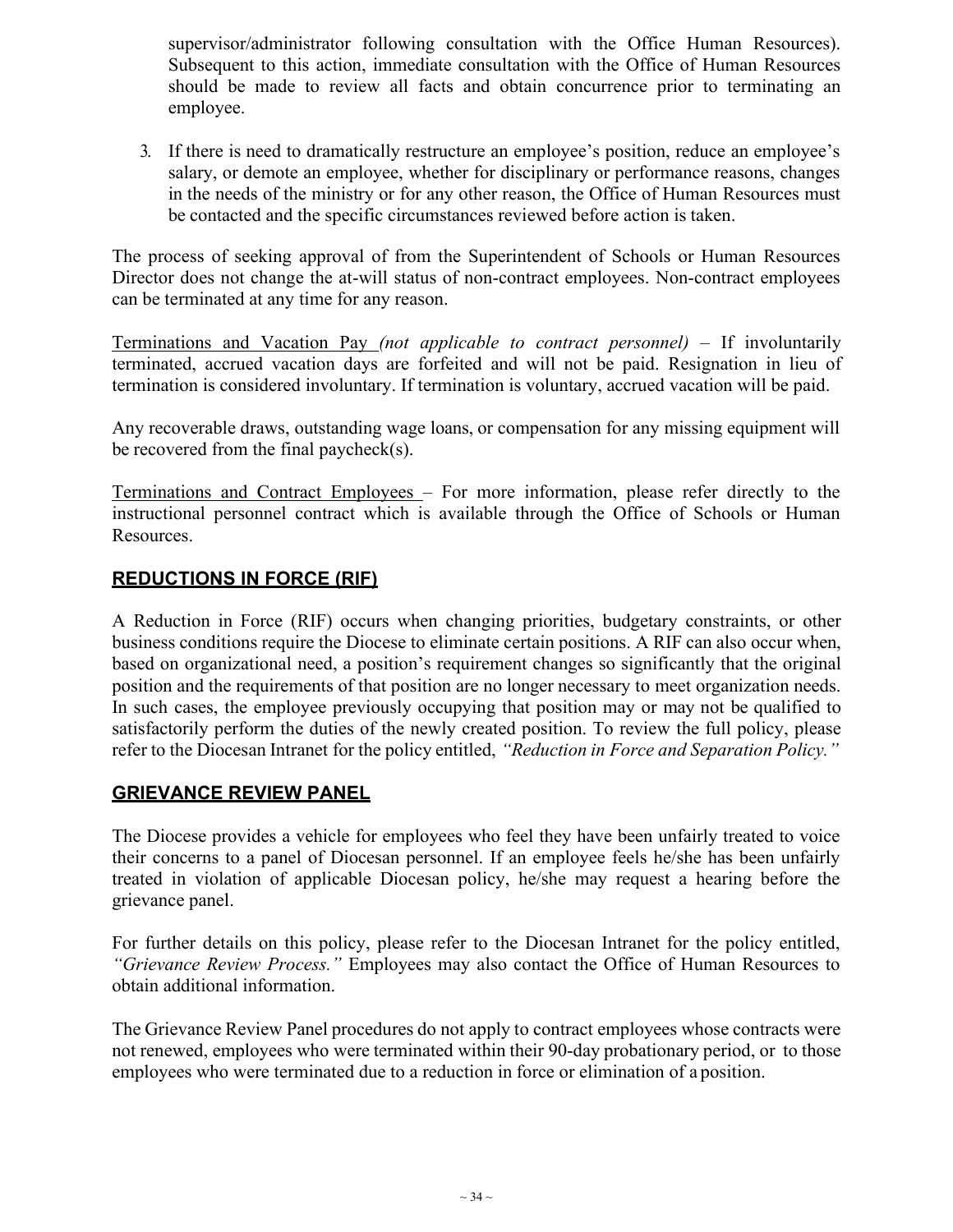The ability to seek a review of unfair treatment by the Grievance Review Panel does not change the at will status of all non-contract employees. The Diocese may still terminate and employee for any reason and at any time. The Diocese reserves the right to decide whether an employee will be granted a Grievance Review Panel hearing.

# <span id="page-34-0"></span>**RESIGNATION OF EMPLOYMENT**

Employees desiring to terminate their employment relationship with the Diocese must provide written notice of at least ten (10) working days to their supervisor in order to be eligible for terminal employment benefits, including accumulated vacation and eligibility for re-hire. Employees responsible for supervising other employees are required to provide written notice of at least twenty (20) working days in order to receive terminal employment benefits.

As mentioned elsewhere in this handbook, all employment relationships with the Diocese are on an at-will basis. While the Diocese expects that the relationships with its employees will be long term and mutually rewarding, the Diocese reserves the right to terminate the employment relationship at any time, with or without cause or notice.

Although former employees may reapply for employment with the Diocese, no former employee, regardless of his or her former position or years of service, is entitled to reemployment.

## <span id="page-34-1"></span>**EXIT INTERVIEW**

An exit interview should be conducted with all employees voluntarily terminating their employment with the Diocese. This interview should be documented and conducted by someone other than the employee's immediate supervisor, such as another supervisor at an equal or higher level of authority who is not responsible for the direct supervision of the employee. Preferably, the exit interview should be conducted by a qualified Human Resources representative from either the local entity or from the Diocesan Office of Human Resources.

The purpose of the exit interview is to determine the reason the employee is leaving, to solicit information from the employee about the employer and their general working conditions, and to complete all necessary administrative details. Additionally, exit interviews provide departing employees the opportunity to have questions answered related to benefits and to return any Diocesan property that has been issued to the employee.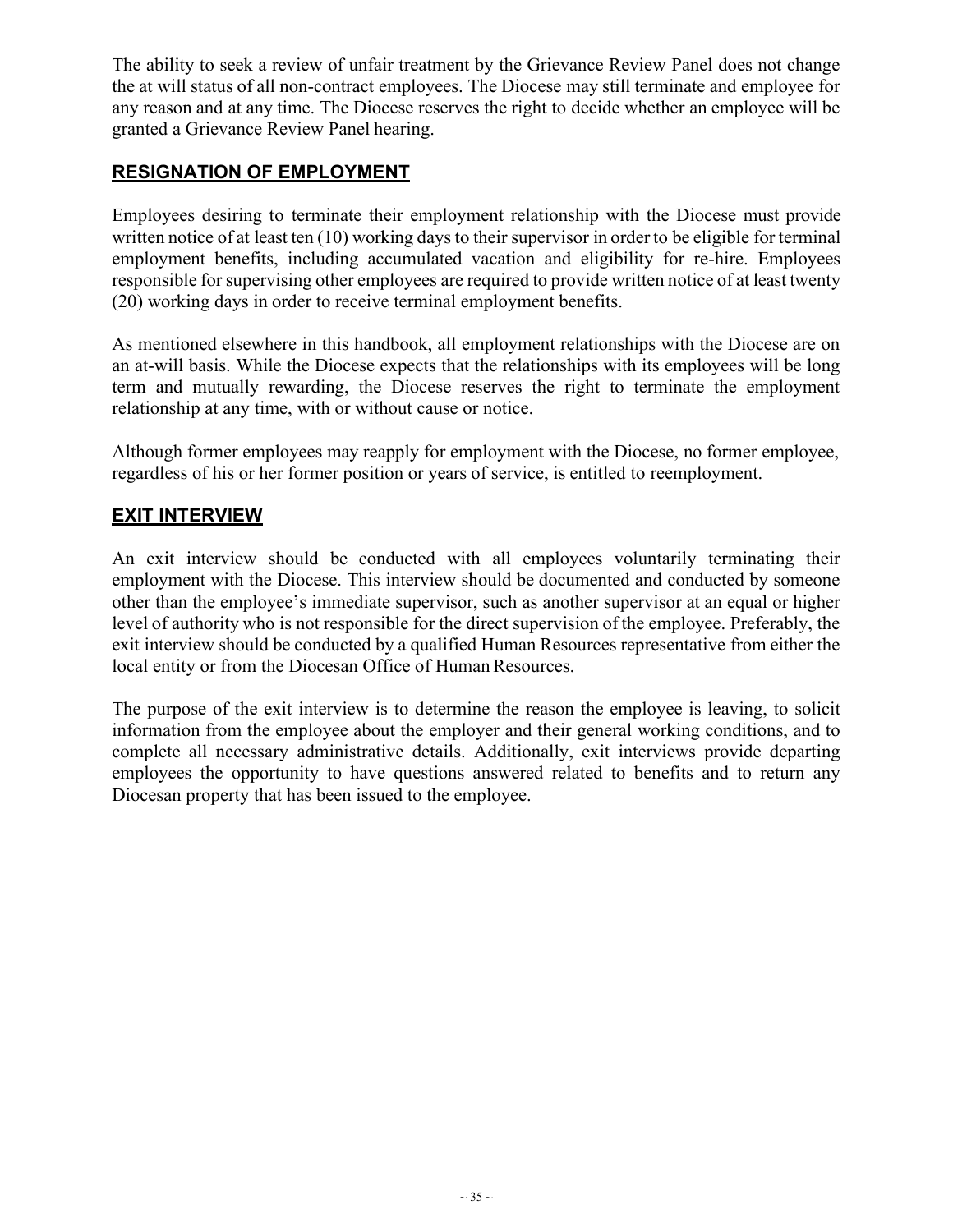### <span id="page-35-0"></span>**REFERENCE REQUESTS**

It is Diocesan policy to cooperate with other employers, as well as with local, state, and federal agencies, in providing references concerning current and former employees. To insure the consistency of information shared, the following guidelines will be applied to reference requests.

- 1. The Diocese does not release any information about active employees without signed authorization from the employee.
- 2. The Diocese will verify only the following information when asked for a reference check:

| <b>Present Employees</b>     | <b>Former Employees</b> |
|------------------------------|-------------------------|
| Name (spelling)              | Name (spelling)         |
| Present Title                | Date of Hire            |
| <b>Current Salary</b>        | Job Title               |
| Year-to-Date Earnings        | Date of Termination     |
| Past Year Earnings           |                         |
| Status (Full-Time/Part-Time) |                         |

Notwithstanding the foregoing, the Diocese expressly reserves the right to disclose to prospective employers or others requesting information conduct that involved a serious breach of trust, actual or suspected theft, actual or suspected child abuse, actual or suspected abuse or mistreatment of any individual, sexual or other prohibited harassment, or violence in the workplace. This list of wrongdoing is not exhaustive, and the Diocese expressly reserves the right to disclose information it believes is necessary to protect children, the elderly, or any other individuals who may come in contact with the former employee.

3. Terminated employees sometimes request written letters of recommendation from their supervisors. Recommendation letters are considered personal references and must not be signed using the author's diocesan title and/or written on diocesan stationery. Unintended legal consequences can result from such letters.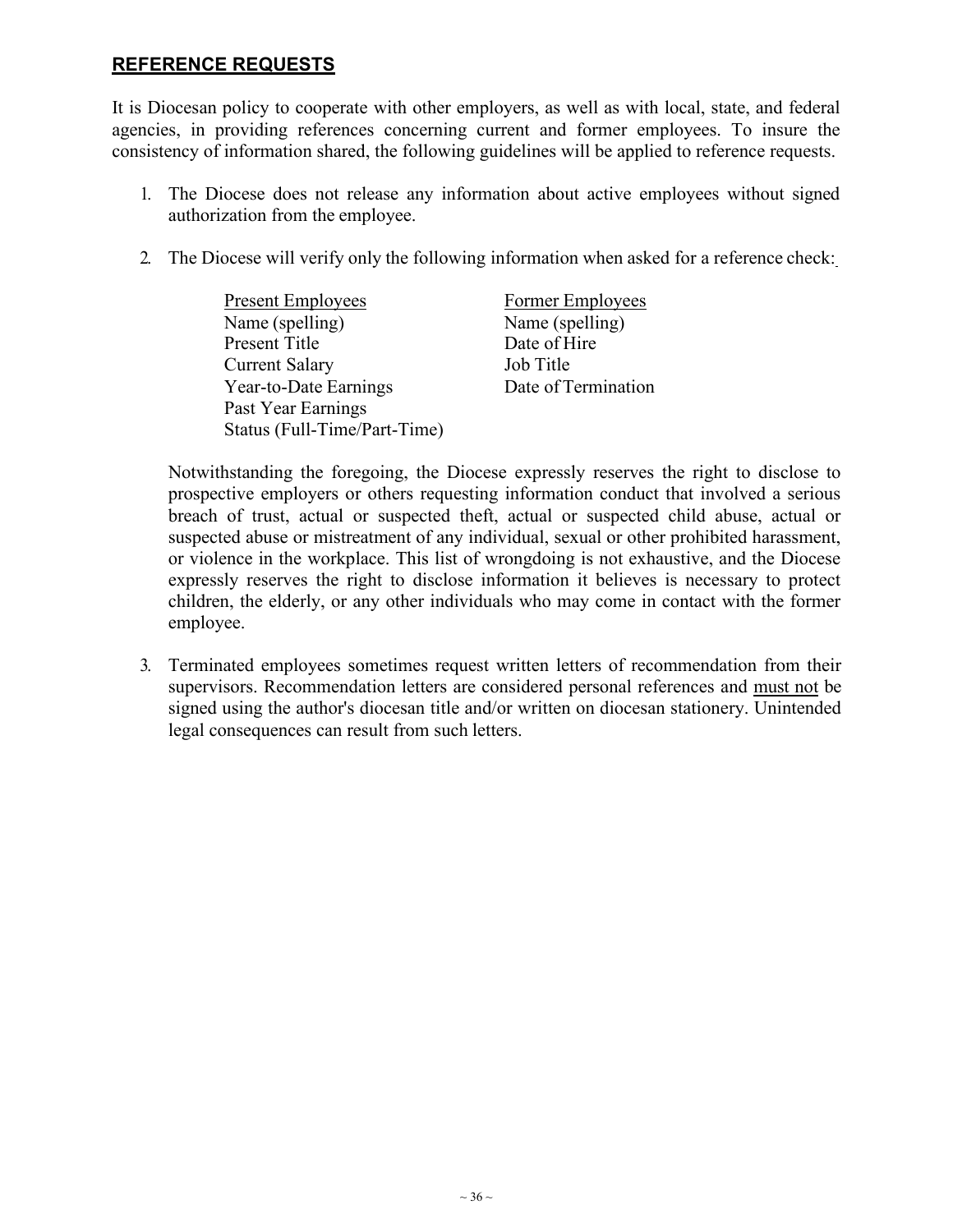## <span id="page-36-0"></span>**SOCIAL COMMUNICATIONS POLICY**

The Diocese recognizes that the Network/Internet and other emerging technologies allow authorized users access to immense information that is useful in the respective roles as employees of the Diocese. The Diocese's goal in providing this privilege to authorized users within the workplace is to promote professional excellence, innovation, and communication. The use of the Network/Internet or other emerging technologies will be guided by the Diocesan [Social](http://www.orlandodiocese.org/wp-content/uploads/2010/08/Social_Communications_DIOCESAN_POLICY_July_2015_English.pdf) [Communications Policy.](http://www.orlandodiocese.org/wp-content/uploads/2010/08/Social_Communications_DIOCESAN_POLICY_July_2015_English.pdf)

Authorized users should be aware that the data they create on Diocesan systems remains the property of the Diocese. Authorized personnel may monitor equipment, systems and network traffic at any time. The Diocese maintains the right to monitor all network/computer activity derived from or utilized through its resources, whether it is on-line, down-loaded or through printed material. All authorized users are required to abide by the terms and conditions of the policy and its accompanying regulations. The DNAUP is available on the Diocesan Website or Intranet

## <span id="page-36-1"></span>**USE OF CAR ON DIOCESAN BUSINESS**

Employees required to use their own automobile as a condition of their employment will be reimbursed at the Diocesan authorized rate plus any itemized tolls and parking fees incurred in connection with their authorized duties. No authorization will be granted until the employee's driving record is verified. No reimbursement will be allowed for parking or traffic violations.

Qualified drivers on diocesan business are required to be 21 years old. Additionally drivers must be at least 25 years old to drive minors under the age of 18, vulnerable adults and the elderly. All employees and volunteers who regularly drive their own personal vehicle while on authorized diocesan business are required to carry personal auto liability insurance at the \$100,000 per person/ \$300,000 aggregate level.

# <span id="page-36-2"></span>**ACCIDENT REPORTING**

Under the provisions of the Florida Workers Compensation Law, the Diocese provides insurance for occupational injuries. All on the job injuries, no matter how minor, must be reported immediately to the employee's supervisor. This is a requirement for occupational insurance and failure to properly report may result in unpaid medical bills. Please refer to reporting process for on the job injuries that is posted on the Diocesan Intranet or contact the Office of Human Resources.

## <span id="page-36-3"></span>**INSPECTION OF WORK AREAS AND PRIVACY RIGHTS**

To safeguard the property of our employees, visitors, and the Diocese, and to help prevent the possession, sale and use of illegal drugs on Diocesan premises, the Diocese reserves the right to question employees and all other persons entering and leaving the premises, and to inspect any packages, purses, handbags, briefcases, lunchboxes, or any other possessions or articles carried to and from the property. In addition, the Diocese reserves the right to search an employee's office, desk, files, or any other area or article on the premises. All offices, desks, computers, files and similar property of the Diocese are issued for the use of employees only during their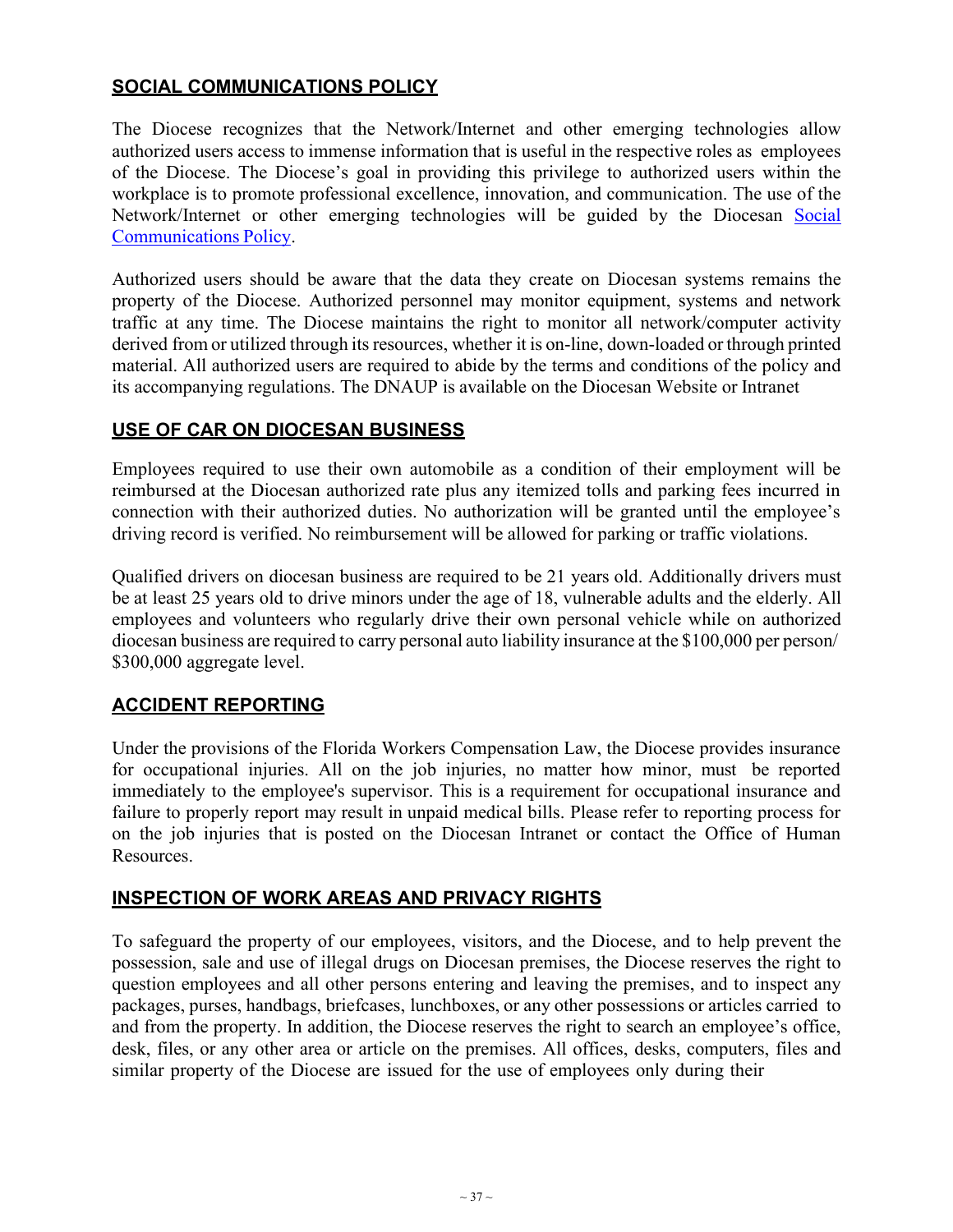employment with the Diocese and remain the property of the Diocese. Inspections may be conducted at any time and at the discretion of the Diocese.

Employees are prohibited from using personal locks on diocesan property unless specifically authorized by management to do so. The Diocese shall retain a copy of the key or the combination of all locks.

Employees have no expectation of privacy while on Diocesan property.

# <span id="page-37-0"></span>**REPORTING SERIOUS VIOLATIONS OF LAW OR POLICY**

The Diocese encourages all clergy, religious, and laity, whether employees or volunteers, acting in good faith, to report suspected or wrongful conduct with respect to violation of law or serious violations of Diocesan policy. The Diocese is committed to protecting individuals from interference with making a protected disclosure and from retaliation for having made a protected disclosure or for having refused a directive that is deemed illegal. For more information, please refer to the full policy which is provided on the Diocesan Intranet, entitled "Reporting Serious Violations of Law and Policy" (Whistleblower Policy).

## <span id="page-37-1"></span>**REPORTING SEXUAL MISCONDUCT WITH CHILDREN OR VULNERABLE ADULTS OR CHILD ABUSE**

Any employee who knows or has cause to suspect that a child or vulnerable adult has been subjected to any form of abuse or neglect by any person, including another diocesan employee or volunteer, religious, or clergy, shall immediately report the incident to Law Enforcement and their immediate supervisor. The supervisor will follow the procedures set forth in the Policies for Youth and Child Protection, posted on the Diocese's website at [www.orlandodiocese.org, f](http://www.orlandodiocese.org/)or contacting the appropriate external and internal authorities. For more information, refer to the Diocesan website or Intranet for the following policies:

- $\triangleright$  [Safe Environment Policy and Procedures](http://www.orlandodiocese.org/wp-content/uploads/2016/05/SafeEnvironmentPolicy201604Eng.pdf)
- $\triangleright$  [Protecting Our Children Child Sexual Abuse and Prevention](http://www.orlandodiocese.org/wp-content/uploads/2016/05/ChildAbusePrevENG20150626.pdf)
- $\triangleright$  [Social Communications](http://www.orlandodiocese.org/wp-content/uploads/2010/08/Social_Communications_DIOCESAN_POLICY_July_2015_English.pdf) Policy

## <span id="page-37-2"></span>**LIFE THREATENING ILLNESS**

Employees who have life-threatening illnesses may desire to or may need to continue working. As long as these employees are able to meet the standards of performance of their jobs, the Diocese permits them to continue working, provided that the preponderance of medical evidence indicates that their continued employment does not threaten their own health or that of fellow workers or those served by the position filled by the employee.

# <span id="page-37-3"></span>**CHILDREN AND FAMILY MEMBERS IN THE WORKPLACE**

The Diocese values an atmosphere that fosters a healthy balance between workplace obligations and family matters and therefore encourages all of its employees to appropriately schedule and use available vacation as a means of maintaining a healthy work/life balance. The frequent or recurring presence of personal visitors or family members during work hours is unacceptable as it disrupts workflow and overall productivity. Family members should never be permitted to perform the responsibilities of an employee.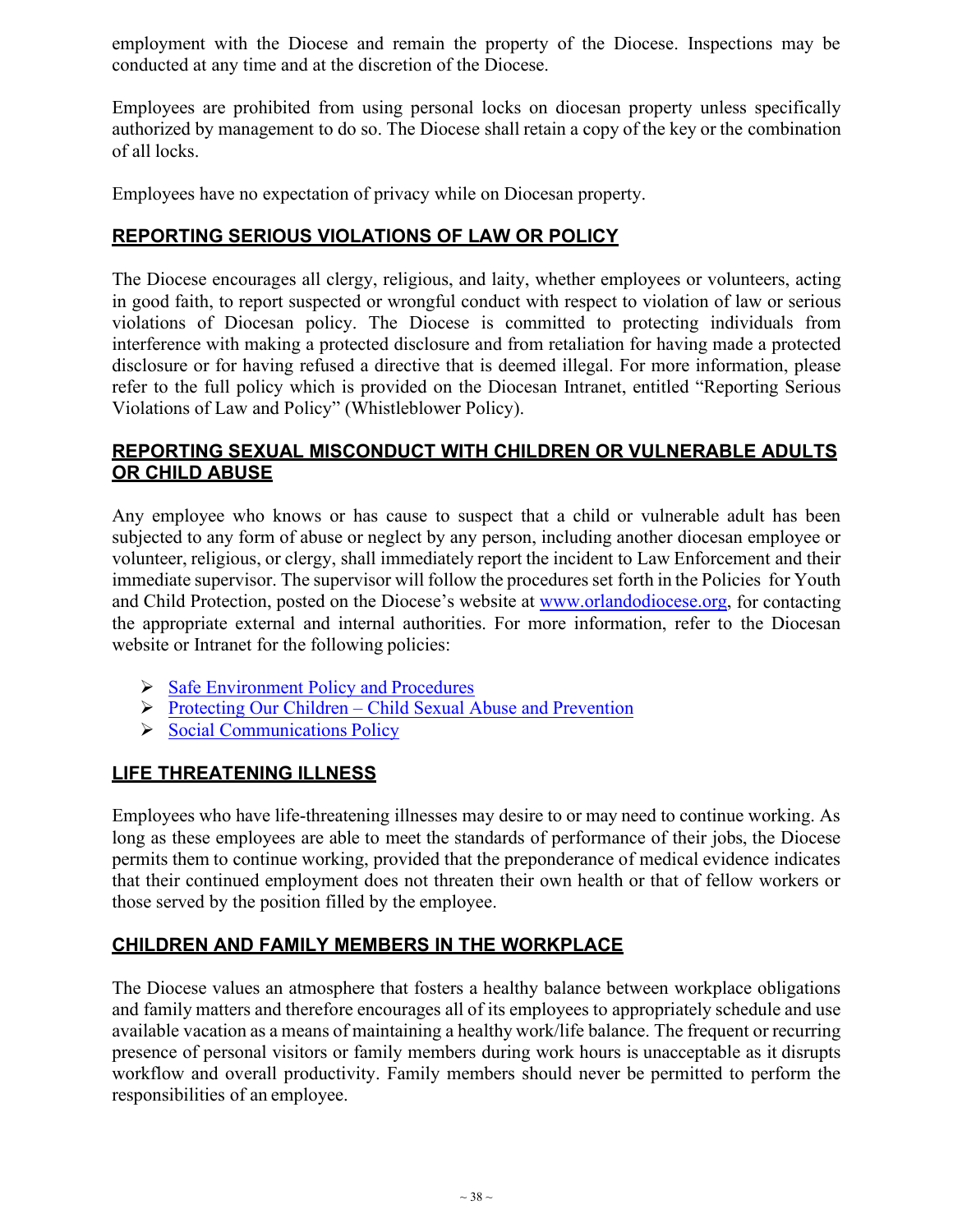The Diocese does not allow the continual presence of children in the workplace in lieu of other childcare arrangements. In the rare event of an emergency where childcare arrangements are temporarily unavailable, the employee must discuss with his/her supervisor alternative arrangements before a child can be permitted into the workplace. The decision to grant an exception to this policy is at the discretion of the supervisor who must consider how the presence of children in the workplace, no matter the duration, will impact workflow, safety, and professional appearances.

In the event that an emergency request is granted by the supervisor, children must be wellbehaved, and require little or no supervision or attention. Children must be accompanied by an adult at all times when outside the parent's worksite.

# <span id="page-38-0"></span>**DRESS CODE**

A person's appearance reflects not only on the person as an individual, but also on the Diocese. Employees must present a positive business-like image when representing the Diocese. Employees are, therefore, required to dress in appropriate business attire and to behave in a professional, business-like manner. Please contact the Office of Human Resources with questions regarding the specific application of this policy to your workplace.

# <span id="page-38-1"></span>**BACKGROUND SCREENING OF DIOCESAN PERSONNEL**

Prior to beginning employment, all diocesan employees must undergo and clear two levels of background screening as described below. Individuals may not begin employment until officially cleared by the Office of Human Resources. If it is determined that an employee has not been cleared, but is working, the Office of Human Resources will require the employee to leave the work site until clearance is completed.

- 1. Criminal Background Investigation: Candidates for employment may register to be fingerprinted at one of several locations via the Diocese's website, at [www.orlandodiocese.org. E](http://www.orlandodiocese.org/)mployees will be required to undergo subsequent background investigations every five years.
- 2. Safe Environment Training: Candidates for employment must view a training video and successfully pass a multiple-choice test. The training video and test can be accessed through the Diocese's website, at [www.orlandodiocese.org.](http://www.orlandodiocese.org/)

Employees who leave employment for more than 30 days and are re-hired will be subject to background re-screening.

In some cases, the results of the background report will lead to a decision to deny employment or the imposition of certain restrictions placed on an employee. Individuals may contact the Office of Human Resources to request a review of a decision.

For more information related to background screening, please refer to the Policies and procedures for Screening Church Personnel, listed on the Diocese's website at [www.orlandodiocese.org.](http://www.orlandodiocese.org/)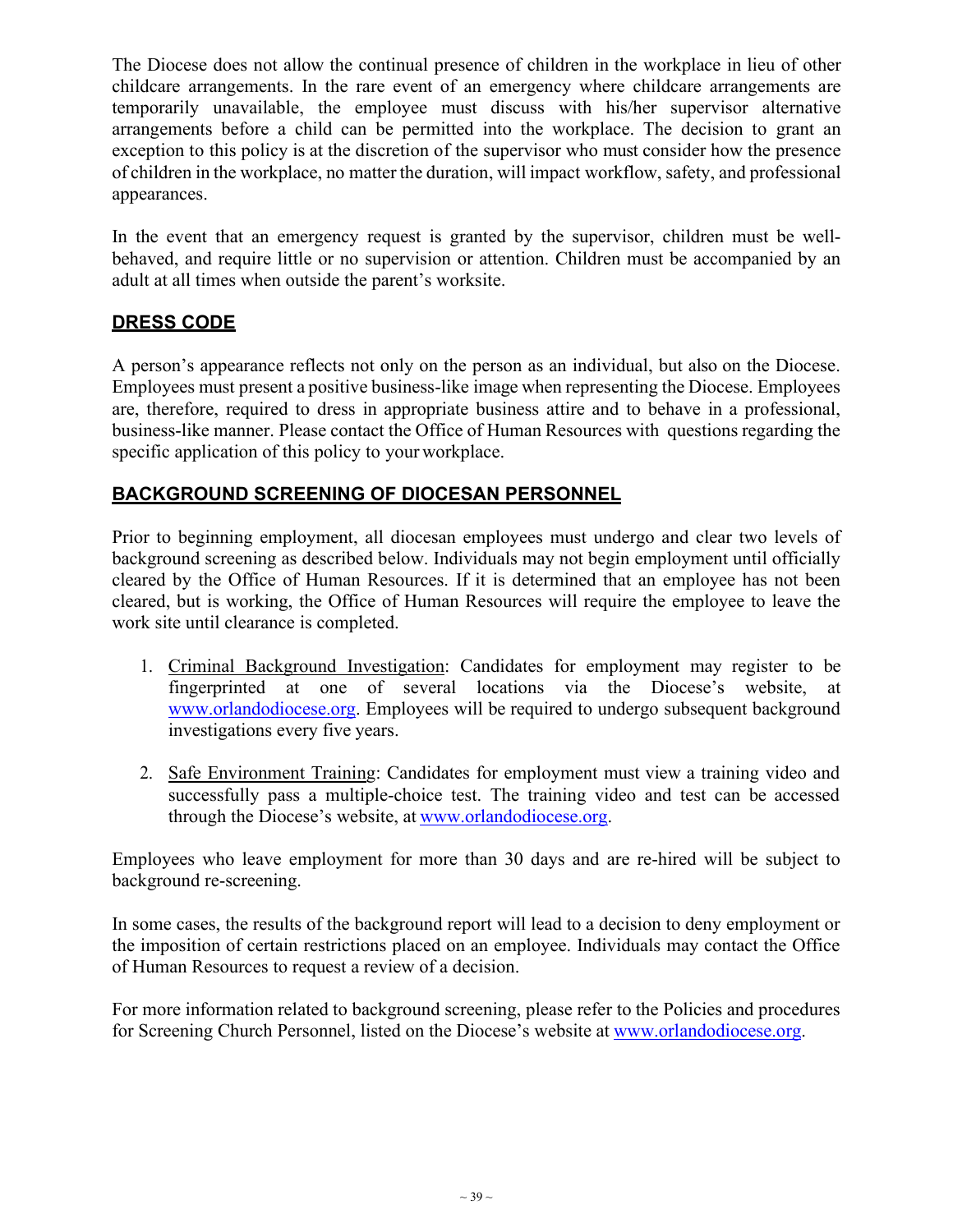# <span id="page-39-0"></span>**DISCLOSURE OF CRIMINAL ARRESTS/CONVICTIONS**

Each employee has an obligation to disclose to his or her supervisor, who will in turn notify the Office of Human Resources, of any arrests or charges by law enforcement other than a minor traffic violation, regardless of whether the arrest or charge is unrelated to their employment duties. Such notice must be made within 48 hours of the arrest or charge and it will not be considered an admission of guilt nor shall such notice be admissible for any purpose in any proceeding, civil or criminal, administrative or judicial, investigatory or adjudicatory. In addition, the employee shall self-report any conviction, finding of guilt, withholding of adjudication, commitment to pretrial diversion program, or entering of a plea of guilt or Nolo Contendere for any criminal offense other than a minor traffic violation within 48 hours after the final judgment.

An employee's failure to make a proper and timely disclosure consistent with this policy may result in disciplinary action, up to and including dismissal. Moreover, an arrest or conviction may result in corrective or disciplinary action depending on a review of the relevant factors involved including the nature and severity of the alleged offense, and any resultant circumstances that may adversely affect the employee's performance.

# <span id="page-39-1"></span>**DRUG AND ALCOHOL**

It is Diocesan policy to maintain a drug and alcohol free work place. "Controlled substances" and "illegal drugs" refer to all forms of narcotics, depressants, stimulants, hallucinogens, and other drugs, including marijuana, whose use, possession, or transfer is restricted or prohibited by law (except use or possession of drugs prescribed by a licensed physician).

- 1. Employees may not engage in any of the following activities while on diocesan premises, diocesan work sites (including diocesan vehicles, or any private vehicle parked on diocesan-owned or leased premises or work sites), or while conducting diocesan business:
	- a. Possess, distribute, manufacture, transport, use, sale, purchase, or transfer controlled substances or illegal drugs.
	- b. Possess, distribute, manufacture, transport, use,sale, purchase, transfer, or consume any type of alcoholic beverages. The only exceptions are the consumption of alcoholic beverages served at diocesan-sponsored events or at authorized business meetings, or when the beverage is in the manufacturer's container and the manufacturer's seal is not broken.
	- c. Work under the influence of alcohol, drugs, or controlled substances, regardless of whether they were consumed during or outside of work time. "Under the influence" is defined as being unable to perform work safely and productively and being in a physical or mental condition that risks the safety and well-being of the individual, other employees, the public or diocesan property.

Employees who engage in any of the above activities are subject to criminal prosecution (where applicable) and disciplinary action up to and including dismissal (and, in appropriate circumstances, dismissal for a first offense).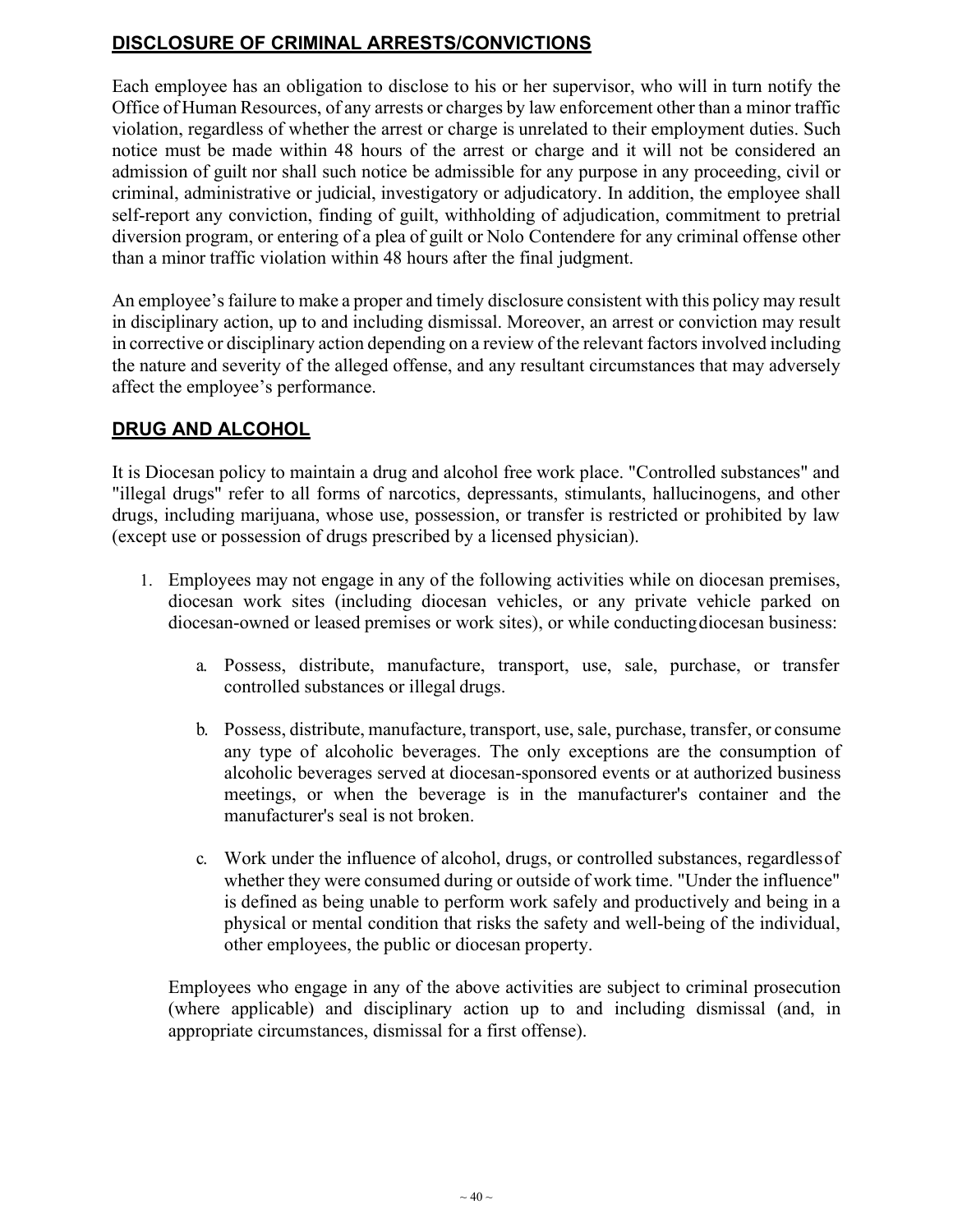- 2. Employees who engage in any of the following activities while off diocesan premises or diocesan work sites, and/or off work time are also subject to disciplinary action up to and including dismissal:
	- a. The illegal possession, distribution, manufacture, transportation, use, sale, purchase, or transfer of controlled substances or illegal drugs where such involvement constitutes a direct threat to diocesan property or diocesan employees, or affects an employee's job performance, or generates either publicity or circumstances that adversely affect the Diocese or its employees.
	- b. The felonious possession, distribution, manufacture, transportation, use, sale, or purchase of illegal drugs or controlled substances.
- 3. As a condition of employment, employees must:
	- a. Abide by the terms of this policy
	- b. Inform the Office of Human Resources within 48 hours of such conviction or plea if convicted of controlled substance-related violations in the workplace, including pleas of nolo contendere (i.e. no contest).
- 4. Employees who violate any aspect of this policy may be subject to disciplinary action up to and including an unpaid suspension or termination. At its discretion, the Diocese may require employees who violate this policy to successfully complete a drug abuse assistance or rehabilitation program and/or undergo periodic drug screens as a condition of continued employment.

# <span id="page-40-0"></span>**HEALTH CERTIFICATE FOR SCHOOL PERSONNEL**

As a condition of employment, all school personnel are required to submit a current health certificate, Tine test or a physician's statement certifying that the employee is in good health at the time of hire.

## <span id="page-40-1"></span>**PERSONAL PROPERTY**

Employees should not bring large sums of money, jewelry, or other valuables to work. The Diocese is not responsible for personal property that is lost, damaged, stolen, or destroyed.

## <span id="page-40-2"></span>**PUBLIC RELATIONS**

In order to maintain a consistent image in the community, all public and/or media inquiries are to be directed to the Diocesan Director of Communications. This policy assures that a consistent and properly informed message is transmitted to the public. For more information, please refer to the Diocesan Intranet, under Communications, for the policy entitled "Use of Media and Request for Information from Media."

## <span id="page-40-3"></span>**SOLICITATION AND DISTRIBUTION**

In the interest of maintaining a proper business environment and preventing interference with work and inconvenience to others, employees may not distribute literature or printed materials of any kind, sell merchandise, solicit financial contributions or gifts for personal use, or solicit for any other cause during working time. Employees who are not at work may not solicit employees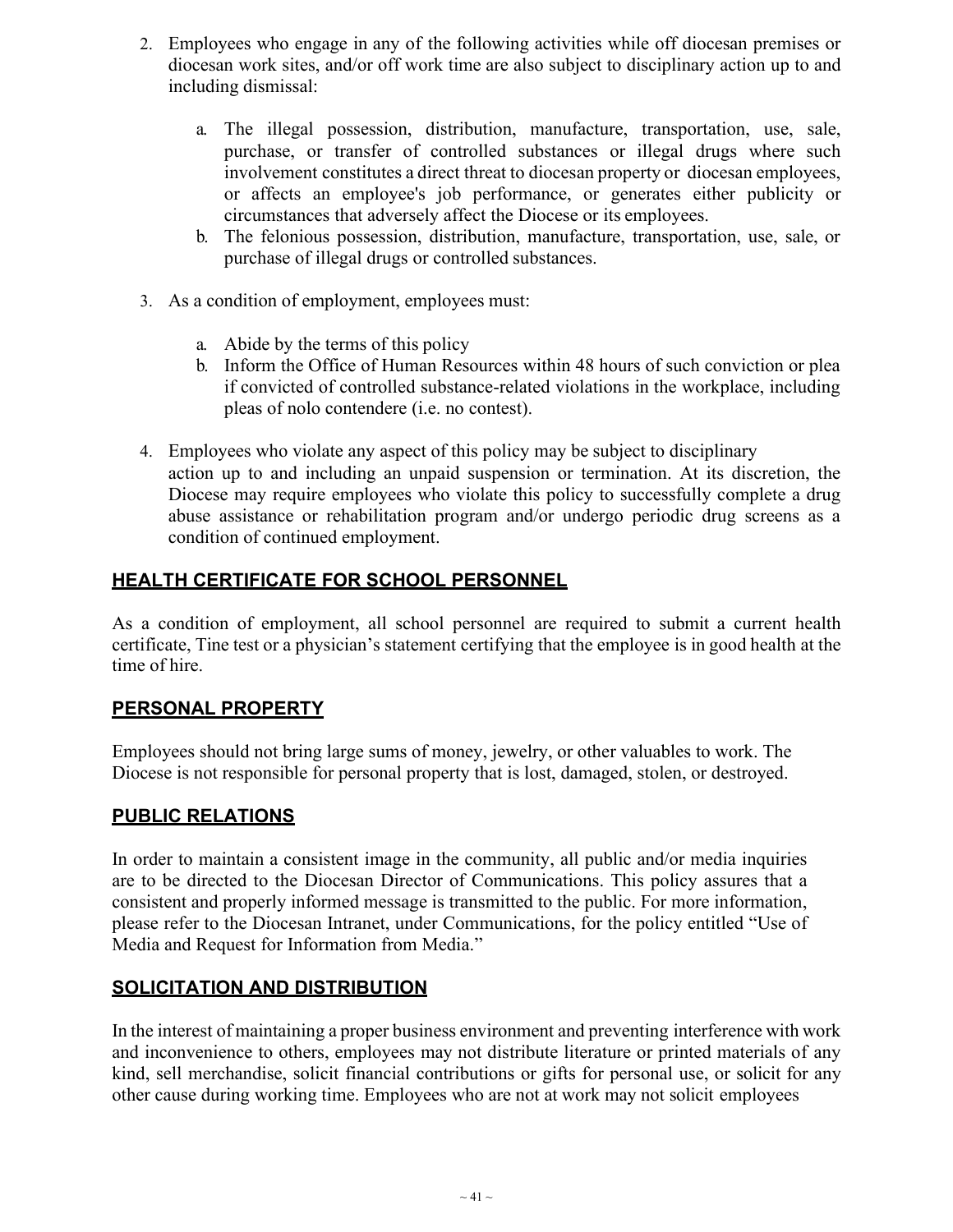who are at work for any cause or distribute literature of any kind to them. This policy also prohibits solicitation via Diocese's email, messaging or other telephonic communication systems. Furthermore, employees may not distribute literature or printed material of any kind in working areas at any time. Non-employees are likewise prohibited from distributing material or soliciting employees on Diocesan premises at all times.

Solicitation or distribution in any way that is connected with the sale of any goods or services for profit is strictly prohibited on Diocesan property at all times.

## <span id="page-41-0"></span>**SMOKING**

The Diocese complies with Florida's Clean Indoor Air Act and prohibits smoking in the work facility, including, but not limited to all indoor work areas, all restrooms, all break rooms and all lobby areas. For those who wish to smoke during breaks, they may do so only by exiting the building and smoking in designated areas. This policy applies to all locations within the Diocese.

Violations of this policy should be reported immediately to the supervisor. Supervisors who receive reports of violations of this policy should immediately request that the person violating the policy discontinue smoking in the facility. If an employee is in violation of this policy, he or she will receive written disciplinary action in accordance with the diocesan personnel policies. Continued violation of this policy may result in further disciplinary action up to and including termination from employment.

## <span id="page-41-1"></span>**STANDARDS OF CONDUCT**

The Diocese is a community devoted to promoting the mission of the Roman Catholic Church in Central Florida. Employees are seen as members of this community. They are expected to have an interest in and be personally committed to and supportive of the Diocese's mission, goals and objectives.

Employees are expected to conduct themselves in a moral and ethical manner consistent with Catholic principles. They are to treat co-workers, supervisors, volunteers, and all persons with respect. Employees are expected to report for work regularly and on time and to avoid excessive or unnecessary absences.

All employees should note that, because of the Church's particular function in society, certain conduct, inconsistent with the teachings of the Catholic Church, could lead to disciplinary action, including dismissal, even if it occurs outside the normal working day and outside the strict confines of work performed by the employee for the Diocese.

## <span id="page-41-2"></span>**CONFLICT OF INTEREST**

Employees are expected to devote their best efforts and attention to the full time performance of their jobs. They are expected to use good judgment, to adhere to high ethical standards, and to avoid situations that create an actual or perceived conflict between the employee's personal interests and the interests of the Diocese. A conflict of interest exists where the employee's loyalties or actions are divided between the Diocese's interests and those of another. Both the fact and the appearance of a conflict of interest should be avoided. Where a conflict of interest exists, the employee should fully disclose this fact to his/her supervisor. Employees unsure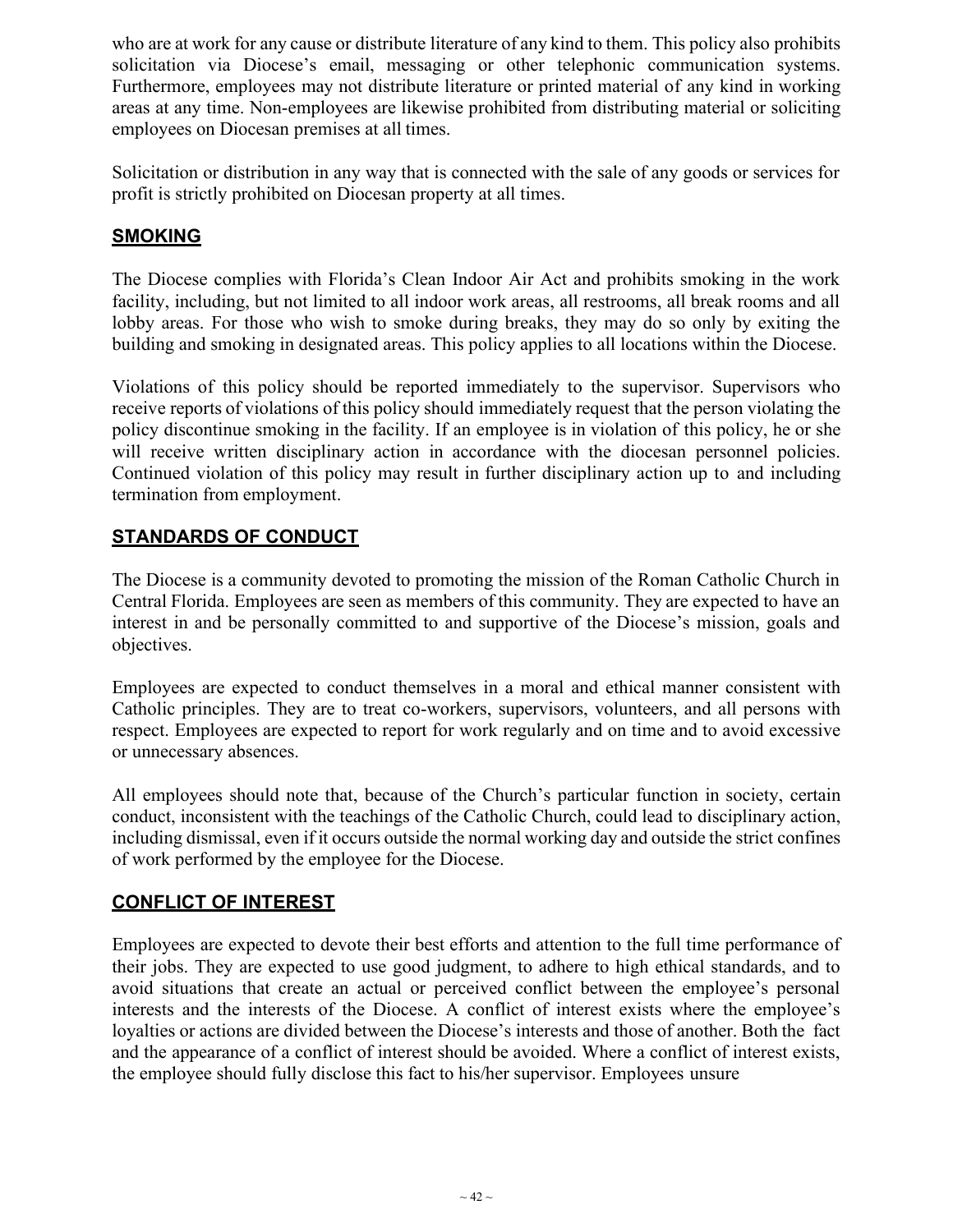whether a certain relationship or activity constitutes a conflict of interest should consult their supervisor for clarification.

Consistent with this policy, employees shall not engage in outside activities which may:

- 1. Conflict with their working hours, including overtime hours, or time required to complete Diocesan assignments and responsibilities;
- 2. Affect the objectivity and independence of their judgment and/or conduct in performing their duties for the Diocese;
- 3. Reflect in a negative manner upon the Diocese; or
- 4. Be inconsistent with the teachings of the Catholic Church.

For more detailed information, refer to the Diocesan Intranet, under Human Resources, for the policy entitled "Conflict of Interest".

# <span id="page-42-0"></span>**CONFIDENTIALITY**

Good practice is to treat all information learned in the workplace as inappropriate topics for casual conversation outside the workplace or with other employees without a need to know the information. Employees are frequently entrusted with information that is sensitive and should be treated with the highest confidentiality. Employees are to be attentive to respecting the confidentiality of information acquired through their role within the parish, school or other Diocesan entity. Violations of this trust may result in disciplinary action up to and including termination.

## <span id="page-42-1"></span>**RULES OF PROHIBITED CONDUCT**

To maintain good working conditions all employees are expected to observe the Diocese's Rules of Prohibited Conduct. Although cause is not necessary for termination, violation of any of the policies stated in this manual could result in termination or other disciplinary action. The establishment of the Rules of Prohibited Conduct does not modify in any way the at-will nature of each employee's employment, and the Diocese expressly reserves the right to terminate the employment the employee at will relationship, with or without cause.

The rules act as a guide and are not intended to be all inclusive for the purposes of defining a prohibited activity and in no way will limit the imposition of disciplinary action for acts or omissions by employees violating the normal and reasonable standards of work force conduct as determined by the Diocese. The following acts constitute a violation of the Rules of Prohibited Conduct:

- 1. Falsification of time reports, business records, expense reports, employment application, or any other report - oral or written -- regardless of when the Diocese discovers the falsification.
- 2. Excessive absence or tardiness not otherwise protected by law.
- 3. Absence of three consecutive days without notification or satisfactory reason.
- 4. Inattention to duties, sleeping on duty, loafing or idleness.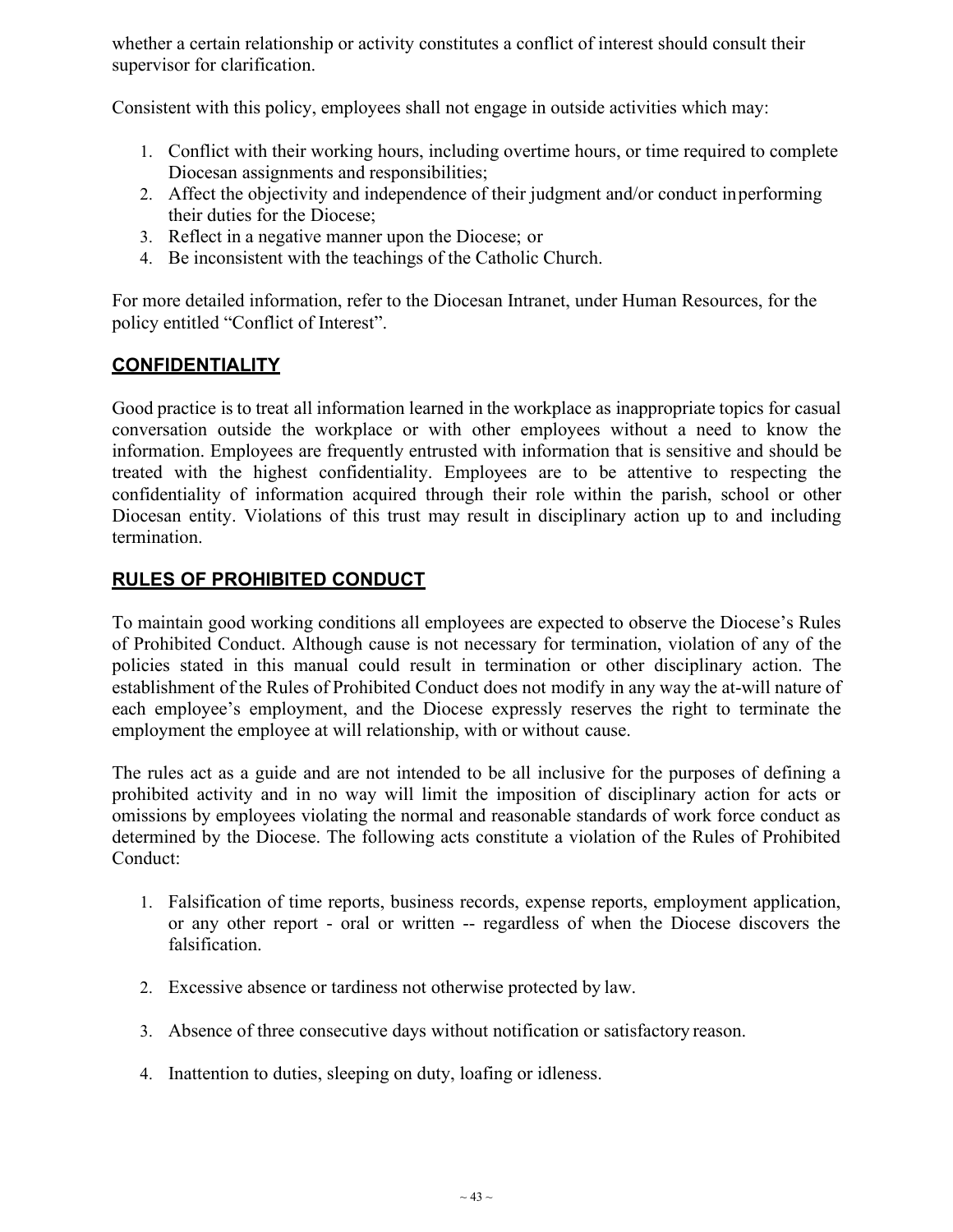- 5. Possession, use, sale, purchase, or exchange of drugs (any controlled substance not prescribed by medical authority for that individual's use) during working hours and/or on diocesan property.
- 6. Being under the influence of illegal drugs or alcohol, or abusing prescription or overthe counter drugs while working.
- 7. Reporting to work while under the influence of any controlled substance or alcoholwhich in any way affects the employee's ability to work.
- 8. Abuse, waste or destruction of tools, equipment, supplies, goods, or any otherdiocesan property or of a fellow employee.
- 9. Failure to meet the required standards of efficiency and productivity, or commissionof acts interfering with the effectiveness of other employees.
- 10. Creating or contributing to unhealthy or unsanitary conditions.
- 11. Violating safety rules or common safety practices.
- 12. Engaging in disorderly conduct, or using abusive language on diocesan property.
- 13. Fighting, threatening, intimidating, attempting bodily harm or injury, or interferingwith another person.
- 14. Possession of firearms, knives or explosives except when in compliance withFlorida Statute 790.251.
- 15. Insubordination or refusal of an employee to follow instructions or to performdesignated work.
- 16. Misconduct toward or abuse of diocesan clients or visitors.
- 17. Theft or Dishonesty.
- 18. Creating a hazardous condition to the individual or fellow employee.
- 19. Improper Dress.
- 20. Creating fire hazards.
- 21. Giving confidential information to unauthorized employees.
- 22. Lost time from work as a result of criminal charges of which there is a disposition other than a complete finding of innocence.
- 23. Soliciting tips, gifts or donations for oneself or receiving them from clients or anyother individual.
- 24. Engaging in physical and verbal harassment.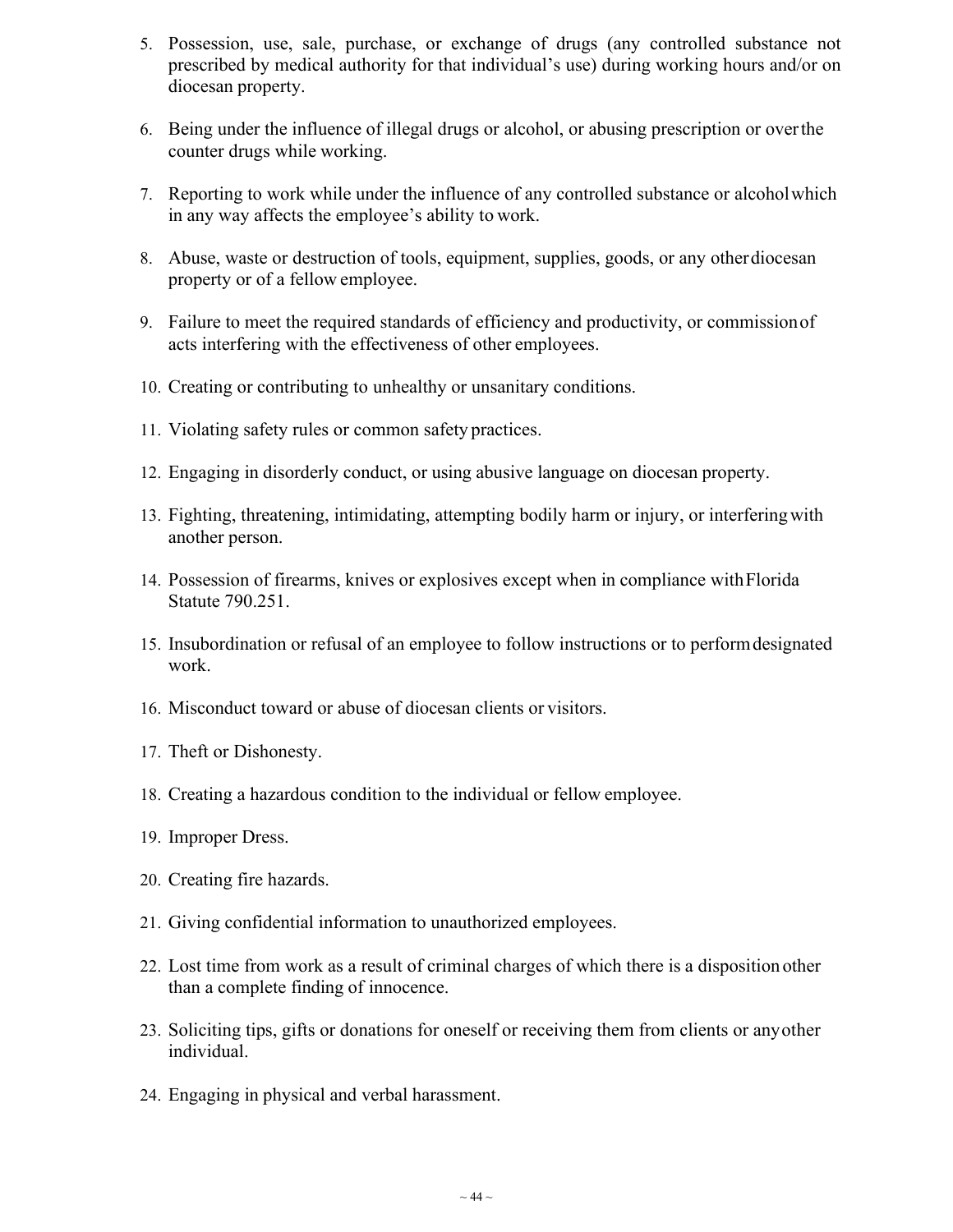- 25. Smoking in violation of diocesan policy.
- 26. Failure to make a proper and timely report of an item such as injury, defective equipment, etc.
- 27. Commission of acts affecting the efficiency and productivity of other employees.
- 28. Violating the diocesan anti-harassment or e-mail policies.
- 29. Retaliating against any employee who asserts rights under this handbook, such as filing a sexual harassment complaint.
- 30. Conducting personal business while working for the Diocese.

Employees violating these rules of conduct will face disciplinary action. Any of the following actions may be taken: reprimand, probation, demotion, suspension or dismissal.

# <span id="page-44-0"></span>**CODE OF ETHICS FOR CATHOLIC EDUCATORS**

Catholic educators are by virtue of their role held to the highest possible standard of excellence. The Catholic educator (1) maintains a professional concern for the student and the development of the student's potential; (2) is aware of the importance of maintaining the respect and confidence of colleagues, students, parents, and Church community, and will seek to exercise the best professional judgment and integrity; and (3) is dedicated to the on-going formation of the Catholic values required for effective service to others.

The following shall constitute the Code of Ethics for Catholic Educators of the Diocese of Orlando. The Code of Ethics is based upon the Catholic faith and diocesan policies and procedures. Violation of any of these principles can result in disciplinary action, up to and including termination and/or removal from position.

#### <span id="page-44-1"></span>**COMMITMENT TO STUDENTS**

The Catholic educator's primary concern will always be for the welfare of the student. Obligation to the student requires that the Catholic educator:

- a. Shall provide educational assistance in a respectful manner.
- b. Shall make reasonable effort to protect the student from conditions harmful to learning and/or to the student's mental and/or physical health and/or safety.
- c. Shall not unreasonably deny a student access to diverse points of view.
- d. Shall not intentionally suppress or distort subject matter relevant to a student's academic program.
- e. Shall not intentionally expose a student to unnecessary embarrassment or disparagement.
- f. Shall not intentionally violate or deny a student's applicable legal rights, if any, existing under civil law to the extent the law applies to Catholic Schools and recognized religious institutions.
- g. Shall not harass or discriminate against any student on the basis of race, color, sex, age, national or ethnic origin, handicapping condition, or social and family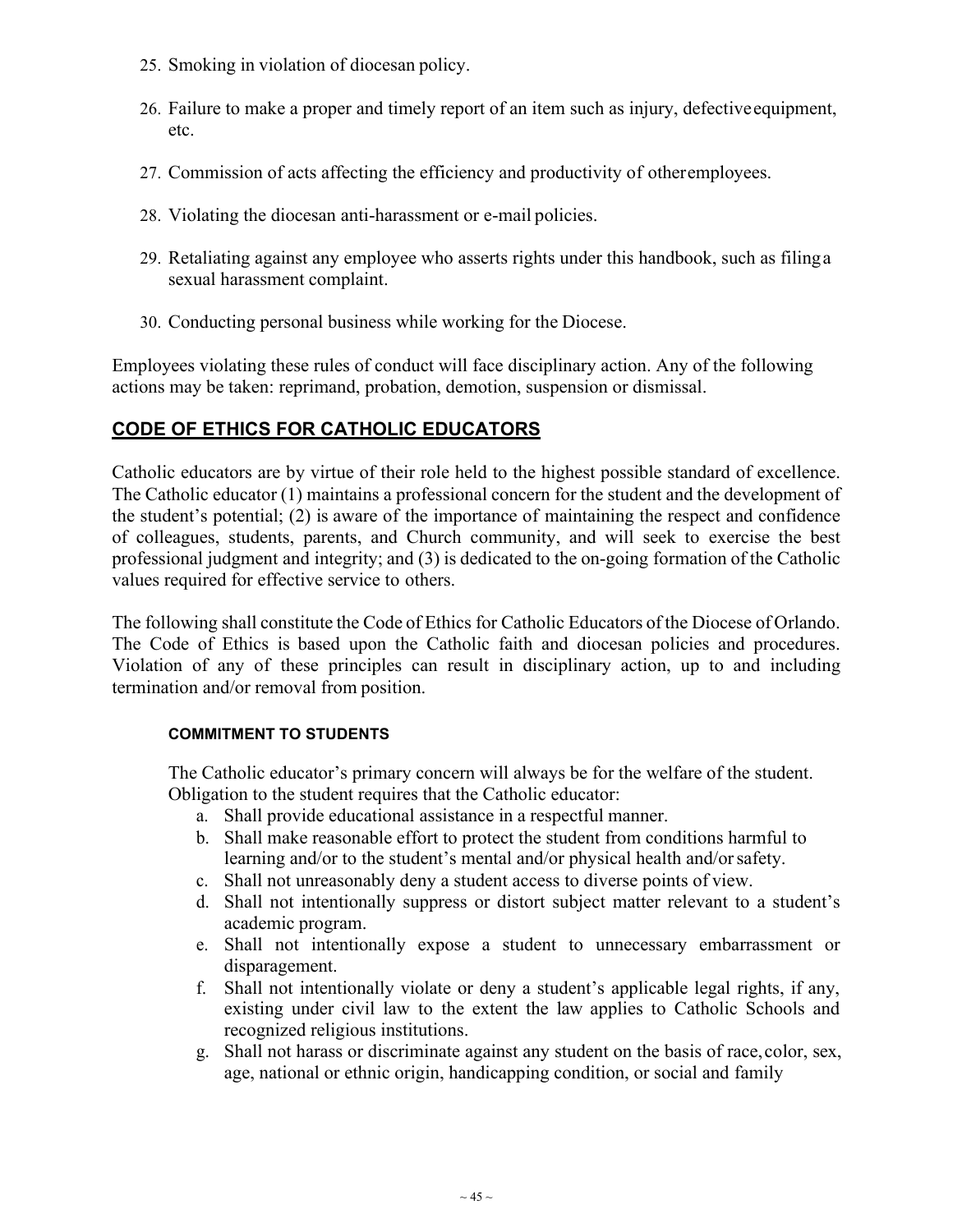background and shall make reasonable effort to assure that each student is protected from harassment or discrimination.

- h. Shall not exploit a relationship with a student for personal gain or advantage.
- i. Shall protect the student's right to privacy by keeping in confidence personally identifiable information obtained in the course of professional service.

#### <span id="page-45-0"></span>**COMMITMENT TO THE MINISTRY OF TEACHING**

The Catholic educator carries out teaching responsibilities in a manner that reflects the highest level of integrity and professionalism. Obligation to the ministry of teaching requires that the Catholic educator:

- a. Shall maintain honesty in all professional dealings.
- b. Shall uphold the quality of Catholic education by continuing education to increase knowledge and skills.
- c. Shall recognize and respect the authority of the parish or Diocese when communicating with parents, students and the community.
- d. Shall not, on the basis of race, color, sex, age, national or ethnic origin, handicapping condition or social and family background, deny to a colleague professional benefits or advantages or participation in any professional organization.
- e. Shall not engage in harassment or discriminatory conduct which interferes with an individual's performance of professional or work responsibilities or with the orderly processes of education or which creates a hostile, intimidating, abusive, offensive, or oppressive environment; and further, shall make reasonable effort to assure that each individual is protected from such harassment or discrimination.
- f. Shall not make malicious or intentionally false statements about a colleague.
- g. Shall not misrepresent one's own professional qualifications.
- h. Shall not submit fraudulent information on any document in connection with professional activities.
- i. Shall not make any fraudulent statement or fail to disclose a material fact in one's own or another's application for a professional position.
- j. Shall report within 48 hours of an occurrence to the School Principal and Superintendent of Catholic Schools any arrests/charges by law enforcement other than a minor traffic violation. Such notice shall not be considered an admission of guilt nor shall such notice be admissible for any purpose in any proceeding, civil or criminal, administrative or judicial, investigatory or adjudicatory. In addition, the Catholic educator shall self-report any conviction, finding of guilt, withholdingof adjudication, commitment to pretrial diversion program, or entering of a plea of guilt or Nolo Contendere for any criminal offense other than a minor traffic violation within 48 hours after the final judgment.
- k. Shall immediately observe the reporting procedures outlined in the Diocese's Policies on Child Sexual Abuse upon the receipt of knowledge or suspicion that a child or vulnerable adult has been subjected to any form of abuse, or neglect by any person, including another diocesan employee, volunteer, religious, or clergy.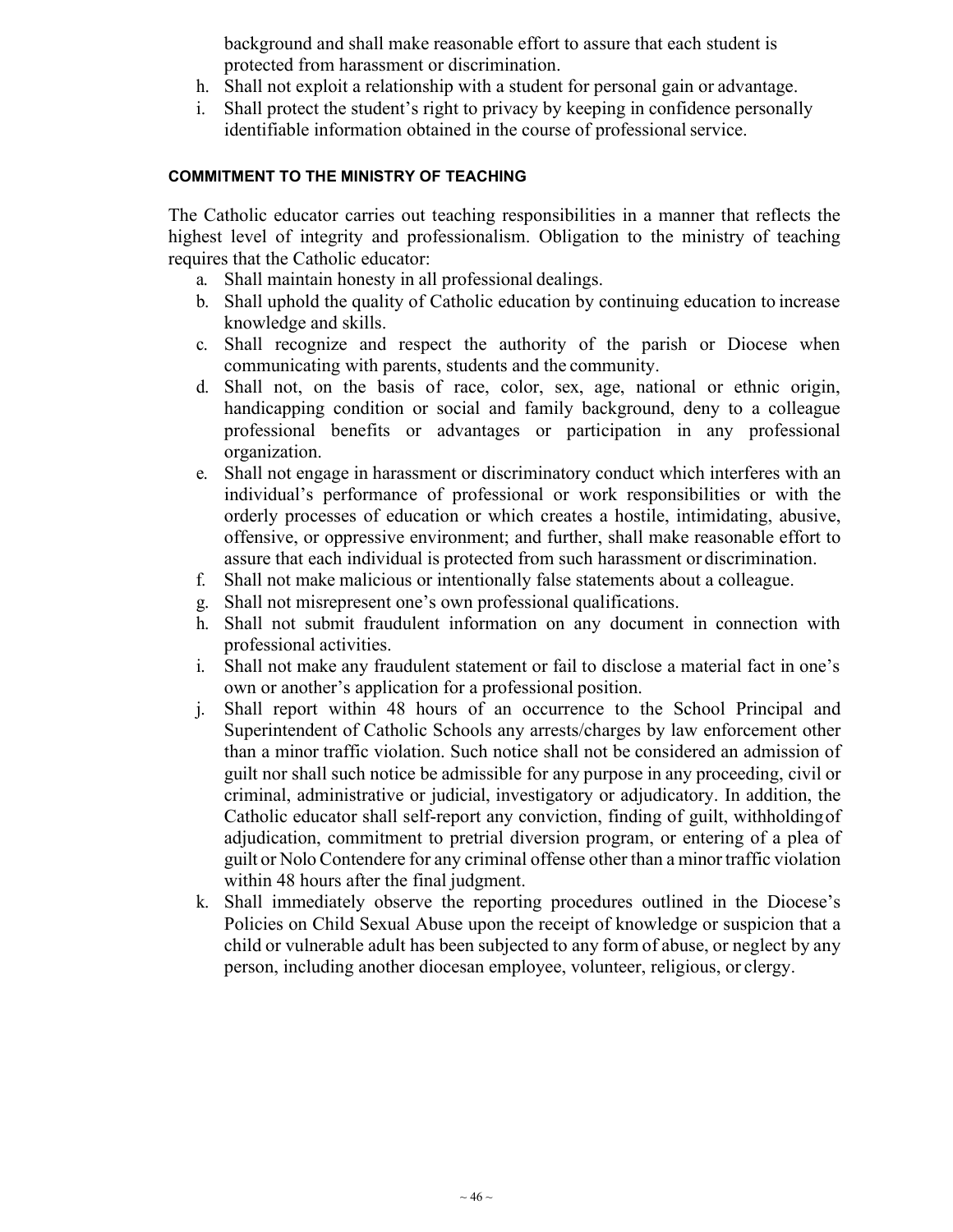#### <span id="page-46-0"></span>**COMMITMENT TO COMMUNITY**

The Catholic educator supports the Catholic community by consistently upholding and preserving the teachings and traditions ofthe Church. Obligation to the community requires that the Catholic educator shall:

- a. Regard the school as an integral part of the Diocese and responsible forpreparing students for future leadership.
- b. Challenge students to use the Catholic values throughout their lives.
- c. Shall take reasonable precautions to prevent against imposing personalviews which vary from the teachings of the CatholicChurch.
- d. Shall not intentionally distort or misrepresent facts concerning aneducational matter in direct or indirect public expression.
- e. Shall not use school privileges for personal gain or advantage.
- f. Shall accept no gratuity, gift, or favor that might influence professional judgment.
- g. Shall offer no gratuity, gift, or favor to obtain special advantages.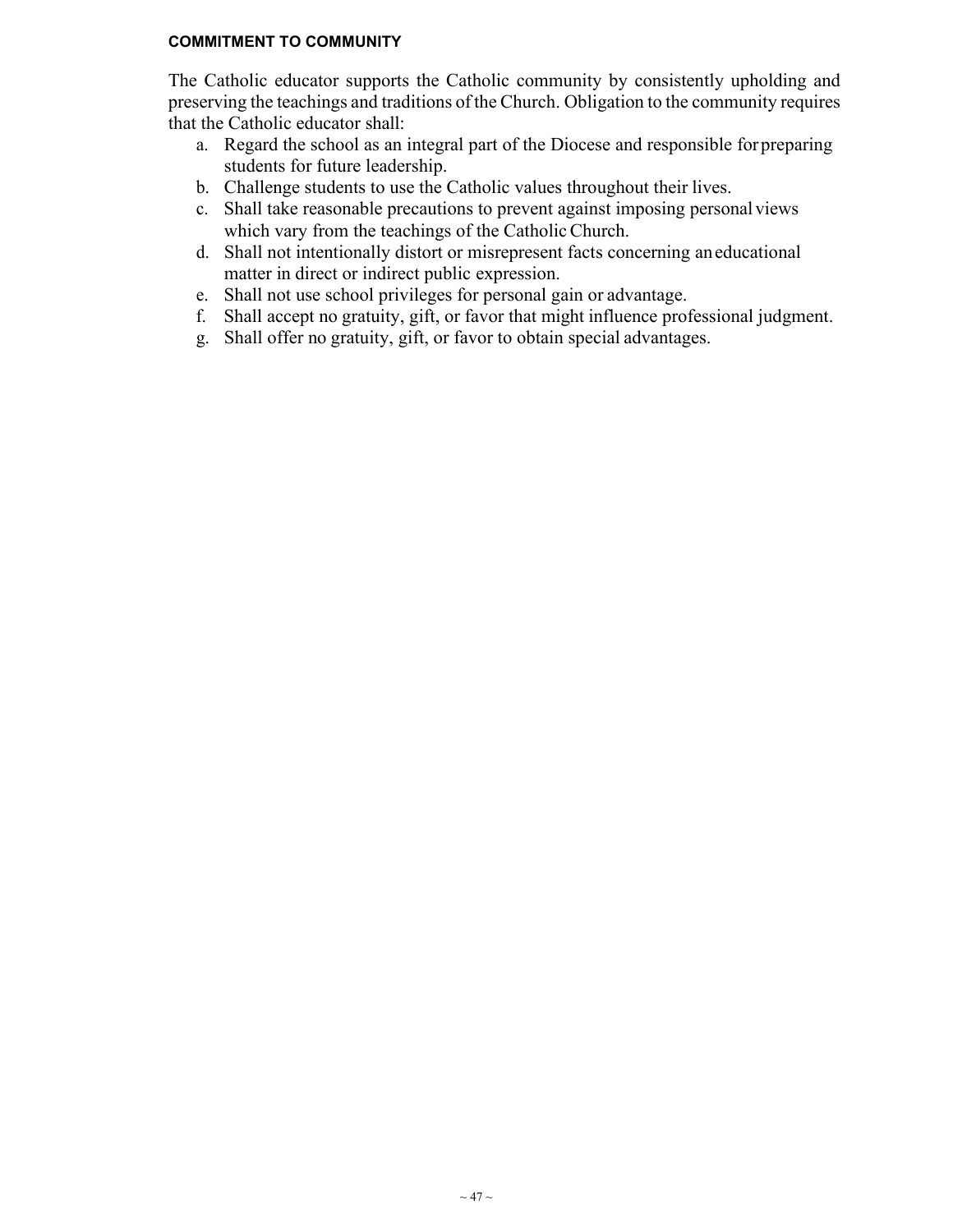# *PROTECTION OF DIOCESAN PROPERTY*

## <span id="page-47-1"></span><span id="page-47-0"></span>**USE OF MOBILE AND ELECTRONIC RELATED DEVICES**

The Diocese is aware that many employees use mobile telephones and other wireless communication devices in carrying out their daily duties and responsibilities. The Diocese is also aware of the potential distractions that may arise when mobile phones are used while operating a moving vehicle. To maintain a safe and healthy workplace and to minimize the safety risks for employees, passengers, and the public at large, the Diocese has adopted the following policy with respect to the use of mobile electronic devises while operating a moving vehicle. This policy applies regardless of whether the employee is operating a company-owned vehicle or the employee's own vehicle during the scope of his/her employment.

Definitions: For purposes of this policy:

- 1. "Use" of a mobile electronic device includes talking or listening on a mobile phone, sending messages through the use of a mobile phone such as emails or text messages, or searching the web or using other mobile phone features.
- 2. "Hands-free" devices, include any attachment, add-on or addition to a mobile electronic device, whether or not permanently installed in the vehicle, that when used, allow the operator of the vehicle to maintain both hands (or prosthetic devices or aids in the case of a disabled person) on the applicable steering device of the vehicle.

Employees are required to familiarize themselves and comply at all times with the laws of the state/locality in which they are operating a vehicle with respect to the use of mobile electronic devices. For example, where a local law prohibits the use of mobile electronic devices by anyone operating a moving vehicle, employees are also prohibited by this policy from using a mobile electronic device.

Employees are not permitted to use a mobile electronic device while operating a motor vehicle that is in motion, unless such mobile phone is equipped and used with a hands-free device. (The only exception to this policy is where a phone call is made in a bona fide emergency, such as to call "911" or a similar emergency number to call for an ambulance or the fire department.)

Even with a hands-free device, the use of mobile electronic devices while operating a vehicle should be kept to a minimum; conversations should be as brief as possible and calls should be made when the vehicle is not in motion.

Employees may not send or receive text messages while operating a motor vehicle that is in motion.

## <span id="page-47-2"></span>**DIOCESAN PROPERTY**

The safeguarding of diocesan property is vital to the operations of the Diocese. It is the responsibility of all employees to serve as good stewards of the resources entrusted to the Diocese, so that such resources may be maximally dedicated to fulfillment of the mission of the Church. Theft and fraudulent or negligent use of Diocesan property impairs the ability of the Diocese to serve those in need and properly fulfill its mission.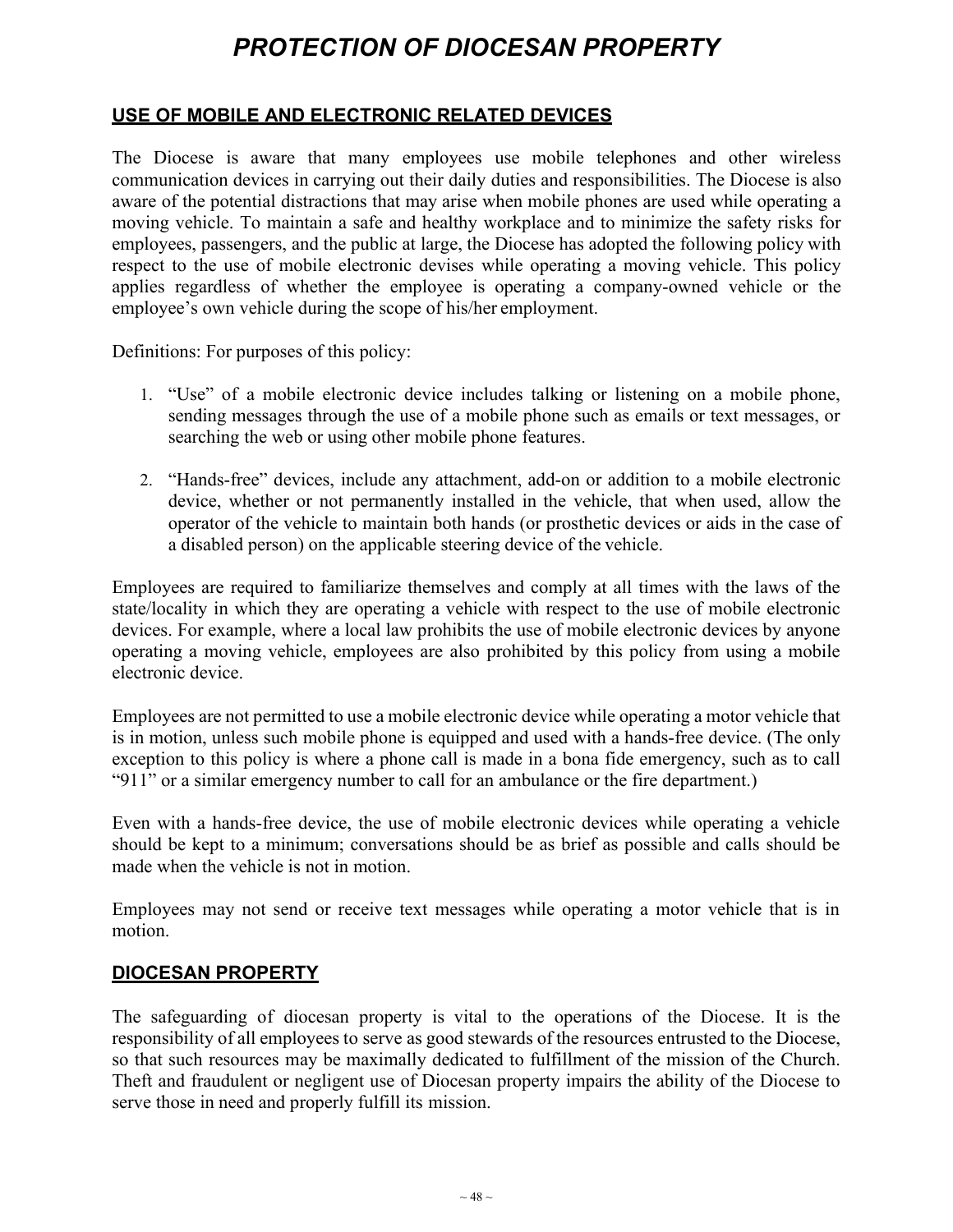Diocesan property, including, but not limited to, real property, furniture, fixtures, equipment, software, and supplies shall not be used for personal benefit or any other unauthorized purpose. It shall not be sold, pledged, gifted, or otherwise disposed of, regardless of condition or value, without proper authorization.

The Diocese, at its discretion, and without notice, may monitor, review, audit, and/or restrict employee access or use of diocesan resources or property.

If an individual believes Diocesan property is being misused, or that fraud or theft is occurring, the employee must share his/her concerns with the supervisor. The Diocese encourages all clergy, religious, and laity, whether employees or volunteers, acting in good faith, to report suspected or actual wrongful conduct that is in violation of laws or Diocesan policy. The Diocese is committed to protecting individuals from interference with making a protected disclosure and from retaliation for having made a protected disclosure or for having refused a directive that is deemed illegal. For more information, refer to the policy entitled, ["Reporting Serious Violations of Law or Policy,"](http://www.orlandodiocese.org/downloads/hr/violations.pdf) on the Diocesan intranet.

# <span id="page-48-0"></span>**DIOCESAN RECORDS**

Diocesan records must be prepared and treated with due care. They are of critical importance in meeting the Diocese's pastoral, financial, legal, and business obligations.

Records containing personal and/or proprietary information about parishioners, clients and/or employees are confidential in nature and, therefore, must be carefully safeguarded, kept current, relevant, and accurate. They should be disclosed only to authorized personnel or in accordance with lawful process.

Certain records are to be retained for specific periods of time, while other records and documents may have to be retained in connection with court proceedings, or for other business purposes. The Diocese's Record Retention Policy, which is posted on the Diocesan Intranet, governs the retention and destructive practices for all Diocesan records.

# <span id="page-48-1"></span>**SAFETY AND SECURITY**

The Diocese is committed to providing a safe work environment for all employees. However, safety in the workplace is everyone's responsibility. It is accomplished only through the cooperation of all employees. The supervisor will be responsible for providing and disseminating safety information. Each employee must learn these safety practices and follow them. This includes complying with all safety rules and using all appropriate safety devices. If in doubt about a health safety matter, employees should promptly consult their supervisor.

The responsibilities of all employees of the Diocese in this regard include:

- 1. Exercising maximum care and good judgment at all times to prevent accidents and injuries;
- 2. Reporting to supervisors and seeking first aid for all injuries, regardless of how minor;
- 3. Reporting unsafe conditions, equipment, or practices to supervisory personnel;
- 4. Using safety equipment, where appropriate; and
- 5. Observing all safety rules and regulations at all times.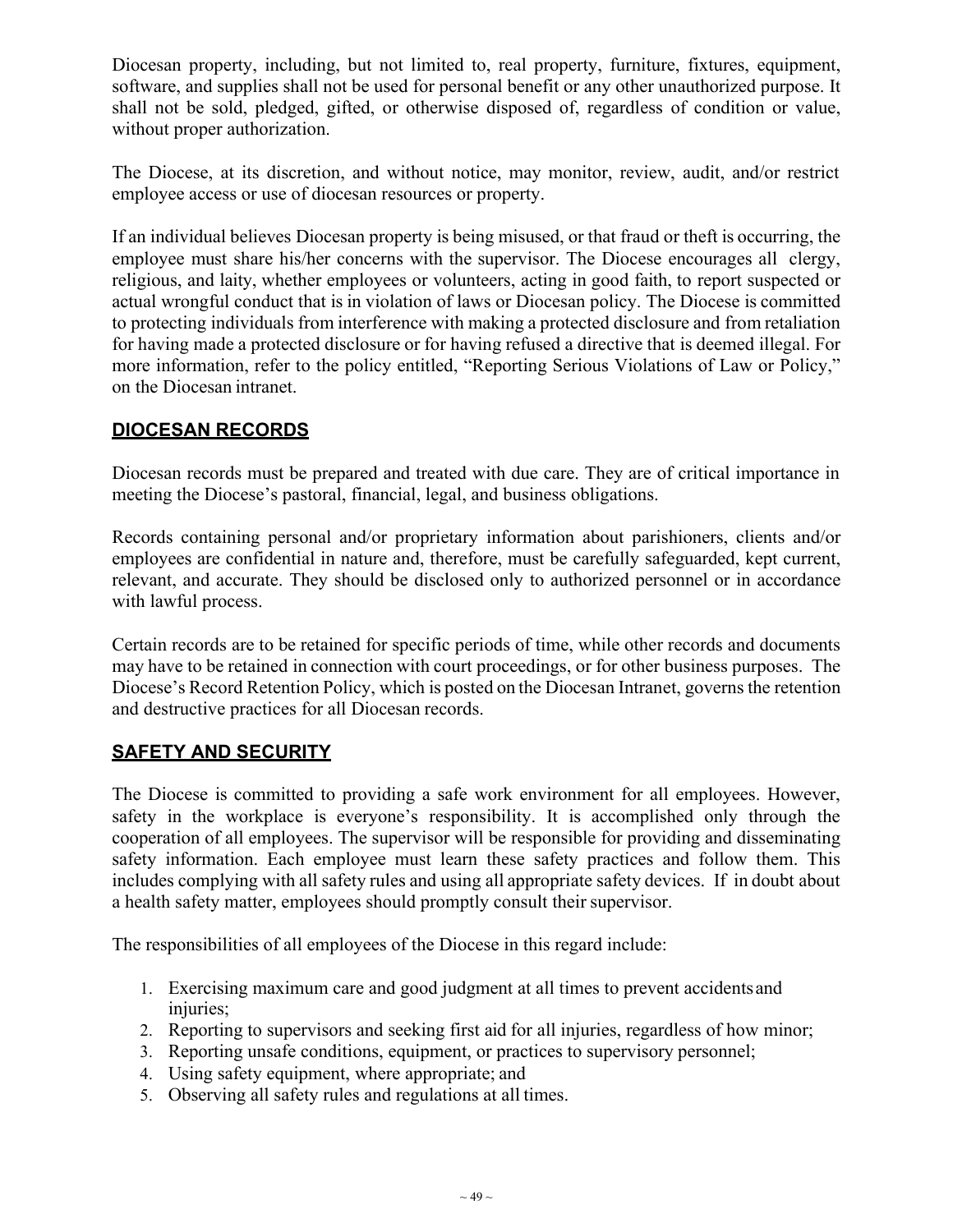In cases of an emergency or accident, employees are instructed to report immediately to their supervisor and/or emergency medical personnel, if necessary.

While using diocesan vehicles or personal vehicles while on diocesan business, safe driving practices and all traffic laws are to be observed. Under no circumstances should a vehicle to be operated while the driver is under the influence of alcohol, drugs, or controlled substances. Any employee whose driver's license is suspended is prohibited, without exception, from operating a vehicle for diocesan business.